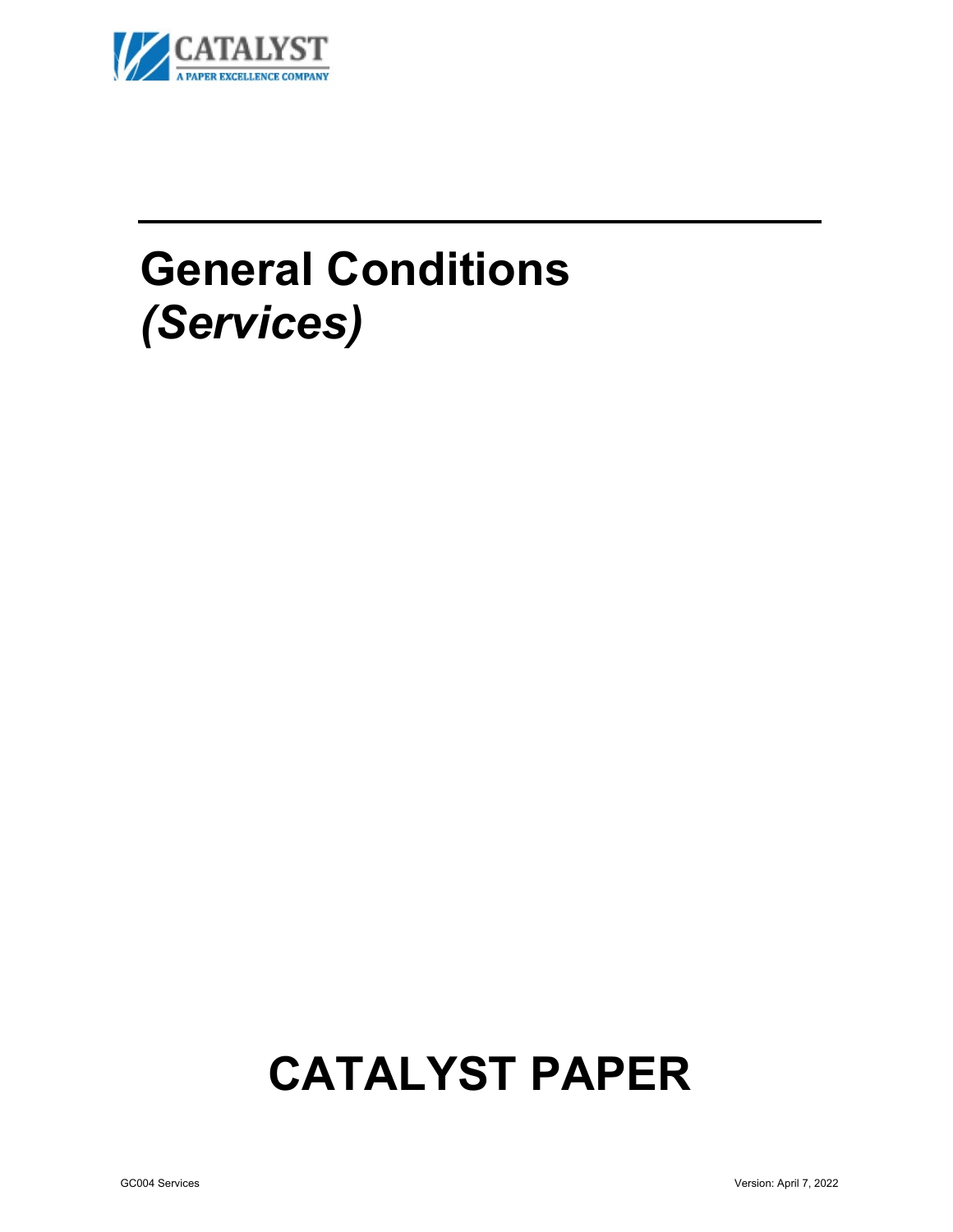

# **GENERAL CONDITIONS Table of Contents**

| 1.         |  |
|------------|--|
| 2.         |  |
| 3.         |  |
| 4.         |  |
| 5.         |  |
| 6.         |  |
| 7.         |  |
| 8.         |  |
| 9.         |  |
| 10.        |  |
| 11.        |  |
| 12.        |  |
| 13.        |  |
| 14.        |  |
| 15.        |  |
| 16.        |  |
| 17.        |  |
| 18.        |  |
| 19.        |  |
| 20.        |  |
| 21.        |  |
| 22.        |  |
| 23.        |  |
| 24.        |  |
| 25.        |  |
| 26.        |  |
| 27.        |  |
| 28.        |  |
| 29.        |  |
| 30.        |  |
| 31.        |  |
| 32.        |  |
| 33.        |  |
| 34.        |  |
| 35.        |  |
| 36.        |  |
| 37.        |  |
| 38.        |  |
| 39.        |  |
| 40.        |  |
| 41.        |  |
| 42.        |  |
| 43.        |  |
| 44.<br>45. |  |
|            |  |
| 46.<br>47. |  |
|            |  |
| 48.<br>49. |  |
| 50.        |  |
| 51.        |  |
| 52.        |  |
| 53.        |  |
|            |  |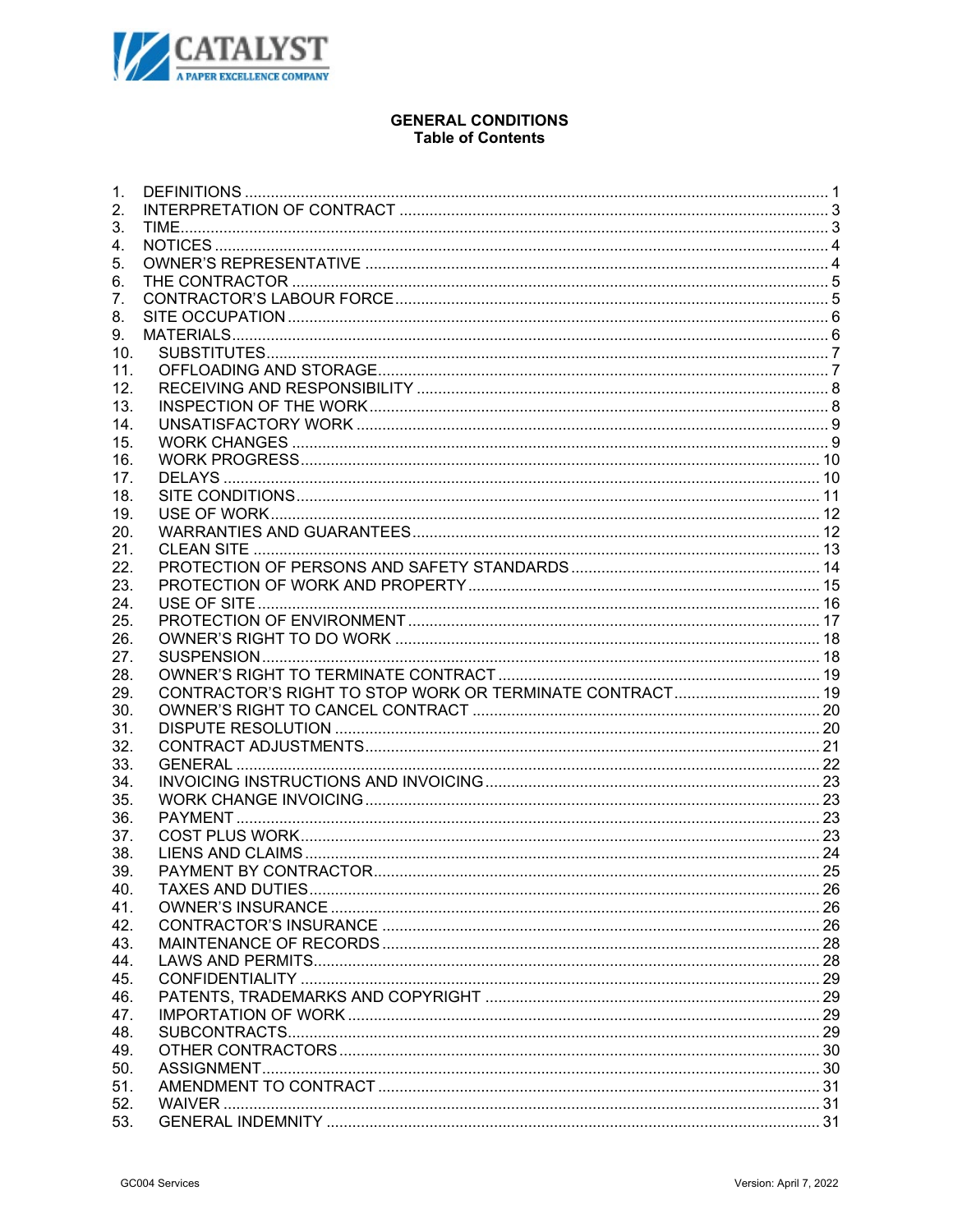#### <span id="page-2-1"></span><span id="page-2-0"></span>1. **DEFINITIONS**

1.1. **Definitions** – Unless the context indicates otherwise, in the Contract:

"**Change**" means a change in the Work contemplated by GC [15.1;](#page-10-2)

"**Contractor's Equipment**" means all equipment and materials supplied by the Contractor to perform the Work but does not include any equipment or materials to be incorporated into the Work;

"**Consultant**" means the engineering firm retained by the Owner as set forth in the Contract Agreement;

"**Consultant's Representative**" means the person so designated in the Contract Agreement unless otherwise changed by written notice to the Contractor;

"**Contract**" means the entire undertaking between the Parties to perform their respective duties, responsibilities and obligations as described and set forth in the Contract Documents in respect of the Work, including any modifications made to such Contract in accordance with the terms of GC [51.](#page-32-3)

"**Contract Adjustment**" means a fair and reasonable adjustment of

(a) the Contract Price, or

(b) the completion date for all the Work as specified in the Contract,

taking into account the provisions of the Contract and all of the circumstances surrounding the matter in question as provided in GC [32;](#page-22-1)

"**Contract Agreement**" means the contract form included in the Contract Documents;

"**Contract Documents**" mean the documents referred to in the Contract Agreement which documents are incorporated into and form part of the Contract;

"**Contract Price**" means the total price payable by the Owner to the Contractor specified in the Contract for performing the Work in accordance with the Contract;

"**Contractor**" means the Contractor or Vendor identified in the Contract;

"**Contractor's Representative**" means the person appointed by the Contractor under GC [6.3;](#page-6-2)

"**Cost Plus Work**" means Work for which a method of payment has been established on an actual labour and materials cost basis;

"**Day**" means calendar day;

"**Equipment**" means all equipment, materials, components and parts supplied by the Contractor to be incorporated into the Work;

"**Labour Disruption**" includes strikes, picketing, lockouts, exercise of Non-Affiliation Rights, slowdown or cessation of Work or refusal to handle any Materials, equipment or product, or any other actions, similar in nature or intent which results from or arises, directly or indirectly, from, or affects only the Work, the Project or the Site, or which is local to the organization of the Owner, the Contractor, any Subcontractor or supplier;

"**Legal Picket Lines**" are those permitted by the Labour Relations Code RSBC c. 82 as amended from time to time, which have not been restricted by the Labour Relations Board pursuant to s. 65 of the Code;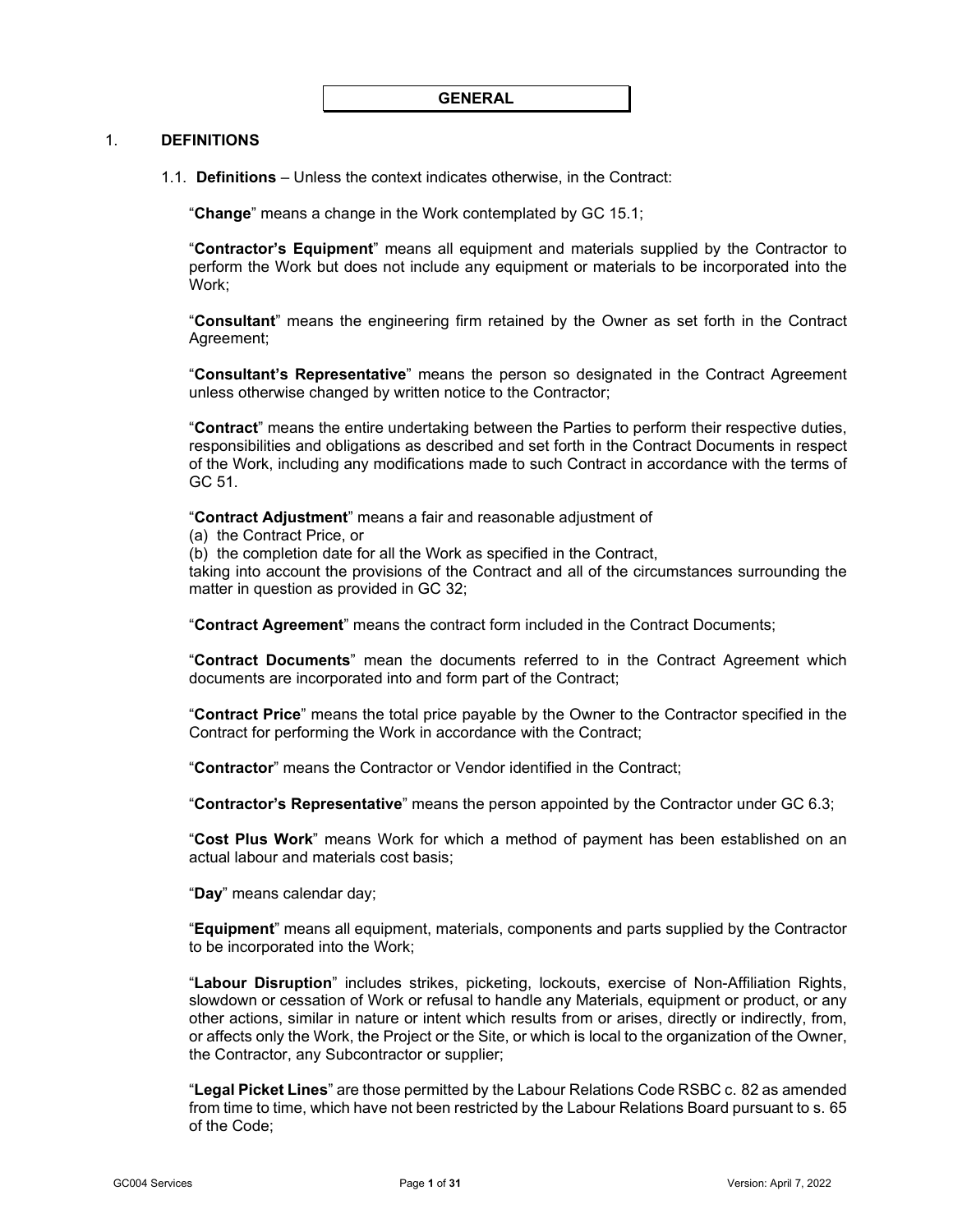"**Materials**" mean all parts, furnishings, materials, supplies and equipment of any kind supplied by the Owner or the Contractor to be incorporated into the Work;

"**Non-Affiliation Rights**" means any provision in a collective agreement pursuant to which employees may choose not to work alongside, with or near employees not represented by a trade union or a trade union affiliated with the Canadian Labour Congress, the British Columbia Federation of Labour, or the Confederation of Canadian Unions or similar organizations or may refuse to handle any materials, equipment or product declared unfair or manufactured, assembled or produced by an employer whose employees are on strike or locked-out, or is of similar purpose and intent;

"**Owner**" means the Owner identified in the Contract;

"**Owner's Representative**" means the person appointed by the Owner under GC [5.1;](#page-5-2)

"**Parties**" means the Owner and the Contractor each of whom is a party to the Contract Agreement;

"**Project**" means the total services contemplated by the Owner of which the Work may be a whole or a part;

"**Site**" means the location specified in the Contract where the Work is to be performed;

"**Subcontract**" means a contract entered into between the Contractor and a Subcontractor;

"**Subcontractor**" means any person, firm or corporation that performs or furnishes any part of the Work as a subcontractor or supplier to the Contractor;

"**Work**" includes all labour, Materials, Contractor's Equipment and Equipment and all matters and things required to be done or provided by the Contractor under the Contract, including a Work Change, and shall be interpreted to mean all or any part of the Work, as the context requires;

# "**Work Change**" means

- a deletion from the Work, or
- (b) an addition to or modification, supplement, amendment or revision of the Work which is consistent with and not outside the general scope of the Contract, in either case, authorized by a Work Order;

"**Work Order**" means a written authorization issued by the Owner's Representative that directs the Contractor to perform a Work Change or confirms an earlier direction to perform a Work Change, and sets out particulars of the Work Change including the method of valuation of the affected Work for purposes of a Contract Adjustment.

1.2. **Grammatical Forms** – Unless the context indicates otherwise, where a word or expression is defined in the Contract, other parts of speech or grammatical forms of the same word or expression have corresponding meanings.

#### 1.3. **Included Meanings** – In the Contract,

- (a) words in the singular include the plural and words in the plural include the singular,
- (b) words in the masculine gender include the feminine and words in the feminine gender include the masculine, and
- (c) words in the neuter gender include the masculine and feminine and words in the masculine or feminine gender include the neuter.
- (d) words and abbreviations which have well known technical or trade meanings are used in the Contract Documents in the accepted manner in which type are so used; and
- (e) wherever in the Contract Documents, the words "as shown", "as indicated", "as detailed", or words of similar impart are used, they shall refer to the Contract Documents unless otherwise expressly stated.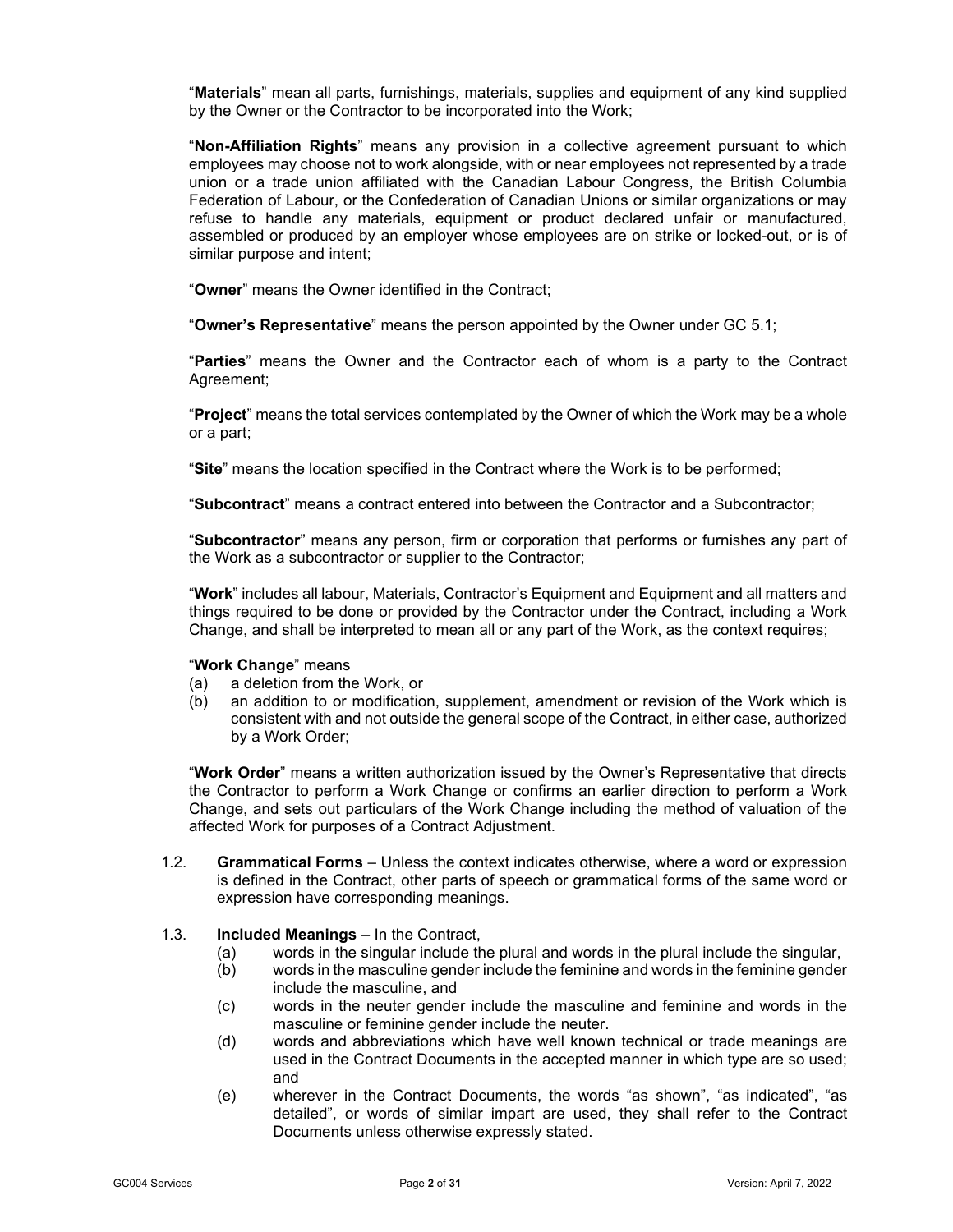- 1.4. **Headings** The headings used in any of the Contract Documents are inserted for convenience of reference only and shall not be used to interpret the Contract.
- 1.5. **Currency** Unless the context indicates otherwise, in the Contract, all monetary amounts shall be interpreted as amounts in the lawful currency of Canada.

# <span id="page-4-0"></span>2. **INTERPRETATION OF CONTRACT**

- 2.1. **Intent** The intent of the Contract Documents is to describe the Work to be performed by the Contractor and the respective rights and obligations of the Parties.
- 2.2. **Omission from Contract Documents**  Omission from the Contract Documents of any detail of Work which is necessary to perform the intent of the Contract Documents, or which is customarily performed, shall not relieve the Contractor from performing such omitted Work and it shall be performed as if fully and correctly described in the Contract Documents in a competent and workmanlike manner with materials and workmanship of the best quality and shall finish the Work complete in every detail. Such Work shall not be deemed a Work Change.
- 2.3. **Document Precedence** In the event of any ambiguity or inconsistency between the Contract Documents, the Contract Documents shall be interpreted and applied in the following order of precedence:
	- (a) the Contract Agreement;<br>(b) the Description of Work;
	- the Description of Work;
	-
	- (c) the Special Conditions;<br>(d) the General Conditions; the General Conditions;
	- (e) the Appendices to the General Conditions.
- <span id="page-4-2"></span>2.4. **Clarification** – If the Contractor becomes aware of any ambiguity or inconsistency between the Contract Documents or believes there is an error in the Contract Documents, the Contractor shall refer the matter immediately to the Owner's Representative for a written direction before proceeding with the affected Work and shall perform the Work in accordance with that direction.

#### 2.5. **Failure to Clarify** – If

- (a) a matter which the Contractor knew, or ought reasonably to have known,
	- (i) gave rise to an ambiguity or inconsistency between the Contract Documents, or
	- (ii) was unclear, and
- (b) the Contractor failed to refer the matter to the Owner's Representative immediately for a decision under GC [2.4,](#page-4-2)

the Contractor shall be responsible for the results of failing to interpret or apply the Contract Documents correctly.

2.6. **Severance** – If any one or more of the provisions of the Contract are for any reason held to be invalid, illegal or unenforceable by a court of competent jurisdiction, the remaining provisions of the Contract will be unimpaired and will remain in full force and effect, and the invalid, illegal or unenforceable provision will be replaced by a valid, legal and enforceable provision that comes closest to the intent of the parties underlying the invalid, illegal or unenforceable provision.

#### <span id="page-4-1"></span>3. **TIME**

- 3.1. **Essential** Each party shall do all things reasonably necessary to perform its obligations under the Contract in a diligent, prompt and timely manner.
- 3.2. **Mitigation** Notwithstanding the right of any party to request a Contract Adjustment of the completion date, both parties shall make every effort to mitigate or overcome any delay of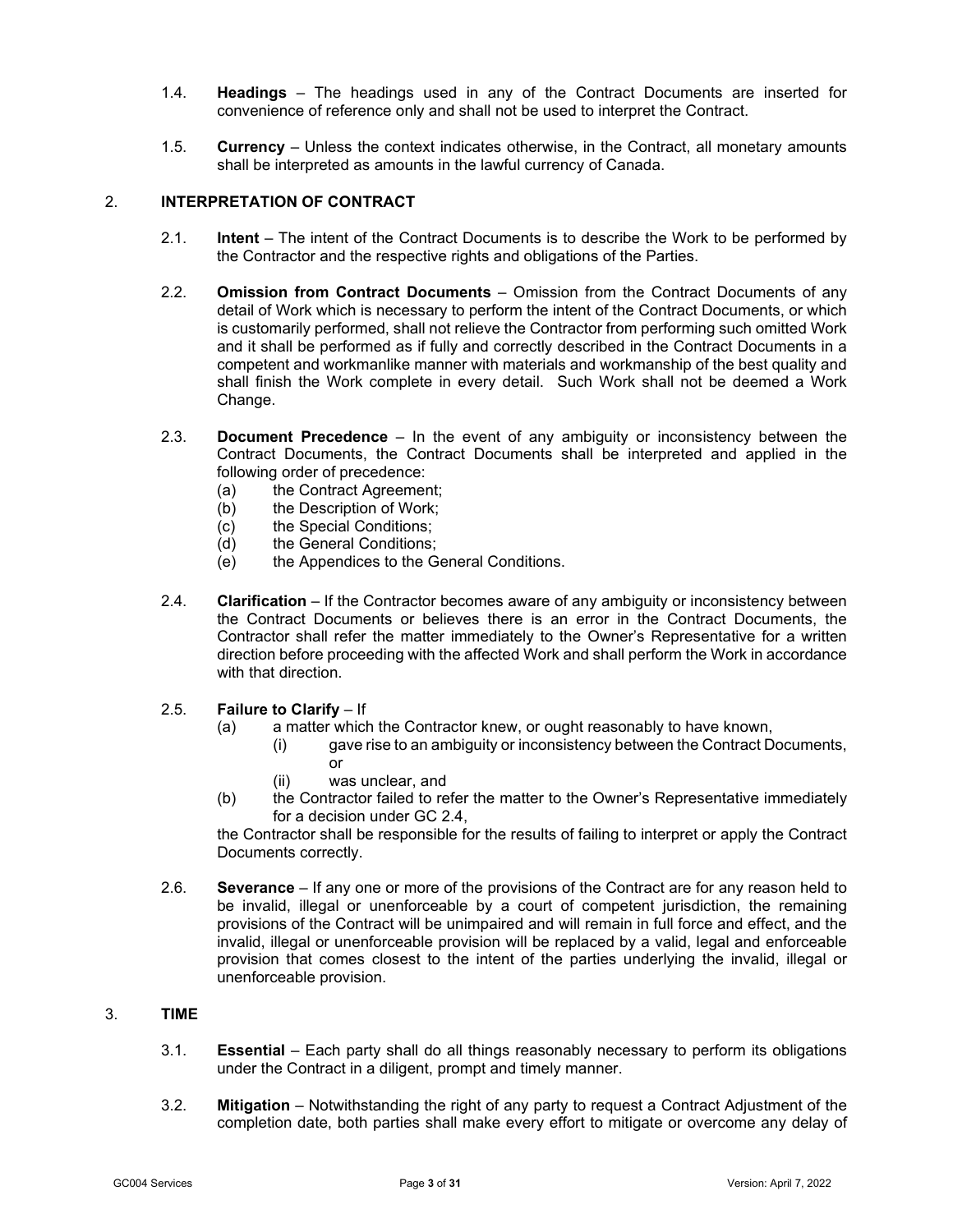the Work caused by the circumstances giving rise to the right. Notwithstanding the foregoing, the Contractor shall not work overtime without the Owner's prior authorization.

- 3.3. **Holidays** Where the time for giving a notice or making an application or request falls or expires on Saturday, Sunday or a British Columbia statutory holiday, the time for taking the action is extended to the next available Day.
- 3.4. **Calculation** In the calculation of time, the first Day shall not be counted.

# <span id="page-5-3"></span><span id="page-5-0"></span>4. **NOTICES**

- 4.1. **To Contractor** A written notice to the Contractor shall be given by
	- delivering it personally to the Contractor or the Contractor's Representative, or
	- (b) addressing it to the attention of the Contractor's Representative and delivering it, or sending it by courier or electronic mail ("email") to the Contractor's principal place of business, to his office at or near the Site or to the address he supplied to the Owner under the Contract Agreement.
- <span id="page-5-4"></span>4.2. **To the Owner** – A written notice to the Owner shall be given by
	- (a) delivering it personally to the Owner's Representative, and
	- (b) addressing it to the attention of the Owner's Representative and delivering it, or sending it by courier or email to the address the Owner supplied to the Contractor under the Contract Agreement,
	- If a notice is to be given to the Consultant, notice shall be given to the Consultant by:
	- (c) delivering it personally to the Consultant's Representative; or (d) addressing it to the attention of the Consultant's Representati
	- addressing it to the attention of the Consultant's Representative and delivering it, or sending it by courier or email to the address of the Consultant supplied to the Contractor under the Contract Agreement.
- 4.3. **Expeditious Method** In any particular circumstances, a party shall use the most expeditious method specified in GC [4.1](#page-5-3) and GC [4.2](#page-5-4) of giving the written notice.
- 4.4. **Deemed Receipt** A written notice delivered by hand, courier or email shall be deemed to have been received
	- (a) if delivered by hand or courier, on the next Day after delivery, and;
	- (b) in the case of delivery by email on the next Day after delivery provided that an electronic confirmation of delivery has been obtained by the sender.

### <span id="page-5-2"></span><span id="page-5-1"></span>5. **OWNER'S REPRESENTATIVE**

- 5.1. **Designation** As soon as practicable after award of the Contract and from time to time as may be necessary, the Owner shall
	- (a) designate a Representative who
		- (i) has the full authority to act on behalf of and bind the Owner unless the Contractor is expressly advised otherwise, and
		- (ii) may be an independent engineer or consultant,
	- (b) advise the Contractor in writing of the Representative's name, delivery address, email address and telephone number(s), and
	- (c) advise the Contractor in writing of the name of the Consultant and Consultant's Representative, if any, who is acting on behalf of the Owner in respect of the Project, and who has authority to act on behalf of the Owner but not to bind the Owner and who is in addition to the Owner's Representative.
- 5.2. **Delegation** Unless the Contractor is expressly advised otherwise by the Owner, the Owner's Representative may, by providing written notice to the Contractor, delegate any or all of his authority to any other person.
- 5.3. **Questions** Unless the context indicates otherwise, the Owner's Representative shall decide all questions which arise respecting the interpretation of the Contract or the performance of the Work.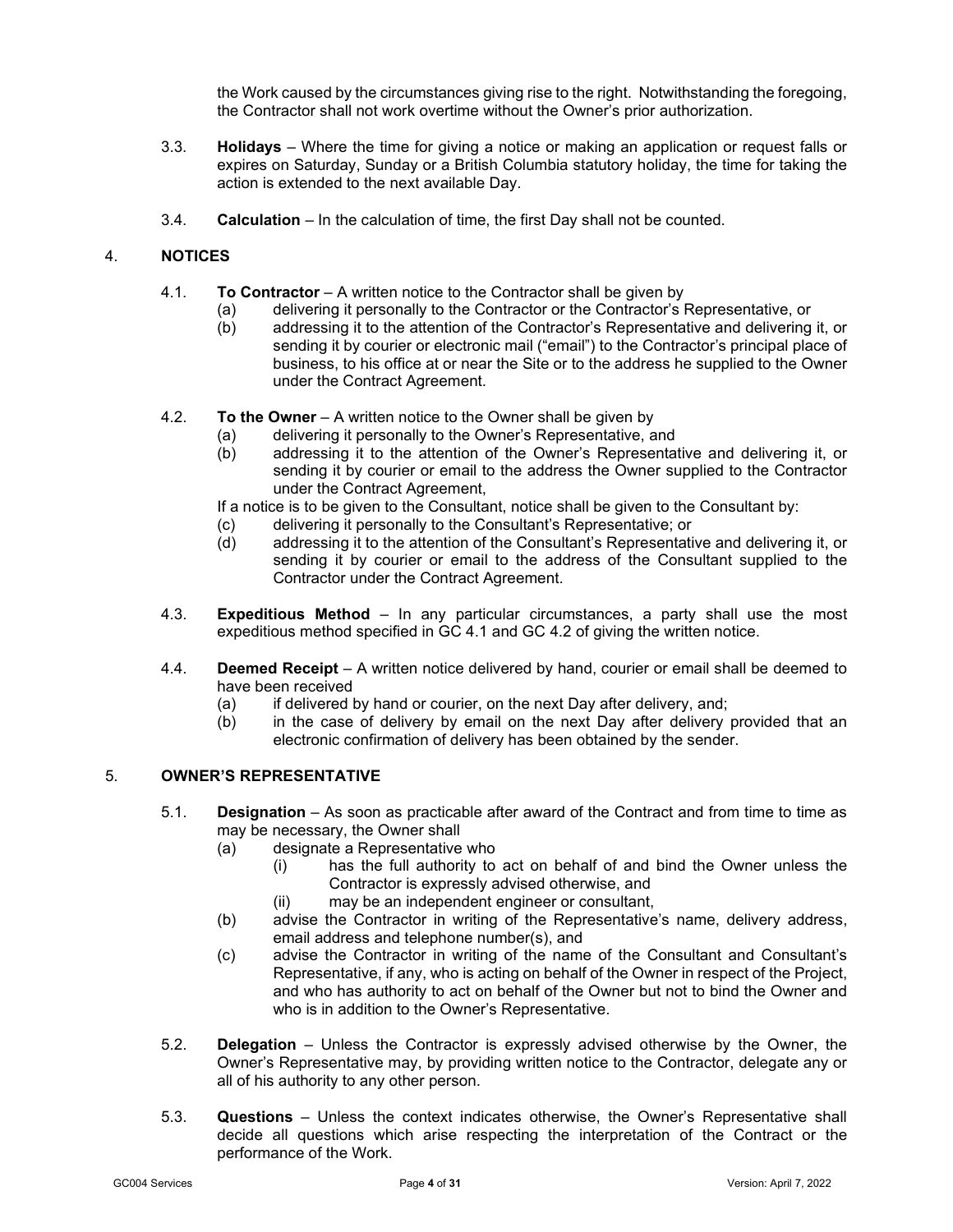5.4. **Binding Decisions** – Unless disputed pursuant to GC [31,](#page-21-2) every direction, order, decision or determination by the Owner's Representative under the Contract is final and binding. Nothing in this clause shall limit or abrogate the parties' rights pursuant to GC [31](#page-21-2) and G[C 32.](#page-22-1)

# <span id="page-6-0"></span>6. **THE CONTRACTOR**

- 6.1. **Independent Contractor** The Contractor shall be deemed for all purposes and in all respects to be an independent contractor.
- 6.2. **Control** Except as otherwise specifically provided in the Contract, the Contractor shall have complete control of his organization and shall supervise, direct and exercise direction of the Work done by his labour force using his best skills and attention.
- <span id="page-6-2"></span>6.3. **Representative** – Unless otherwise provided, as soon as practicable after award of the Contract and from time to time as necessary, the Contractor shall
	- (a) designate a Representative who
		- (i) is acceptable to the Owner, and<br>(ii) has been given authority, accep
		- has been given authority, acceptable to the Owner, to act on behalf of the Contractor, and
	- (b) advise the Owner, in writing, of the Representative's address, telephone numbers and email addresses, and the extent of the Representative's authority.
- 6.4. **Representative at Site**  The Contractor shall ensure that his Representative is available at the Site when the Work is being performed.

# <span id="page-6-1"></span>7. **CONTRACTOR'S LABOUR FORCE**

- 7.1. **Competence** The Contractor shall employ competent and skilled workers in the trades, professions and/or services which the Work demands.
- <span id="page-6-3"></span>7.2. **Employee Misbehaviour** – The Contractor shall maintain good order and discipline among its employees and those of its Subcontractor engaged in the Work and the Contractor shall immediately remove any employee from the Work at the Site:
	- (a) who is incompetent, disorderly or intemperate,<br>(b) who violates the Owner's safety rules, or
	- who violates the Owner's safety rules, or
	- (c) who utilizes or interferes with the Owner's facilities at the Site in an unauthorized manner,

and all such employees shall no longer be allowed admission to the Site.

- 7.3. **Failure to Remove** The Contractor shall be responsible for the consequences arising from the activities of any employee whose behaviour is a ground for removal under GC [7.2.](#page-6-3)
- 7.4. **Site Work Practices** The Site is an open Site not exclusively union or non-union. Labour peace shall be maintained at the Site. The Contractor shall take all possible steps to ensure that the performance of the Work is not affected by any Labour Disruption.
- 7.5. **Meeting** Before commencing the Work, the Contractor shall, as applicable, meet with the labour representatives of all the trades, professions and/or services who may have jurisdiction to perform the Work in order to resolve any jurisdictional issues among them.
- 7.6. **Consultation** During the course of the Work the Contractor shall
	- (a) advise the Owner's Representative of all possible labour disputes which may interfere with the progress of the Work or the operation of the Owner's facilities, and
	- (b) take all necessary steps to ensure, as far as possible, that the performance of the Work shall not be affected.
- 7.7. **Access Rules** The Contractor shall ensure that all persons performing any of the Work
	- (a) shall enter and leave the Site through the entrance provided,
	- (b) shall comply with any check in-and-out system provided by the Owner,
	- (c) are restricted to that part of the Site where the Work is to be performed; and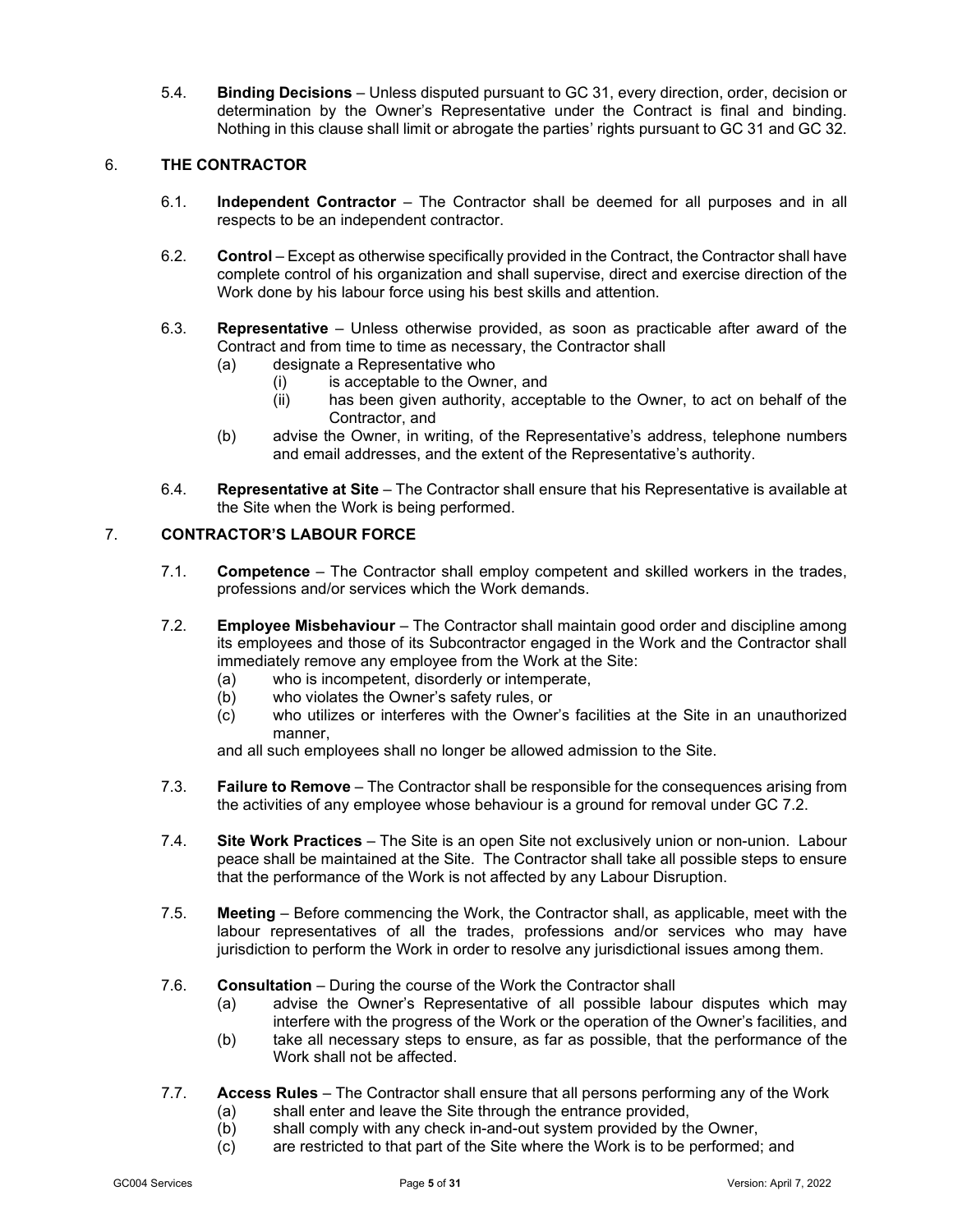- (d) honour any Legal Picket Lines at the Site. Failure to do so shall result in disqualification from future access to the Site for the term of the contract. A Contractor will not be allowed on the Site if it has a current, demonstrated practice of crossing legal picket lines.
- 7.8. **Requirements where Not Union or Affiliated**  Where the employees of the Contractor or any Subcontractor are non-union or members of a union not affiliated with the Canadian Labour Congress, the British Columbia Federation of Labour, or the Confederation of Canadian Unions, the Contractor must ensure that the Contractor and its Subcontractors comply with the requirements of Appendix C - Wages and Remittance Rates for On-Site Work. If the Contractor or any Subcontractor fails to comply with any obligation under Appendix C, the Owner may claim against the Contractor any amounts required to comply, and deduct same, from the Contract Price.
- 7.9. **No Labour Disruption** The Contractor confirms that no agreement with his employees or labour representatives representing his employees or between his Subcontractors, suppliers, sub-subcontractors and their employees or labour union representing those employees, will affect the Contractor's performance under the Contract, any other projects at the Site or the Owner's operations or give rise to any Labour Disruption.
- 7.10. **Subcontractors** No work shall be undertaken by any Subcontractor unless the Owner has first approved in writing the use of that Subcontractor.

# <span id="page-7-0"></span>8. **SITE OCCUPATION**

- 8.1. **Timely Occupation** The Owner shall give the Contractor occupation of all or parts of the Site<br>(a)
	- on the dates or within the periods specified under the Contract, or
	- (b) where dates or periods have not been specified, on a timely basis.
- 8.2. **No Exclusive Occupation** The Contractor shall not have the exclusive right to occupy the Site at any time.
- 8.3. **Cooperation** The Contractor shall cooperate with other contractors and the Owner's employees in carrying out their duties.
- 8.4. **Operating Mill** Where the Site includes an operating mill, the Contractor shall to the best of his abilities:
	- (a) ensure that neither his employees nor the Subcontractors interfere with the operations of that mill unless it is required by the Work shown in the Contract Documents,
	- (b) give the Owner's Representative advance notice of the time when performance of the Work is expected to interfere with that mill; and
	- (c) work with other contractors and, if applicable, the Consultant to minimize where possible interruptions and delays.

# <span id="page-7-1"></span>9. **MATERIALS**

- 9.1. **Quality**  The Contractor shall ensure that all Materials he supplies
	- (a) are in accordance with the Contract, and
	- (b) unless otherwise specified, are new.
- <span id="page-7-2"></span>9.2. **Review** – On request of the Owner's Representative, the Contractor shall
	- (a) state the source of any Materials he proposes to use in the Work, and (b) supply to the Owner's Representative, for his review, manufacturers
	- supply to the Owner's Representative, for his review, manufacturers' information, documents and specifications for and testing results and samples of the Materials.
- <span id="page-7-3"></span>9.3. **Use of Reviewed Materials** – Where the Owner's Representative has reviewed certain testing results and samples of or manufacturers' information, documents and specifications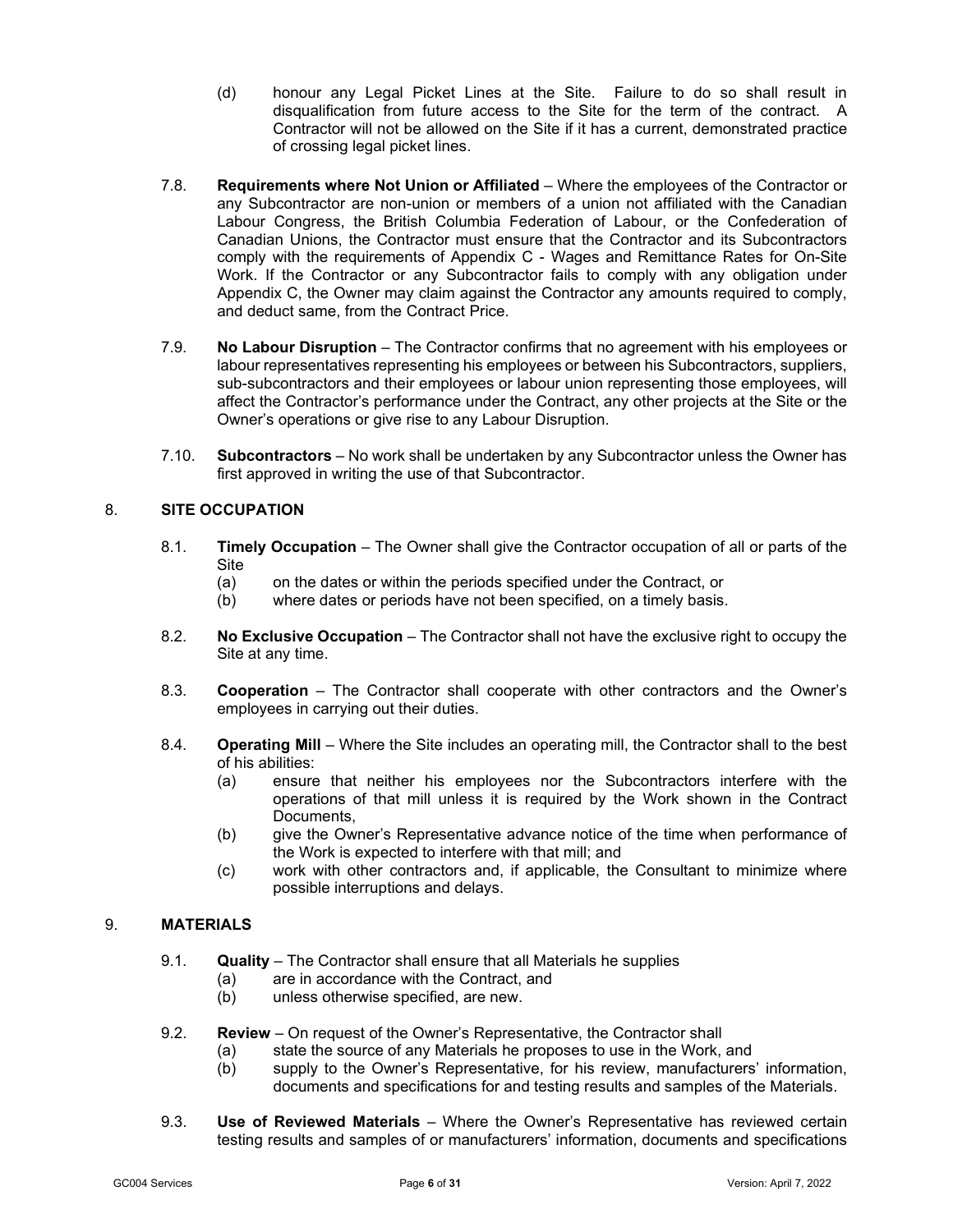for Materials, the Contractor shall not perform the Work using Materials which are different from the samples, testing results, information, documents or specifications reviewed, but the Contractor may make a resubmission under GC [9.2\(b\)](#page-7-2) to the Owner's Representative for additional review.

- 9.4. **Supplier's Instructions** Except as otherwise specifically provided, the Contractor shall install, use and maintain all Materials in accordance with the supplier's instructions.
- 9.5. **Asbestos** No asbestos containing material may be supplied or used by the Contractor. For the purpose of these General Conditions, "asbestos containing material" has the meaning attributed to that term in the Occupational Health and Safety Regulation of the Workers Compensation Act (British Columbia). For greater certainty, even if the Work is intended to replace, in whole or in part, any existing asbestos-containing material (including, without limitation, gaskets, insulation, brake linings, wall panels, or packing) non-asbestos containing material must be used by the Contractor. If it is not technically feasible to use non-asbestos containing material, or the relevant product is not available in a non-asbestos containing form, then the Contractor will notify the Owner's Representative and will provide all relevant information and documentation regarding the proposed asbestos-containing material. In any event, no asbestos-containing material may be brought onto the Owner's site without the prior written permission of the Owner's Representative.
- 9.6. **Responsibilities** The Contractor shall not be relieved of any of his responsibilities under the Contract whether or not the Owner's Representative has made a request or conducted a review under GC [9.2\(b\)](#page-7-2) or GC [9.3.](#page-7-3)

### <span id="page-8-0"></span>10. **SUBSTITUTES**

- 10.1. **Substitute** The Contractor shall not substitute any Materials, processes or method specified in the Contract unless the Owner's Representative has given prior approval of the substitute in writing under GC [10.2.](#page-8-2)
- <span id="page-8-2"></span>10.2. **Approval** – The Contractor may apply in writing to the Owner's Representative for written approval of a substitute and shall, in his application, satisfy the Owner's Representative that the proposed substitute shall
	- (a) perform adequately the duties imposed by the general design,
	- (b) be equal or superior to the Materials, process or method specified, and
	- (c) be suited to the same use and capable of performing the same function as that specified for the Materials, process or method in the Contract.
- 10.3. **Responsibilities** The Contractor shall not be relieved of any of his responsibilities under the Contract to ensure the quality and performance of the substitute used even if the Owner's Representative has approved it under GC [10.2.](#page-8-2)

# <span id="page-8-3"></span><span id="page-8-1"></span>11. **OFFLOADING AND STORAGE**

- 11.1. **Owner's Obligations** Unless otherwise specifically provided, the Owner shall offload, handle and store in storage facilities paid by the Owner all Materials supplied by the Owner before the Contractor is scheduled to be on the Site. Where such materials are stored by the Owner off-site, the Contractor shall bear the expense and be responsible for moving the Materials from the storage facility to the Site.
- <span id="page-8-4"></span>11.2. **Contractor's Obligation** – The Contractor shall offload, handle and store in storage facilities on the Site all Materials supplied by the Owner after the Contractor is scheduled to be on the Site.
- <span id="page-8-5"></span>11.3. **On-Site Handling** – The Contractor shall handle and transport on the Site all Materials supplied by the Owner when the Contractor withdraws them from the storage facilities on the Site.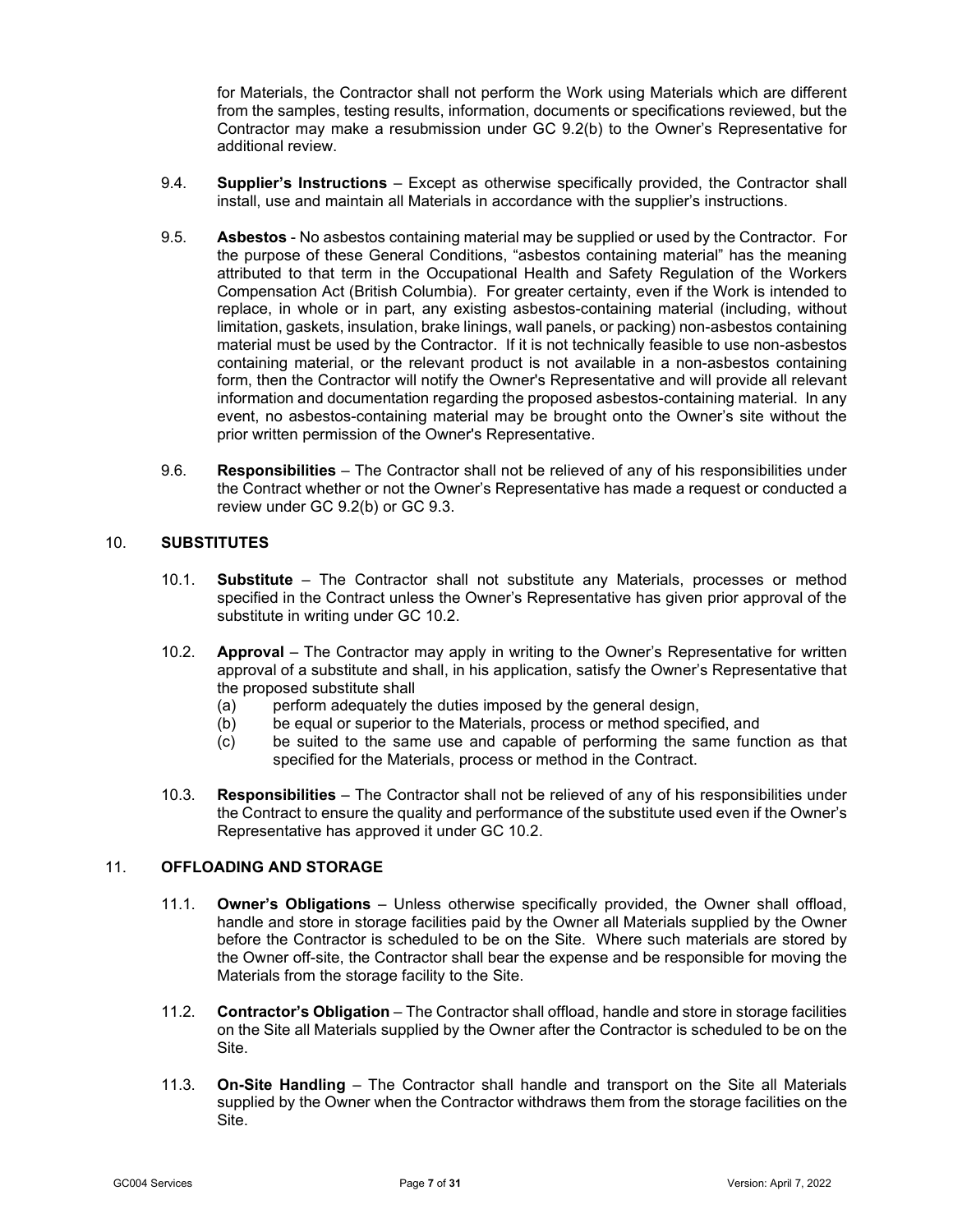- 11.4. **Contractor's Materials** The Contractor shall deliver, offload, handle and store all Materials he supplied in his storage facilities on the Site.
- 11.5. **Appropriate Facilities**  Except as otherwise specifically provided, the Contractor shall
	- (a) provide storage which the Owner's Representative considers to be suitable and appropriate to protect and maintain all the Materials supplied by the Owner and the Contractor in areas on the Site designated by the Owner s Representative, and
	- (b) protect and maintain the Materials during storage.
- 11.6. **Costs** Where the Contractor fails to comply with any obligation in GC [11,](#page-8-3) the Contractor shall pay all costs incurred by the Owner as a result of the Contractor's failure.

## <span id="page-9-3"></span><span id="page-9-0"></span>12. **RECEIVING AND RESPONSIBILITY**

- 12.1. **Inspection and Inventory**  The Contractor shall
	- inspect and inventory all Materials supplied by the Owner as soon as the Contractor
		- (i) unloads them under GC [11.2,](#page-8-4) or<br>(ii) withdraws them from the storac withdraws them from the storage facilities under GC [11.3,](#page-8-5) whichever is applicable, and
	- (b) immediately give a written report of any evidence of loss, damage, defects or deficiencies in the Materials to the Owner's Representative.
- <span id="page-9-2"></span>12.2. **Receipt of Materials** – Unless the Contractor makes a report under GC [12.1\(b\),](#page-9-2) he shall be conclusively deemed to have received the Materials referred to in GC [12.1](#page-9-3) into his care, custody and control without any loss, damage, defects or deficiencies, excluding any latent or hidden defects or deficiencies which could not, in the opinion of the Owner's Representative, have been discovered at the time the Contractor was required to make his inspection.
- 12.3. **Liability** From the time the Contractor receives into his care, custody or control the Materials supplied by the Owner under GC [11.2](#page-8-4) or GC [11.3](#page-8-5) until the Work is completed, the Contractor shall be liable for, and shall indemnify the Owner in respect of, all loss and damage to the Materials and, where applicable, for all costs of replacing or repairing those Materials.

#### <span id="page-9-1"></span>13. **INSPECTION OF THE WORK**

- 13.1. **Access for Inspection**  The Owner's Representative may inspect or test the Work at any time and shall have access
	- (a) at all times to the Work at the Site, and
	- (b) following reasonable written notice, to the Work at the premises of the Contractor and at any other place where the Work is being fabricated or manufactured.
- 13.2. **Facilities**  Unless expressly provided otherwise, the Contractor shall provide all necessary facilities and labour for access to and testing and inspection of the Work.
- <span id="page-9-4"></span>13.3. **Notice of Inspection** – If the Contract, the Owner's Representative, the law or a public authority requires the Work to be inspected, tested or approved, the Contractor shall give the Owner's Representative
	- (a) and any relevant authority reasonable written notice of the Work's readiness for any particular inspection, testing or approval, and
	- (b) sufficient advance written notice of the time and place of any scheduled tests to enable the Owner's Representative to attend the tests if he so chooses.
- 13.4. **Work Covered Up** If the Contractor has covered up the Work without having given a notice required under GC [13.3](#page-9-4) or having been given permission to do so by the Owner's Representative, the Contractor shall<br>(a) immediately uncover or exp
	- immediately uncover or expose it for inspection at the request of the Owner's Representative, and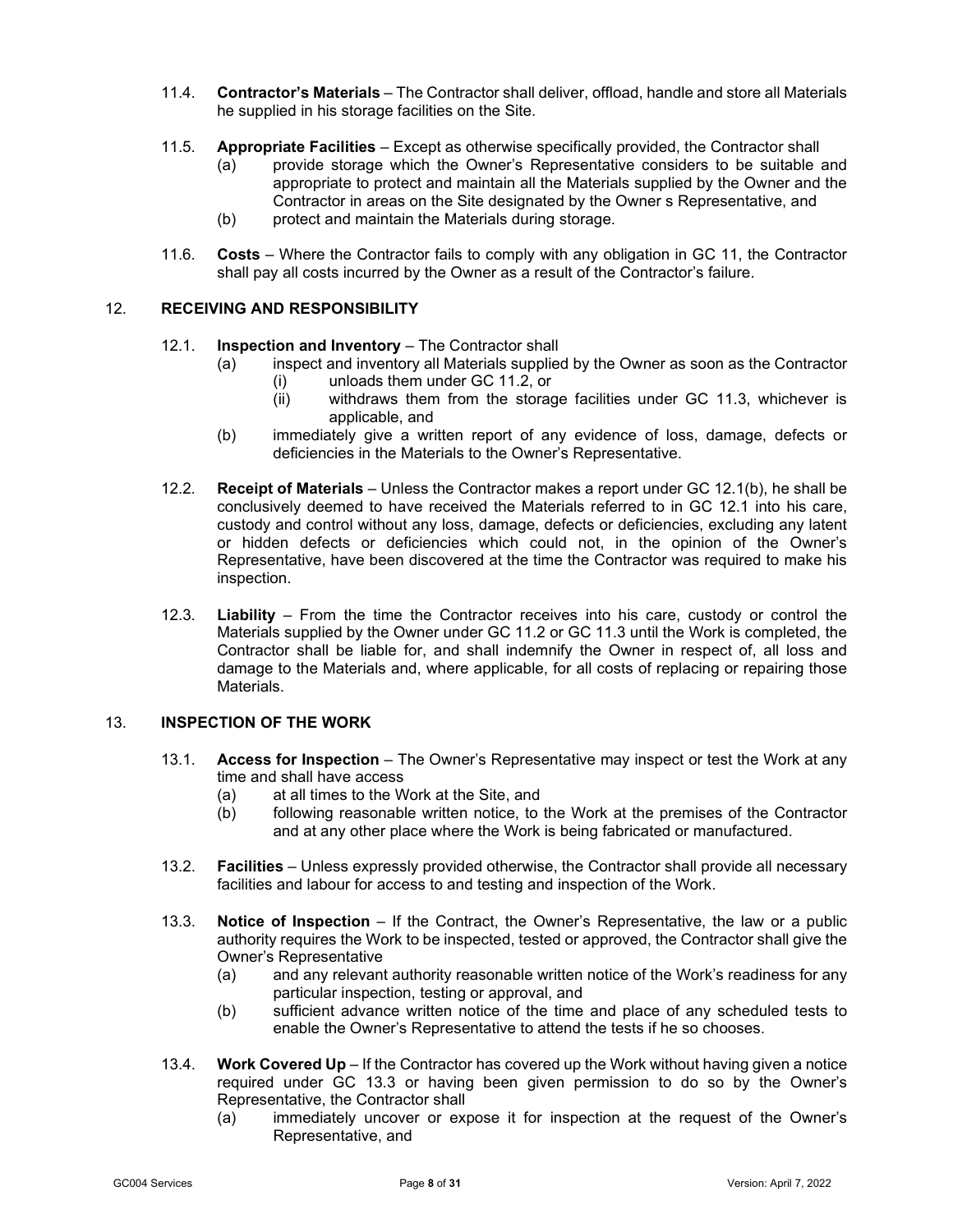- (b) bear the cost of exposing the Work, of the inspection of the Work and of any necessary restoration as a result of it.
- 13.5. **Testing** If the Contractor is required to test the Work in the Contract, he shall
	- (a) test it as and when required, and<br>(b) submit test certificates to the Ow
	- submit test certificates to the Owner's Representative containing all the information he requires.
- 13.6. **Responsibilities** The Contractor shall not be relieved of any of his responsibilities under the Contract whether or not the Owner's Representative has inspected or tested the Work.

#### <span id="page-10-4"></span><span id="page-10-0"></span>14. **UNSATISFACTORY WORK**

- 14.1. **Remove and Replace**  On receiving written notice from the Owner's Representative, the
	- Contractor shall, within the time required,<br>(a) remove and replace or modify all remove and replace or modify all Work which the Owner's Representative considers not to be in accordance with the Contract in order to make it in accordance with the Contract, and
	- (b) restore the Work, and the work of others, which is disturbed or damaged by the removal and replacement or modification of the unsatisfactory Work.
- 14.2. **Responsibility**  The Contractor shall be responsible for all risks associated with
	- (a) the removal, including disposal and storage, of the unsatisfactory Work, and  $(b)$  replacement or modification of the unsatisfactory Work.
	- replacement or modification of the unsatisfactory Work,

whether performed by himself or by the Owner under GC [14.3,](#page-10-3) so long as where performed by the Owner the performance has been in accordance with accepted industry practice.

<span id="page-10-3"></span>14.3. **Owner's Right** – If the Contractor does not remove and replace or modify any unsatisfactory Work within the time required, the Owner may carry out any of the activities referred to in GC [14.1,](#page-10-4) and, in that event, the Contractor shall be responsible for all costs incurred by the Owner to carry out those activities.

#### <span id="page-10-7"></span><span id="page-10-2"></span><span id="page-10-1"></span>15. **WORK CHANGES**

- 15.1. **Work Change** The Owner may make changes by altering, adding to, or deducting from the Work (referred to as a "change') without invalidating the Contract.
- 15.2. **Prohibition** No change shall be made to the Work unless in pursuance of a Work Order or other written order from the Owner's Representative and no claim for a change to the completion date or a change to the Contract Price shall be considered or allowed unless so ordered.
- <span id="page-10-6"></span>15.3. **Adjustment** – The amount to be added to or deducted from the Contract Price for any change ordered by the Owner shall be determined by the Owner, in one or more of the following ways:
	- (a) by lump sum;<br>(b) by actual labo
	- by actual labour and material costs, as calculated in the manner set forth in GC [37;](#page-24-4)
	- (c) by Unit Prices, as defined in the Contract Documents.
- <span id="page-10-5"></span>15.4. **Record** – The Contractor shall maintain a separate record of all Materials, labour and Contractor's Equipment used for each Work Change under GC [15.3\(b\).](#page-10-5)
- 15.5. **Authorization** On receiving an order as above, the Contractor shall proceed with the Work. Payments on account of a Work Change shall be made in the same manner and shall be subject to the same holdbacks as stated in this Contract.
- 15.6. **Adjustment Request**  If a Contract Adjustment was not settled between the parties when a Work Change was required under GC [15.1,](#page-10-2) either party may request a Contract Adjustment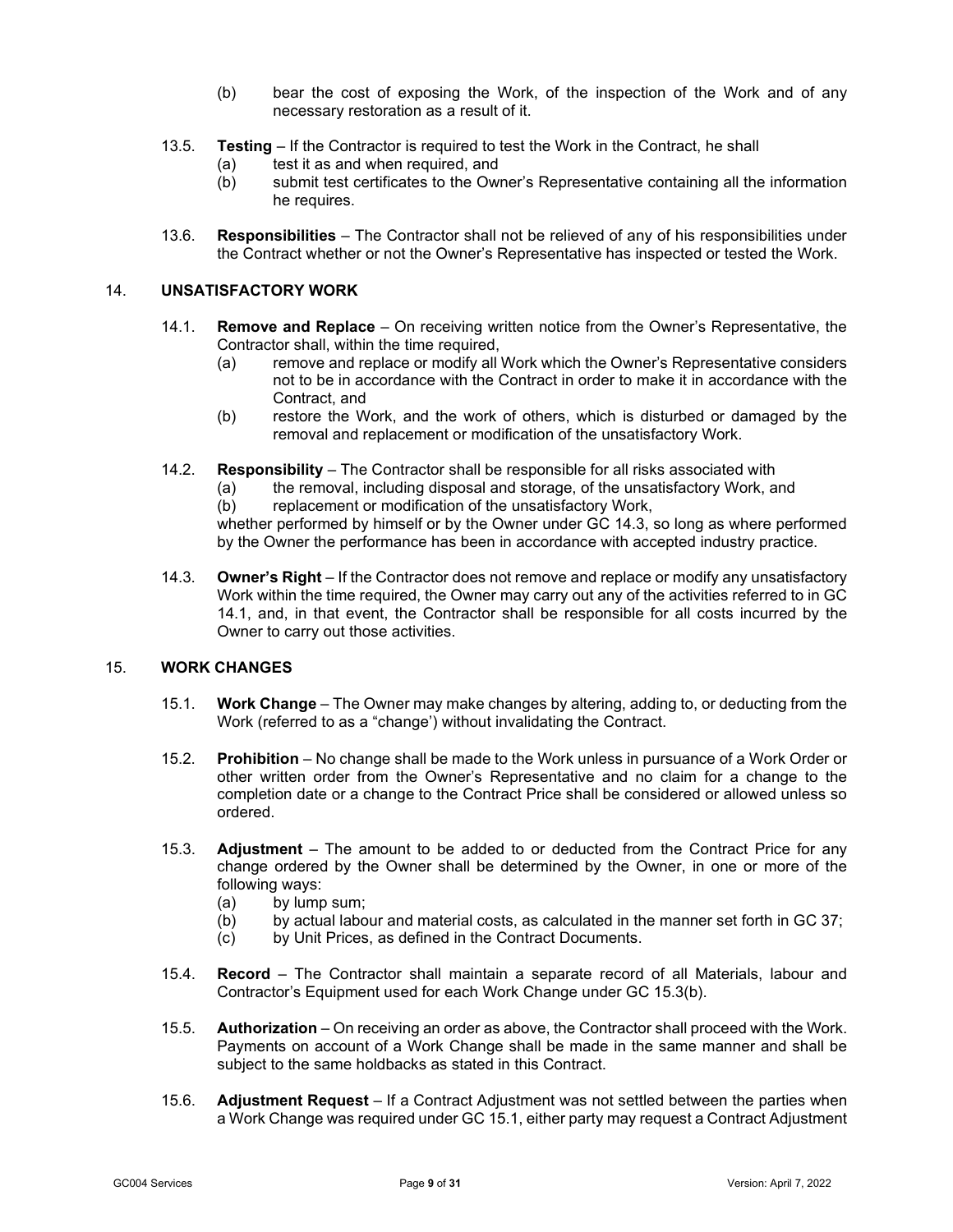under GC [32](#page-22-1) within 14 Days after the Contractor received the direction to perform the Work Change.

#### <span id="page-11-0"></span>16. **WORK PROGRESS**

#### 16.1. **Expedited Work** – If

- (a) the Contractor fails to complete the Work by the completion date in the Contract, or<br>(b) the Owner's Representative is of the opinion that the Work will not be completed by
- the Owner's Representative is of the opinion that the Work will not be completed by the completion date in the Contract,

the Owner's Representative may direct the Contractor to take any necessary steps to expedite the Work to ensure its completion within the required times.

- <span id="page-11-2"></span>16.2. **Early Completion** – The Owner's Representative may, by written notice, require the Contractor to perform part of the Work before any of the dates specified or to complete all of the Work before the completion date in the Contract and the Contract Price shall be adjusted accordingly.
- <span id="page-11-4"></span>16.3. **Delayed Completion** – The Owner's Representative may, by written notice, require the Contractor to slow down or delay the performance of the Work by delaying the completion date in the Contract and the Contract price shall be adjusted accordingly.

#### <span id="page-11-3"></span>16.4. **Emergency Order** – If

- (a) the manner in which the Work is being performed, or  $(b)$  an emergency,
- an emergency,

affects or threatens to affect the safety of lives, the Work or any property, the Owner's Representative may stop the Work or require the Contractor to take any steps the Owner's Representative considers necessary to relieve the circumstances, and the Owner's Representative shall, as soon as practicable, confirm the directions in writing.

# 16.5. **Contract Adjustment** – Where the Owner's Representative gives a written notice

- under GC [16.2](#page-11-2) or GC [16.4,](#page-11-3) the Contractor,
- (b) under GC [16.3,](#page-11-4) either party,

may request a Contract Adjustment under GC [32](#page-22-1) within 14 Days after the Contractor was given the notice.

16.6. **Contractor's Responsibility** – Nothing in GC [16.4](#page-11-3) shall be construed to limit in any way the responsibilities of the Contractor for the safety and protection of persons and property under the Contract and the Contractor shall take any necessary steps to relieve any emergency circumstances in the absence of any directions from the Owner's Representative.

#### <span id="page-11-5"></span><span id="page-11-1"></span>17. **DELAYS**

- 17.1. **Notice** If either party is aware of an event or any circumstances which are delaying or are expected to delay the performance of the Work, that party's Representative shall give the other Representative a written notice of
	- (a) the particulars of the cause of any expected delay,
	- (b) the expected length of the delay, and
	- (c) steps that the party intends to take to mitigate or overcome the delay.
- <span id="page-11-7"></span>17.2. **Timing of Notice** – The notice under GC [17.1](#page-11-5) shall be given as soon as possible and in any event not later than seven (7) Days after the party becomes aware or ought reasonably to have become aware of the commencement of the event or circumstances causing or expected to cause the delay.
- 17.3. **Late Completion** If the Contractor has failed to complete the Work on time, the Owner may request a Contract Adjustment under G[C 32](#page-22-1) within seven (7) Days of the specified date.
- <span id="page-11-6"></span>17.4. **Excusable Delay** – If the Work is delayed beyond the completion date of the Work as a result of a force majeure event or circumstances affecting the operations of the Contractor,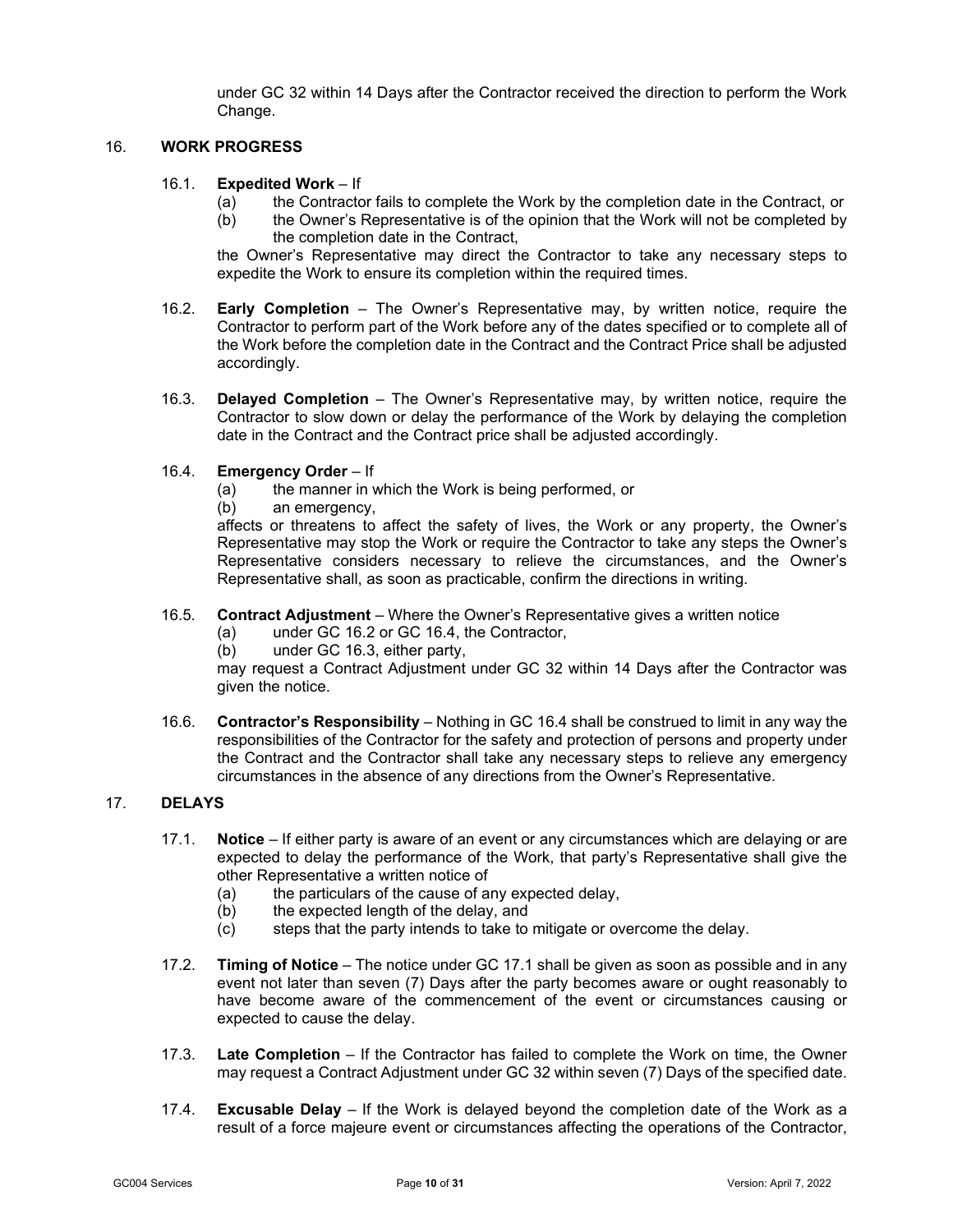the Contractor may request a Contract Adjustment of the completion date for the Work under GC [32](#page-22-1) within seven (7) Days of giving the notice under GC [17.1.](#page-11-5)

- <span id="page-12-1"></span>17.5. **Owner Delay** – If the delay referred to in GC [17.4](#page-11-6) is a direct result of an act or the failure to act of the Owner or the Owner's Representative, save and except any act or omission as a result of a force majeure event or circumstances, the Contractor may also request a Contract Adjustment of the Contract Price under GC [32.](#page-22-1)
- 17.6. **Time Warning** If the Owner has failed to provide the Contractor with any documents, Materials or written instructions as required under the Contract, the Contractor is entitled to make a request for a Contract Adjustment under GC [17.4](#page-11-6) or GC [17.5](#page-12-1) unless the Contractor failed to request the required documents, Materials or written instructions within the times, if any, specified in the Contract.
- 17.7. **Failure to Give Notice** If the Contractor fails to give the notice as required in G[C 17.1](#page-11-5) and GC [17.2](#page-11-7) in a particular matter, he is not entitled to make a request for any Contract Adjustment in respect of that matter.
- <span id="page-12-2"></span>17.8. **No Default** – If either party is delayed in performing its obligations under the Contract as a result of a force majeure event or circumstances, that party shall be deemed not to be in default of its obligations under the Contract.

A force majeure event or circumstance is one which is due to or results from extraordinary weather conditions; fire; shipwreck; riot; war declared or undeclared; enemy action; floods; laws, regulations, ruling or acts of any governmental body or agency which frustrate the Contract; strikes, cessation or slowdown or stoppage of labour or labour disturbances of general industry application, it being understood and agreed that a Labour Disruption as defined in G[C 1](#page-2-1) is not an event of force majeure; and any other cause, whether similar to the foregoing or not, beyond the control of the party affected by such cause.

- 17.9. **Mitigation** The party claiming the benefit of GC [17.8](#page-12-2) shall take all reasonable efforts to mitigate or overcome any negative effects of the force majeure event or circumstances and shall bear the burden of proving that performance of an obligation was delayed by the event or circumstances.
- 17.10. **Labour Disruption** The Contractor acknowledges and agrees that the Owner is not responsible to the Contractor for any delays, obstructions or impediments to access or performance of the Work, costs, damages or expenses caused by any Labour Disruption occurring between the Owner and its employees or any trade union. No Labour Disruption between the Owner and its employees or any trade union which obstructs or delays the completion of the Work is considered an act or neglect of the Owner.

#### <span id="page-12-0"></span>18. **SITE CONDITIONS**

- 18.1. **Site Examination** The Contractor shall be deemed to have conducted an examination of the Site and to have fully informed himself about any risks, contingencies, matters and things respecting the Site and any other aspects of the Work necessary to satisfactorily perform the Contract in all respects.
- 18.2. **Performance** The Contractor's failure
	- (a) to examine the Site, or
	- (b) to properly interpret the conditions at or respecting the Site or any information respecting the Site or any other aspects of the Work,

shall not relieve him of the responsibility of satisfactorily performing the Work under the Contract.

<span id="page-12-3"></span>18.3. **Notice** – If, during performance of the Work, the Owner's Representative or the Contractor claims that the actual Site conditions are materially and substantially different from the Site conditions which could have been reasonably anticipated based upon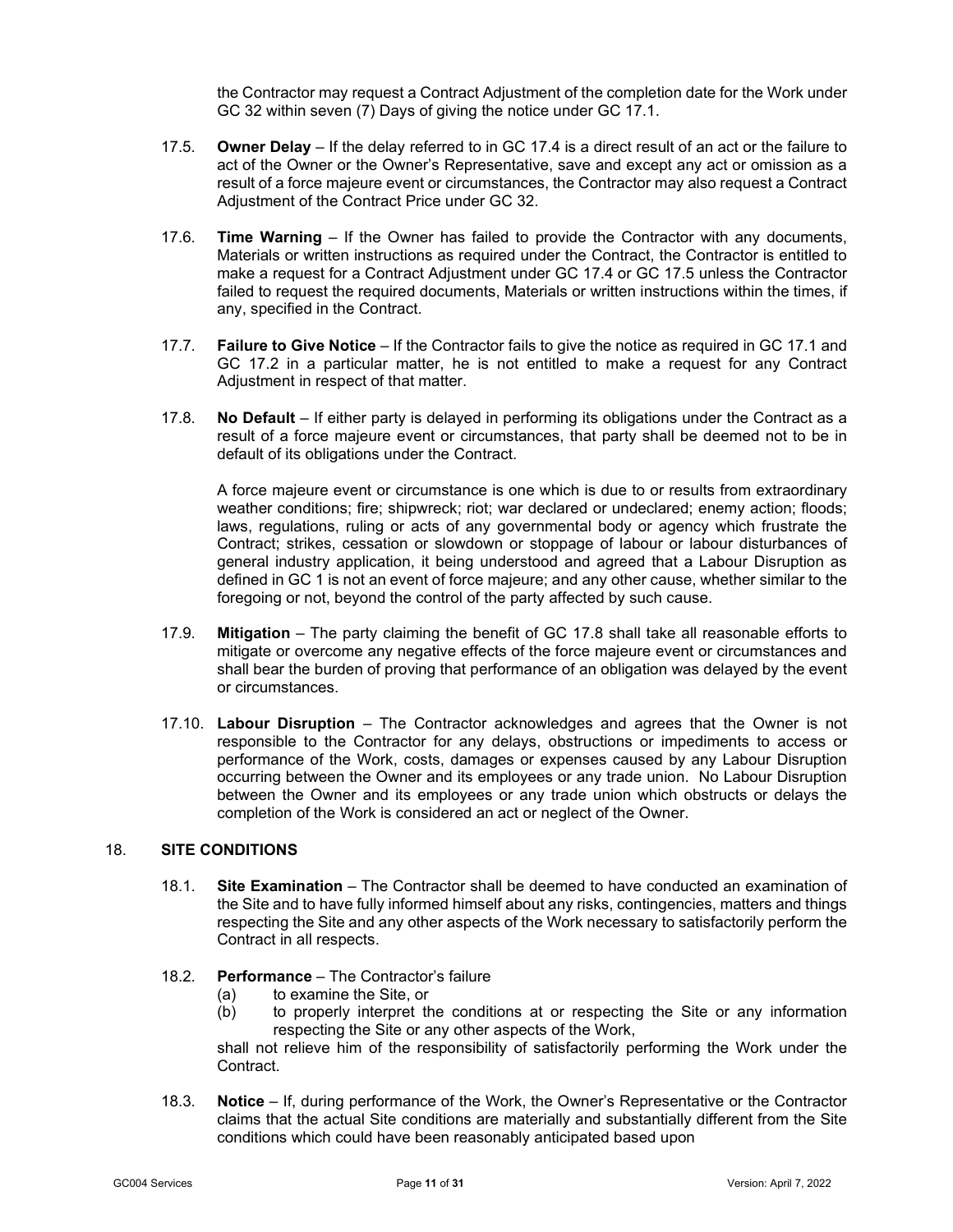- (a) the knowledge of the Site conditions which the Contractor is required to obtain or is deemed to obtain under the Contract, and
- (b) any information in the Contract Documents, with respect to any Site conditions not ascertainable from that knowledge,

he shall promptly notify the other party in writing to give him a reasonable opportunity to examine the Site conditions before any substantial evidence of the alleged material and substantial difference is destroyed, removed or obscured.

- 18.4. **Contract Adjustment** If the actual Site conditions are materially and substantially different from the Site conditions referred to in GC [18.3,](#page-12-3) either party may request a Contract Adjustment under GC [32](#page-22-1) within 14 Days of giving or receiving the notice under GC [18.3,](#page-12-3) whichever is applicable.
- 18.5. **Responsibility** If the actual Site conditions are materially and substantially different from the Site conditions referred to in GC [18.3,](#page-12-3) the Contractor shall not, subject to the doctrine of frustration, be relieved of the responsibility of satisfactorily performing the Work under the Contract.

#### <span id="page-13-3"></span><span id="page-13-0"></span>19. **USE OF WORK**

- 19.1. **Early Use by Owner** Notwithstanding that the time for completing the Work may not have expired, the Owner may take possession of and use any completed or partially completed parts of the Work. In the event the Owner takes possession of and uses any completed or partially completed parts of the Work, as provided herein and subject to the provisions of GC [19.2,](#page-13-2) risk of loss shall thereupon transfer to the Owner and the warranty shall thereupon commence.
- 19.2. **No Acceptance** The Owner's actions under GC [19.1](#page-13-3) shall not be deemed to be an acceptance of any Work which has not been carried out in accordance with the Contract.

#### <span id="page-13-5"></span><span id="page-13-2"></span><span id="page-13-1"></span>20. **WARRANTIES AND GUARANTEES**

- 20.1. **Skill and Expertise** The Contractor warrants and guarantees that he has the skill and expertise to carry out the Work and that the Work shall be performed in a competent and workmanlike manner and in accordance with generally accepted standards and practices of the pulp and paper industry.
- <span id="page-13-4"></span>20.2. **Defects** – The Contractor warrants and guarantees that the Work shall be free from all defects arising from
	- (a) faulty design in any part of the Work which has been designed by him or on his behalf, and
	- (b) faulty application, manufacture, installation, Materials or workmanship in any part of the Work,

which appear within one (1) year from the date the Owner accepts the Work or 24 months from delivery of Equipment to the Site whichever occurs first.

- <span id="page-13-7"></span>20.3. **Latent Defect** –The Contractor warrants and guarantees that the Work shall be free from latent or hidden defects in design, workmanship or Materials, which could not have been ascertained by a reasonable inspection of the Work and, if the Owner does not give notice to the Contractor of such claims within 1 year of the date on which such claims are discovered by the Owner such claims shall be deemed waived by the Owner.
- 20.4. **Liens and Charges** The Contractor warrants and guarantees that the Work shall be free from all third-party liens, encumbrances and other charges and that the Owner shall enjoy quiet possession of the Work.
- <span id="page-13-6"></span>20.5. **Notice** – On receiving written notice from the Owner or the Owner's Representative, the Contractor shall remedy immediately, and to the satisfaction of the Owner's Representative,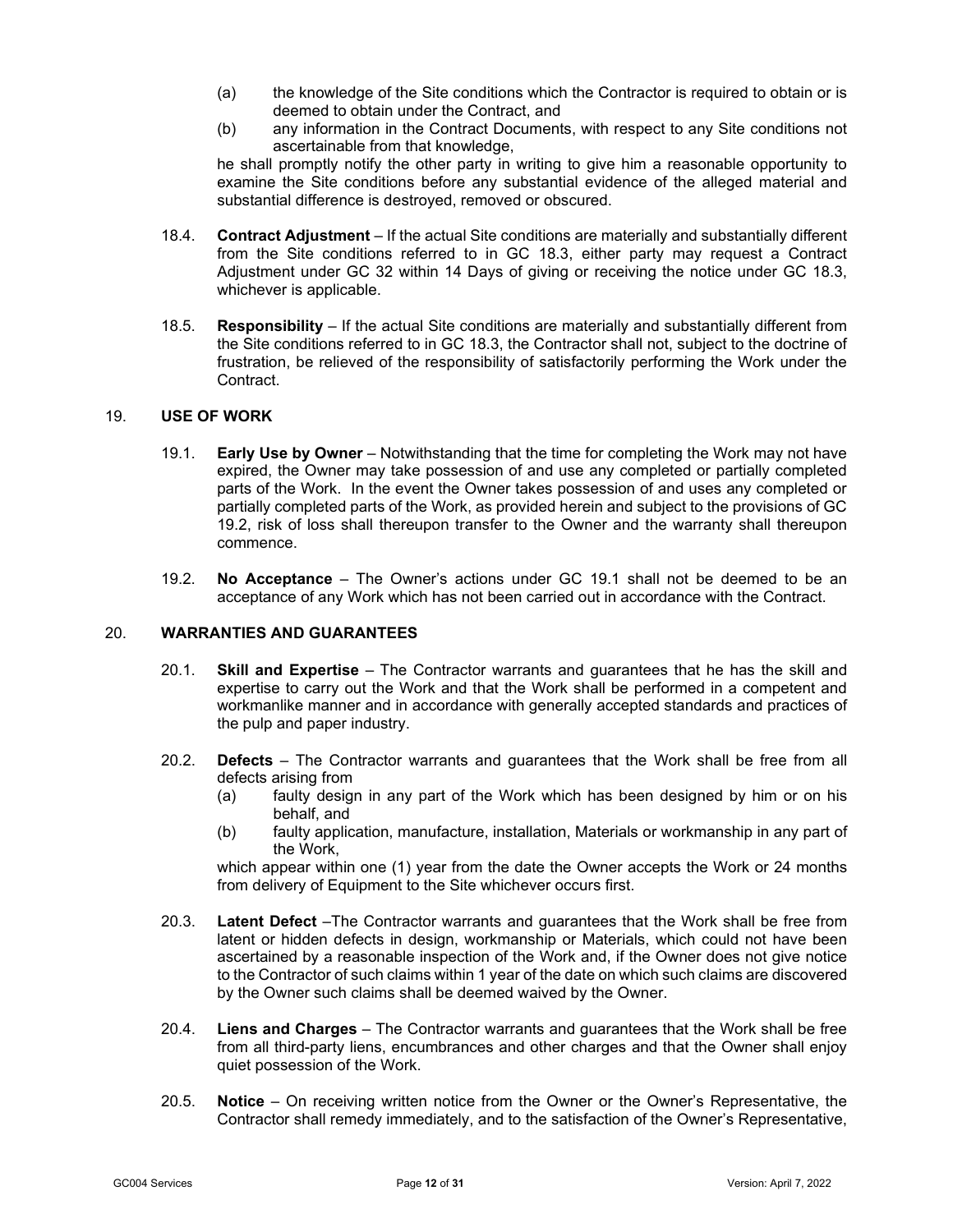- (a) any defect referred to in GC [20.2](#page-13-4) and any damage to the Work and any other work arising from that defect, and
- (b) any breach of any warranty or guarantee given under GC [20.](#page-13-5)
- 20.6. **Remedial Work** The Contractor warrants and guarantees that all remedial Work he performs under G[C 20.5](#page-13-6) shall be free from all defects to the same extent provided in GC [20.2](#page-13-4) except that the warranty period commences on the date the Owner's Representative gives written acceptance of the remedial Work performed by the Contractor.
- 20.7. **Owner's Option** At the Owner's option or where any defect is not remedied by the Contractor within a reasonable time, the Owner may remedy any defect referred to in GC [20](#page-13-5) and any damage to the Work and any other work arising from that defect at the Contractor's cost.
- 20.8. **Manufacturer's Warranties and Guarantees** The Contractor shall ensure that any manufacturer's warranties or guarantees on Materials or Equipment that he supplies under the Contract
	- (a) are made for the benefit of and in the name of the Owner, and<br>(b) commence from the date that the Materials or Equipment are pla

commence from the date that the Materials or Equipment are placed in full operation, but nothing in this clause shall relieve the Contractor of any other obligations he has under GC [20.](#page-13-5)

- 20.9. **Obligations**  The obligations of the Contractor under GC [20](#page-13-5) shall not be affected by any completion or termination of the Contract or suspension or withdrawal of the Work or rejection of the Work under the Contract in respect of those portions of the Work undertaken by the Contractor and completed.
- 20.10. **Limitation of Warranties** The foregoing warranties and representations are limited to the warranty period defined in GC [20.2](#page-13-4) or GC [20.3,](#page-13-7) as the case may be. If the Owner does not give notice to the Contractor of such claims within the time prescribed after the commencement of the warranty period, then such claims, whether advanced in law or under the Contract, shall be deemed waived by the Owner.
- <span id="page-14-1"></span>20.11. **Exclusion From Warranties** – Warranties under GC [20](#page-13-5) do not cover the effects of normal wear on or abuse of the Work; abrasion, erosion or corrosion; consequential or additional damage suffered by or caused to a component of the Work where the Owner chooses to continue operation of the component subsequent to the existence of a defect becoming apparent; and, failure to operate or maintain the Equipment in accordance with usual operating parameters of acceptable industry practices. The provisions of GC [20.11](#page-14-1) shall be construed in the context of the stated purpose of the Equipment and its usual operating environment as set out in the Contract.
- 20.12. **Familiarity With Laws** The Contractor represents and warrants that it, its employees and Subcontractors are familiar with all laws applicable to the performance of the Work, including all environmental regulations and requirements.
- 20.13. **Exclusive Warranties** The express warranties set forth in these General Conditions and any express warranties set forth elsewhere in the Contract Documents are exclusive and no other warranties of any kind, whether statutory, oral, written, express, or implied, including any implied warranty of merchantability or fitness for purpose, shall apply.

# **SAFETY AND ENVIRONMENT**

# <span id="page-14-2"></span><span id="page-14-0"></span>21. **CLEAN SITE**

21.1. **Maintaining Site Cleanliness** – At all times during the performance of the Work the Contractor shall keep the Site neat, clean, sanitary and free from accumulation of waste materials and rubbish.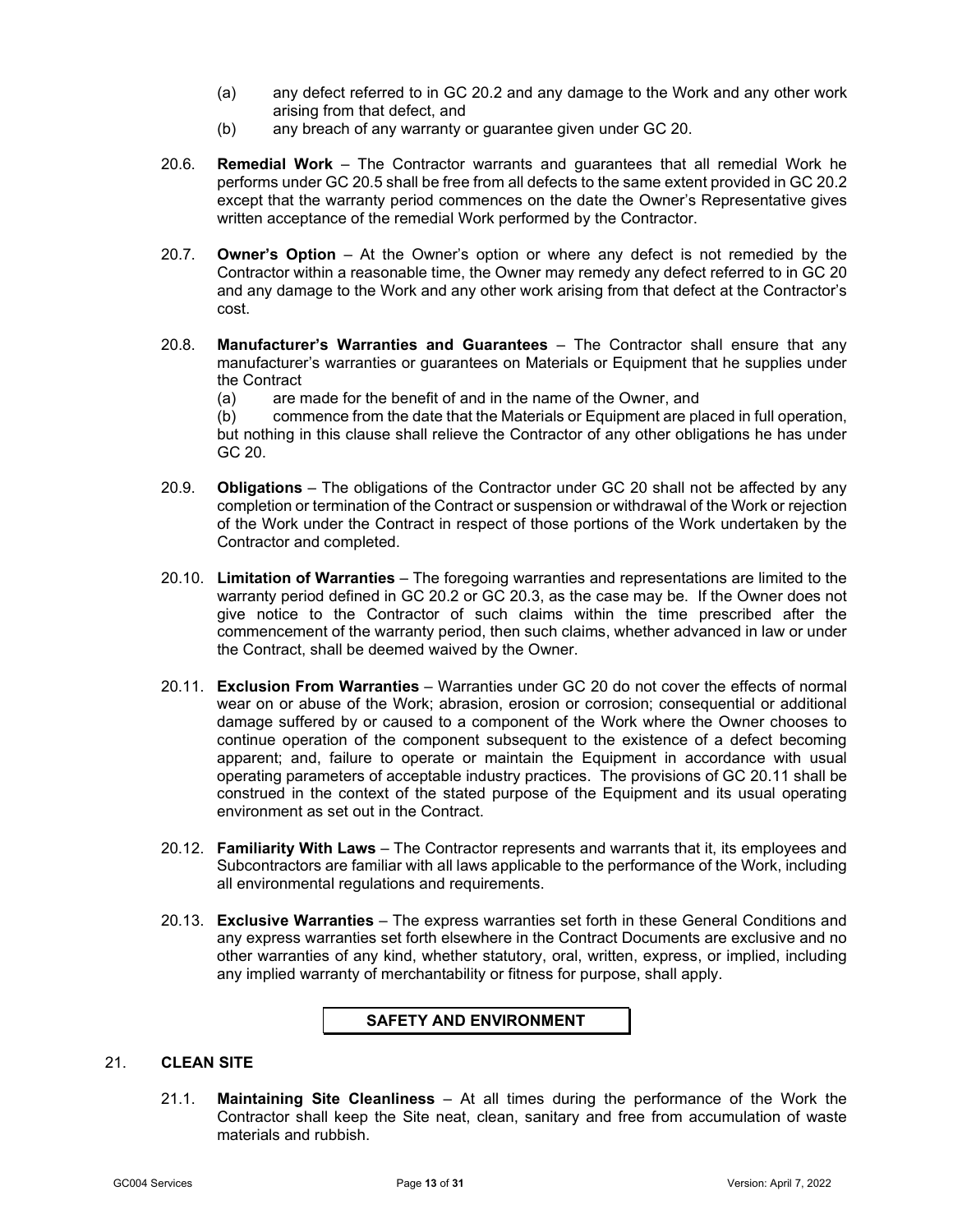- 21.2. **Disposal**  The Contractor shall remove all waste materials and rubbish to areas designated by the Owner's Representative and shall dispose of them as required by law or as the Owner's Representative directs.
- <span id="page-15-1"></span>21.3. **Removal on Completion** – On completion of the Work the Contractor shall
	- (a) remove from and around the Site all waste materials and rubbish, temporary buildings and facilities, tools, Contractor's Equipment and surplus Materials and supplies resulting from or used for the Work,
	- (b) deliver all surplus Materials to a location specified by the Owner's Representative, and
	- (c) leave the Site in a clean and safe condition.
- 21.4. **Default** If the Contractor fails to comply with GC [21.1](#page-14-2) to GC [21.3,](#page-15-1) the Owner's Representative may carry out any of the Contractor's obligations including, but not limited to, removing and storing the Contractor's Materials, tools and Contractor's Equipment at suitable locations at the Contractor's cost and risk.

# <span id="page-15-2"></span><span id="page-15-0"></span>22. **PROTECTION OF PERSONS AND SAFETY STANDARDS**

- 22.1. **Responsibility** The Contractor shall be responsible for the safety of all persons engaged in the Work.
- <span id="page-15-3"></span>22.2. **Safety Precautions** – The Contractor shall take all necessary precautions to prevent risk of injury or loss of life to all employees of the Contractor of every Subcontractor, of the Owner or the Consultant or any other persons about the Work at the Site during the performance of the Work including, but not limited to, guarding and lighting the Work and designating a person at the Site to be responsible for accident prevention and safety indoctrination. Without limiting the generality of the foregoing, the Contractor will ensure compliance at all times with the Owner's safety manual and other provisions communicated to the Contractor by the Owner or the Owner's Representative from time to time.
- 22.3. **Notice** As soon as possible, the Contractor shall notify the Owner's Representative in writing about any injuries or loss of life described in GC [22.1](#page-15-2) and GC [22.2](#page-15-3) occurring during the performance of the Work and any claims made in respect of them, and on settling any claim, the Contractor shall obtain a release jointly in the names of the Contractor and the Owner.
- 22.4. **Safety Standards** The Contractor shall comply with
	- (a) All applicable federal, provincial, and other governmental laws, regulations and policies relating to health and safety, including without limitation, the *Workers' Compensation Act* (British Columbia), the *Occupational Health and Safety Regulation* (British Columbia) and the policies published by WorkSafeBC;
	- (b) the safety standards practiced in the industry for the type of Work to be performed; and
	- (c) the safety rules and regulations issued by the Owner's Representative from time to time for the Site and governing the conduct or welfare of persons on the Site.
- 22.5. **Information Technology** In performing the Work and when on Site or at the Owner's head office, the Contractor shall at all times comply, and shall ensure that its employees, representatives and agents comply, with the Owner's policies, procedures and instructions relating to IT, cybersecurity, privacy and acceptable use, including, without limitation, with respect to access by the Contractor and its employees, representatives and agents to the Owner's Internet, servers or Wi-Fi using personal mobile devices or other electronic devices
- 22.6. **Notice under Act**  The Contractor shall provide the Owner's Representative with a copy of any notice respecting the Project which he gives to or receives from the Workers' Compensation Board under its regulations.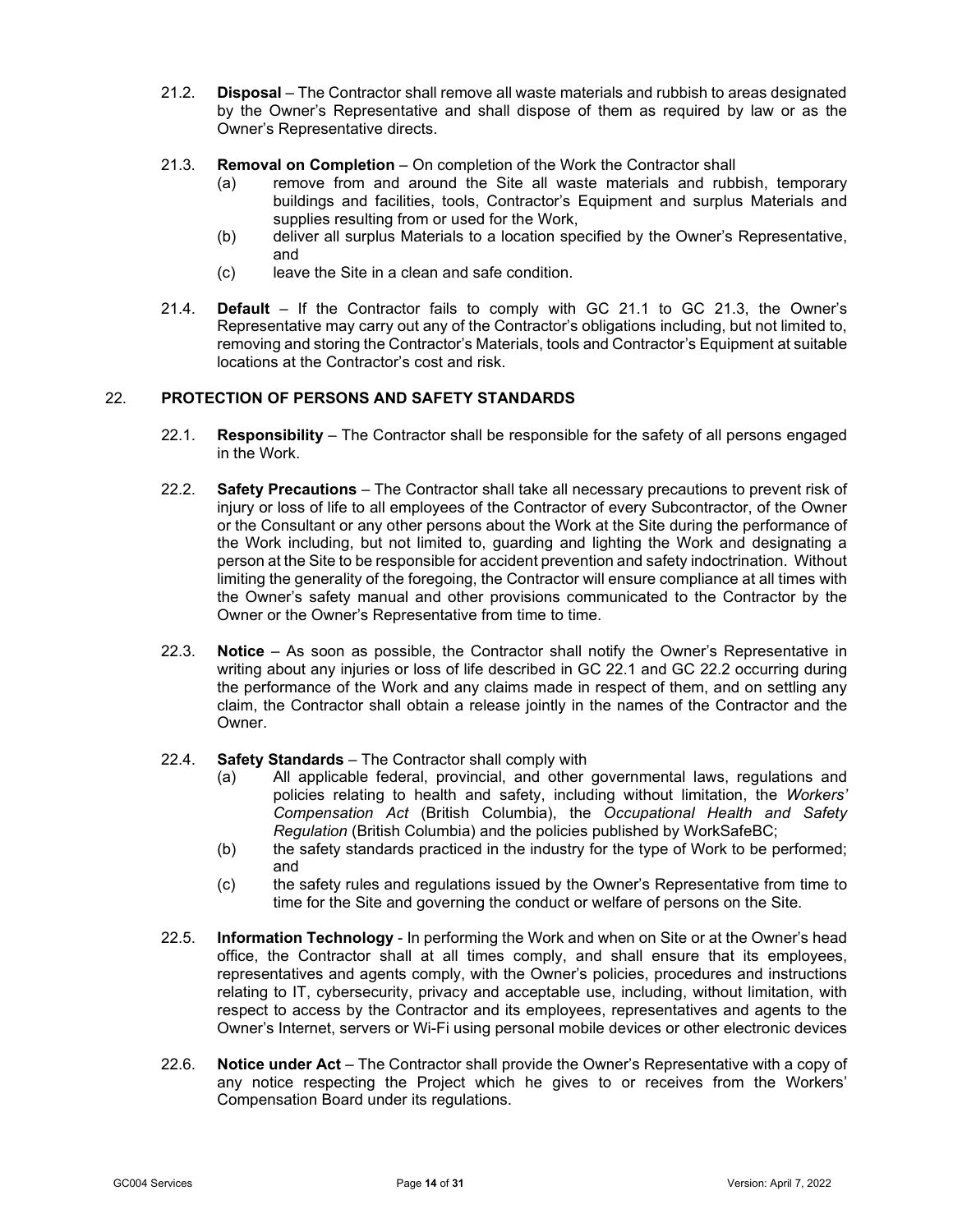- 22.7. **Failure to Pay Assessment** Contractor shall indemnify and hold Owner and its directors and officers harmless from and against all losses, liabilities, costs, charges, claims, damages, expenses, penalties or liens which may arise as a consequence of or in connection with any failure by Contractor or any Subcontractor to pay any assessment or compensation owing in respect of workers' compensation coverage.
- 22.8. **Hazardous Materials** The Contractor shall not bring hazardous materials onto the Site unless they are kept in safety containers and stored in and dispensed from a storage area designated by the Owner's Representative in accordance with all applicable legislation relating to hazardous materials.
- 22.9. **Duty to Warn**  If the Contractor becomes aware of
	- (a) the discharge of hazardous materials on the Site, or
	- (b) hazardous materials which were not anticipated to be on the Site,

he shall notify the Owner's Representative as soon as possible and shall comply with the rules and regulations issued by the Owner's Representative for these circumstances.

22.10. **Explosive Materials** – The Contractor shall not bring explosive materials onto the Site without the prior written permission of the Owner's Representative, and the Contractor shall comply with the rules and regulations issued by the Owner's Representative and all applicable legislation relating to those materials.

### <span id="page-16-0"></span>23. **PROTECTION OF WORK AND PROPERTY**

- 23.1. **Responsibility**  The Contractor shall
	- (a) be responsible for the safe performance of the Work and the security of the Site, and<br>(b) comply with the safety rules and regulations issued by the Owner's Representative
	- comply with the safety rules and regulations issued by the Owner's Representative for the Site.
- <span id="page-16-1"></span>23.2. **Precautions Taken** – The Contractor shall take all necessary precautions against, and be responsible for the loss, theft or damage of, his equipment, materials and property on the Site, and the Contractor shall ensure that:
	- (a) the Work, anything adjacent to the Work, and any other property is not damaged or lost,
	- (b) no legal rights are infringed, due to the performance of the Work,
	- (c) all cutting, digging or other operations which he is required to perform shall not endanger existing structures, equipment and facilities; and
	- (d) all shoring, Contractor's Equipment, Materials or any of his operations or forces of nature which apply loads to any part of the Work shall not damage the Work or anything adjoining the Work, or any person on the Site.
- 23.3. **Lock-Up/Marking of Tools**  The Contractor shall provide suitable lock-up facilities on the Site for his tools and Contractor's Equipment and those of his employees. All tools and Contractor's Equipment shall be marked for identification when taken off the Site. No tools, Contractor's Equipment, Material or other articles may be removed from the Site unless the person removing such article can clearly identify each article and establish his ownership and his right to remove it from the Site. The Contractor is responsible for the security of his own tools, material and Contractor's Equipment.
- 23.4. **Fire Precautions** Except as otherwise specifically provided, the Contractor shall
	- (a) take all necessary precautions to protect the Work from fire,<br>(b) appoint a person at the Site to be responsible for providir
	- appoint a person at the Site to be responsible for providing and maintaining fire protection equipment at the Site and designating and training the Contractor's employees in firefighting, and
	- (c) comply with any fire safety rules and regulations issued by the Owner's Representative for the Site.
- <span id="page-16-2"></span>23.5. **Contractor Responsible** – The Contractor shall be responsible for all loss, theft or damage to the property of the Owner including the property of the Owner in the care, custody or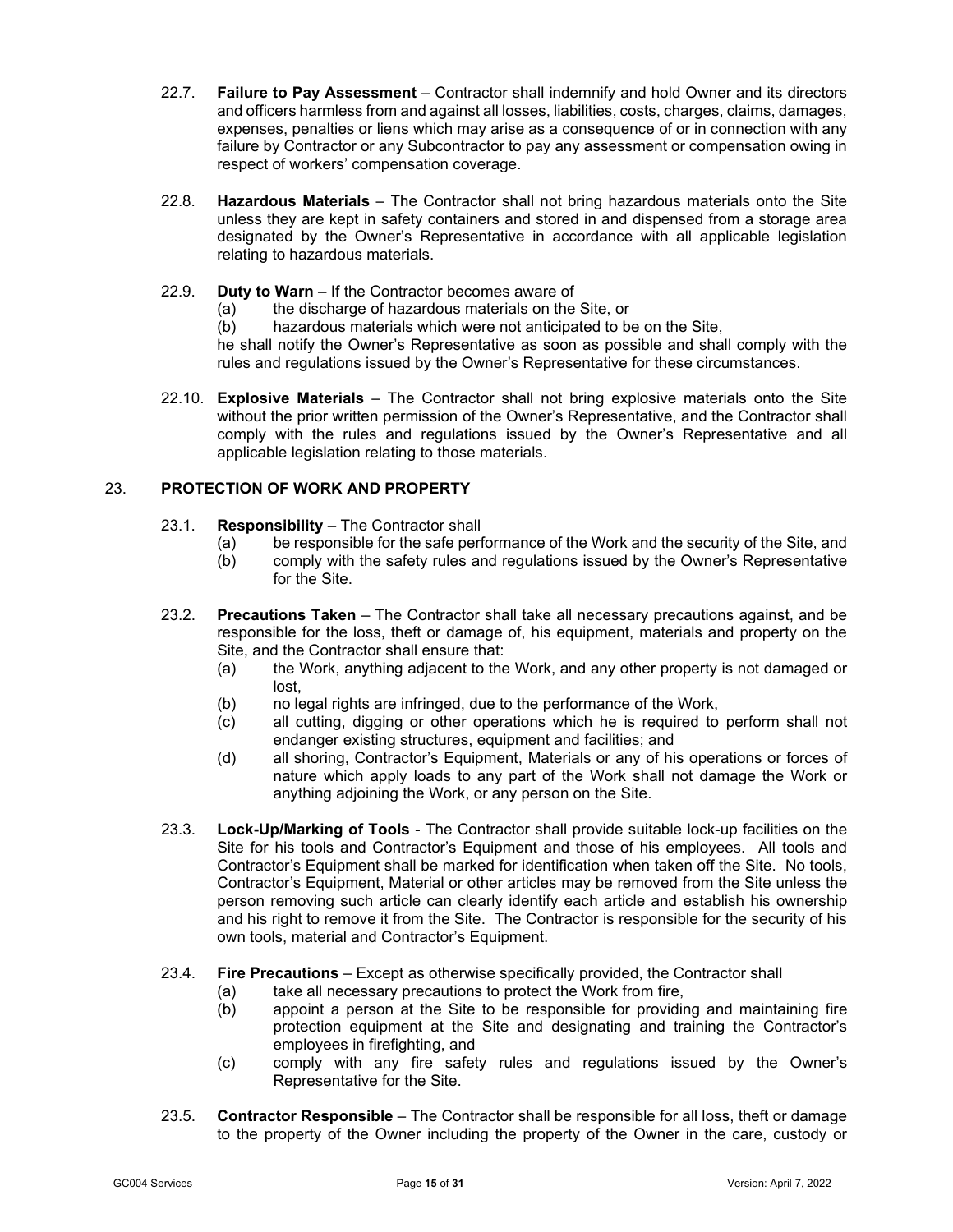control of the Contractor or used or occupied by him that is caused by or arises directly or indirectly out of

- (a) the negligent acts or omissions of the Contractor, his agents, Subcontractors or employees while performing the Work or acting in the course of their employment, or
- (b) the Contractor's failure to comply with the Contract.
- 23.6. **Notice** As soon as possible, the Contractor shall notify the Owner's Representative in writing about any loss or damage described in GC [23.2](#page-16-1) and GC [23.5](#page-16-2) occurring during performance of the Work and any claims made in respect of them, and on settling any claim, the Contractor shall obtain a release jointly in the names of the Contractor and the Owner.
- 23.7. **Contractor to Reimburse** On the written request of the Owner's Representative, the Contractor shall promptly
	- (a) repair or replace the Work or the property of the Owner that is lost or damaged in any way due to performance of the Work or the Contractor's failure to comply with the Contract, or
	- (b) reimburse the Owner for that loss or damage.
- 23.8. **Owner Not Responsible** The Owner shall not be responsible for any loss or damage to the property of the Contractor, his agents, Subcontractors or employees unless caused by the negligent or deliberate act or omission of the Owner, its agents or employees.

#### <span id="page-17-0"></span>24. **USE OF SITE**

- 24.1. **Confinement, Storage and Operation** The Contractor shall confine his operations, Contractor's Equipment and storage of Materials to areas designated by the Owner's Representative, and shall not unreasonably obstruct the Site with Materials or Contractor's Equipment.
- 24.2. **Access to Facilities** Unless otherwise specifically provided, the Contractor shall
	- (a) not have access to any of the Owner's premises, facilities, stores or equipment on the Site or elsewhere,
	- (b) provide and maintain temporary washroom facilities on the Site for the use of all persons engaged in the Work, and
	- (c) supply all first-aid personnel, facilities and supplies required by law and any additional facilities which the Owner's Representative considers necessary for the welfare of all persons employed by the Contractor on the Work.
- 24.3. **Vehicle Access** The Contractor shall not bring, or allow any person engaged in the Work to bring, any vehicle on the Site without the Owner's Representative's prior permission, but provided each person so doing ensures that at all times a valid parking permit is displayed in each such vehicle at all times while such vehicle is parked on Site. The Contractor shall comply with each Site's Contractor vehicle policy, including but not limited to the following:
	- (a) the Contractor acknowledges and understands that bringing a Contractor motor vehicle onto the Site is solely at their own risk and, notwithstanding any other provision of these General Conditions or the Contract, discharges the Owner, its servants and agents, from all liability for any and all loss or damage to any motor vehicle owned, or driven by the Contractor or the contents thereof which shall occur upon the Contractor's property,
	- (b) all Contractor vehicles, packages or containers are subject to search or inspection,
	- (c) obey all posted vehicle speed signs on the Site;<br>(d) alcoholic beverages are not allowed on the Site,
	- (d) alcoholic beverages are not allowed on the Site,<br>(e) parking must be in designated areas only, clear o
	- parking must be in designated areas only, clear of sidewalks, railroads, hydrants and emergency access routes,
	- (f) improperly parked vehicles will be removed from the Site at Contractor's expense,
	- (g) vehicles must have headlights on at all times while on the Site,
	- (h) Contractor vehicles must have company name/logo displayed on vehicle,
	- (i) Contractor vehicle entry privileges may be revoked for reasons of safety, security, traffic control or non-compliance with Site rules,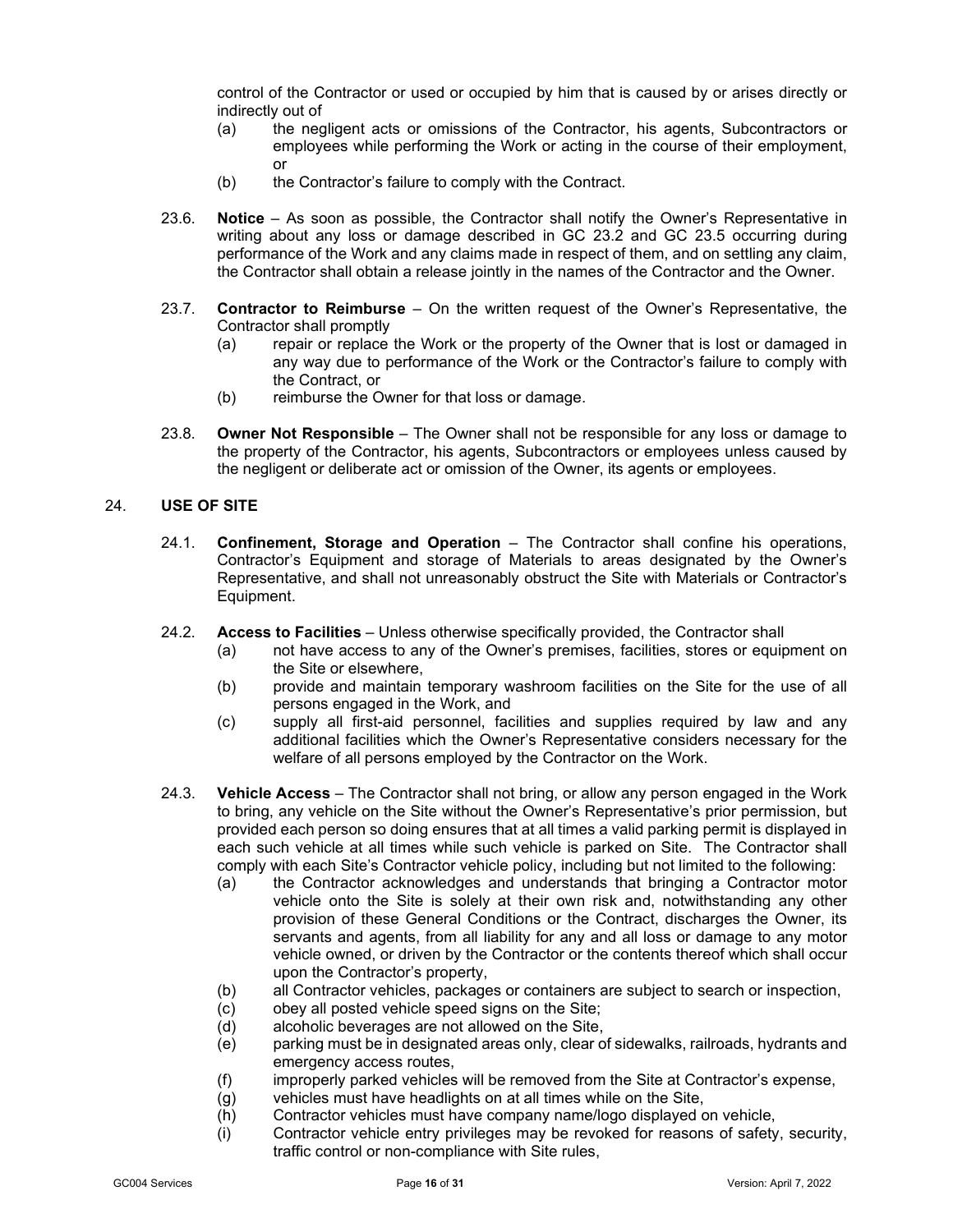- (j) parking on Site is at Contractor's own risk.
- 24.4. **Designated Access** The Contractor shall access the Site by those gates designated by the Owner's Representative.
- 24.5. **Designated Parking** The Owner's Representative shall designate areas outside the Site where vehicles not permitted on the Site may be parked.
- 24.6. **Prohibition**  The Contractor shall not place or permit to be placed any signs or posters in or about the Site without the written consent of the Owner's Representative.
- 24.7. **Enforcement** The Contractor shall take all reasonable efforts to ensure that his agents, Subcontractors and employees comply with the rules and regulations of the Owner's Representative respecting use of the Site.

#### <span id="page-18-0"></span>25. **PROTECTION OF ENVIRONMENT**

- 25.1. **Minimize Disturbance** The Contractor shall take all reasonable and necessary measures to ensure that any activities undertaken in the performance of the Work are conducted in such a way as to minimize any disturbance or damage to the environment.
- 25.2. **Trees and Water** The Contractor shall not destroy, remove or clear trees, timber or shrubs or disturb watercourses to any extent greater than is necessary for the performance of the Work.
- 25.3. **Notice** If the Work
	- (a) performed by the Contractor, as required under the Contract, has caused, or

(b) to be performed by the Contractor, as required under the Contract, is likely to cause, damage to the environment, the Contractor shall notify the Owner's Representative as soon as possible.

- 25.4. **Compliance** The Contractor shall comply with any directions given by the Owner's Representative to protect and preserve the environment and if the directions are given orally, the Owner's Representative shall confirm them in writing as soon as possible.
- 25.5. **No Discharge** The Contractor is prohibited from discharging hazardous substances to the Owner's treatment system without the written authorization of the Owner's Representative.
- 25.6. **Owner's Policies** In addition to complying with all applicable environmental laws, the Contractor shall comply with all of the Owner's standards, policies and manuals for the handling, clean-up and storage of hazardous substances or other environmental matters at the Site.
- 25.7. **Waste Collection Site** The Contractor shall ensure that its waste collection site is secured against dumping or discharge of unauthorized or inappropriate material.
- 25.8. **Inappropriate Disposal** If, in the opinion of the Owner's Representative, waste materials which have been removed from the Site have not been processed in a reasonable or timely manner, the Owner may, after giving the Contractor two (2) Days' written notice, arrange for the materials to be removed to an alternative site for disposal. All costs, including administrative costs, incurred by the Owner in disposing of the materials at the alternative site, shall be for the account of the Contractor and may be deducted by the Owner from any money otherwise due to the Contractor.
- 25.9. **Permits and Approvals** The Contractor shall comply strictly with all terms and conditions of any permits, orders, approvals and licenses of all government authorities. In no circumstances shall the Contractor discharge any substance used in the performance of the Work, or provided by the Contractor, into the environment (excluding only normal combustion exhaust emissions from Contractor's Equipment which are within legally allowable levels).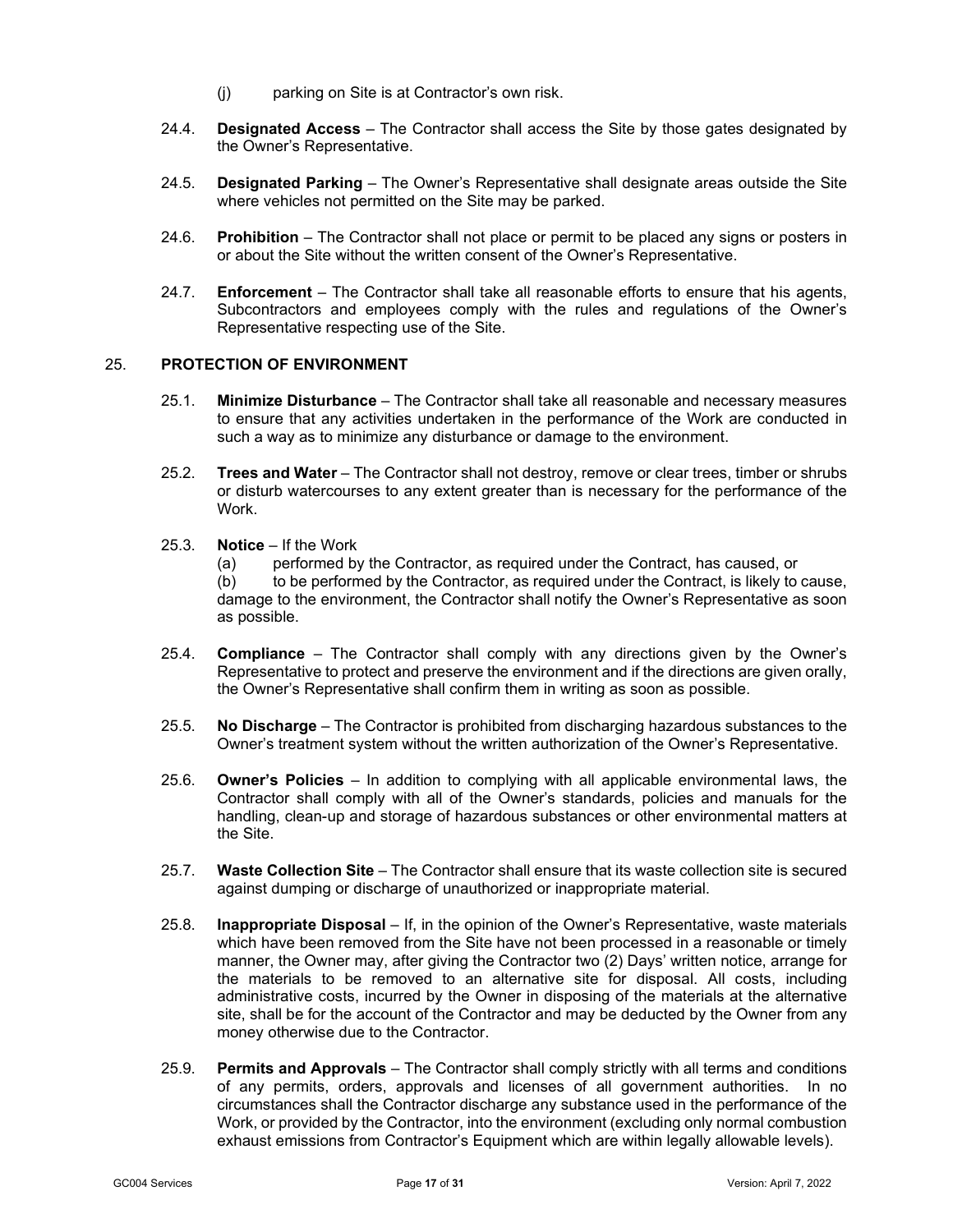- 25.10. **Stop Work Order** Notwithstanding any term of the Contract to the contrary, the Owner or Owner's Representative shall have authority to order the Contractor to immediately cease any or all activities which, in their opinion, may cause damage, risk, disturbance or impairment to or of the environment in breach of any applicable permit, law or regulation. The Contactor, at its sole expense, shall immediately comply with such direction and shall not recommence such activity until after the Contractor has demonstrated to the satisfaction of the Owner's Representative that the activity can be commenced and successfully completed without disturbance, damage or impairment to the environment. Without limiting the Owner's other remedies, the Owner may require the Contractor to remove any personnel or Subcontractors that violate the Contractor's obligation to protect the environment hereunder.
- 25.11. **Contractor's Responsibility** The Contractor shall be solely responsible for and accept all risk of disturbance, damage or impairment of the environment caused by the performance of the Work which is in excess of that permitted by the provisions of the Contract, any applicable law or any permit or order of a governmental authority.



## <span id="page-19-2"></span><span id="page-19-0"></span>26. **OWNER'S RIGHT TO DO WORK**

- 26.1. **Withdrawal of Work** Without prejudice to any rights that the Owner may have under the Contract, if the Contractor fails to comply with
	- (a) any provision of the Contract, including performing the Work on time, or (b) a direction, order or requirement of the Owner's Representative under the

a direction, order or requirement of the Owner's Representative under the Contract, the Owner may withdraw any part of the Work from the Contractor after giving one (1) Day written notice to the Contractor.

- 26.2. **Vacate** On receiving a notice under GC [26.1,](#page-19-2) the Contractor shall
	- promptly vacate those parts of the Site in which he is no longer required to perform the Work, and
	- (b) co-ordinate performance of any part of the Work for which he remains responsible and cooperate fully with the Owner's own forces or any other contractors coming to the Site to perform the withdrawn Work.
- <span id="page-19-3"></span>26.3. **Contract Adjustment** – Either party may, within seven (7) Days, request a Contract Adjustment under GC [32](#page-22-1) with respect to the Work withdrawn under GC [26.1.](#page-19-2)
- 26.4. **Responsibility** The Contractor shall be responsible for and shall pay the Owner, on demand, all costs the Owner incurs to complete the Work withdrawn from the Contractor under GC [26.1](#page-19-2) that exceed the value of the Contract adjustment made pursuant to GC [26.3.](#page-19-3)

#### <span id="page-19-4"></span><span id="page-19-1"></span>27. **SUSPENSION**

- 27.1. **Suspension** The Owner's Representative may suspend the progress of the Work at any time by giving written notice, which shall include the reason for the suspension, to the Contractor.
- 27.2. **Preservation of Work** During the period of suspension, the Contractor shall protect, preserve and maintain the Work in a manner satisfactory to the Owner's Representative and shall not remove any part of the Work or the Contractor's Equipment and Materials from the Site without the prior written permission of the Owner's Representative.
- 27.3. **Notices** During the period of suspension, the Owner's Representative shall notify the Contractor in writing from time to time of the expected length of the suspension under GC [27.1.](#page-19-4)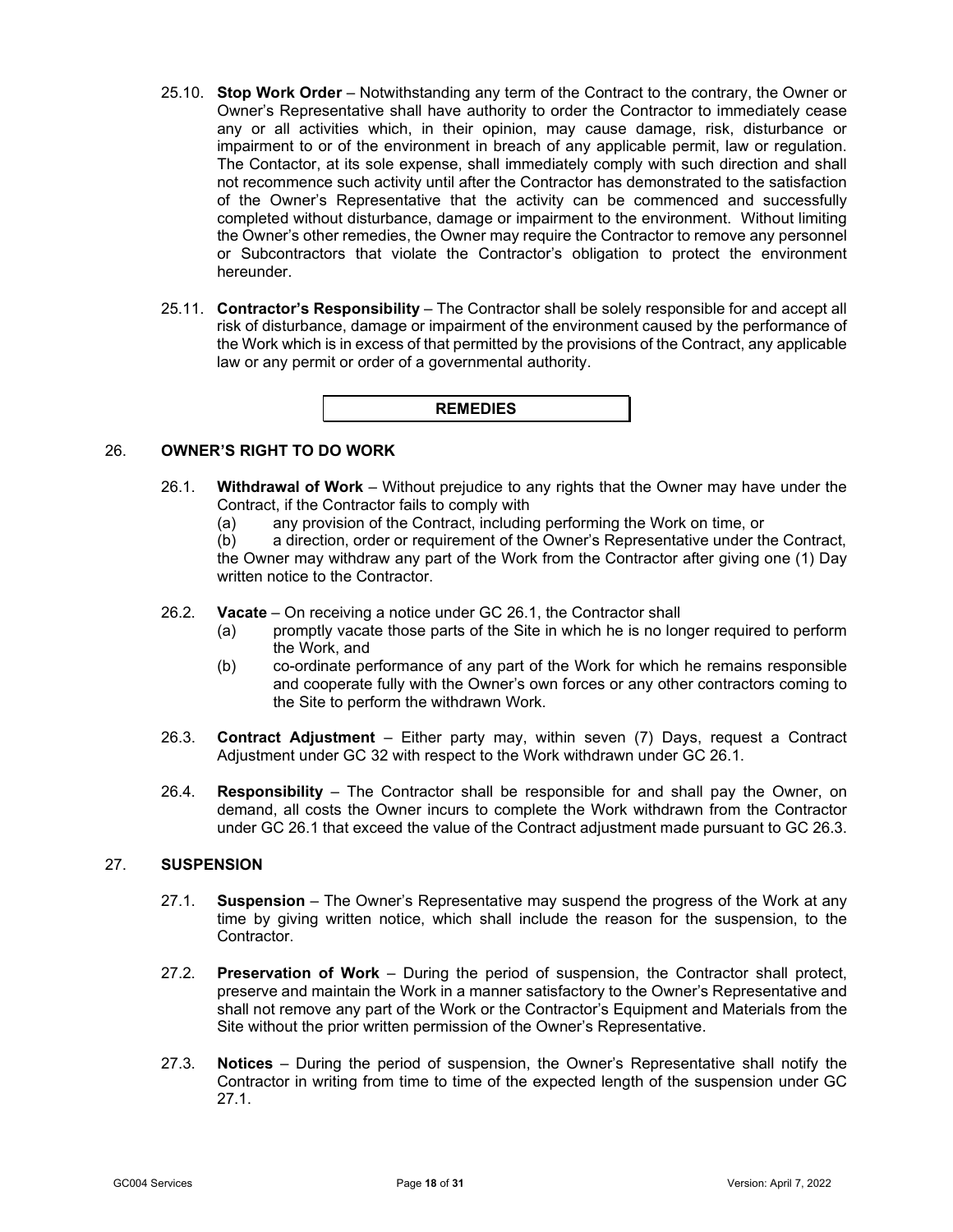- 27.4. **Resumption of Work** The Owner's Representative may require the Contractor to resume the Work after giving the Contractor a written notice specifying a date for resumption of the Work which is reasonable in the particular circumstances.
- 27.5. **Request** If the progress of the Work is suspended under GC [27.1,](#page-19-4) the Contractor may request a Contract Adjustment under GC [32](#page-22-1) within seven (7) Days of receipt of the notice under G[C 27.1](#page-19-4) unless the suspension was necessary by reason of a default by the Contractor under the Contract or a force majeure event.

# <span id="page-20-4"></span><span id="page-20-2"></span><span id="page-20-0"></span>28. **OWNER'S RIGHT TO TERMINATE CONTRACT**

- 28.1. **Right to Terminate** The Owner may terminate the Contract by notice in writing to the Contractor in the following circumstances:
	- (a) with three (3) Days' written notice to the Contractor to comply with a provision of the Contract, if the Contractor fails to comply with the provision;
	- (b) without any prior notice, if
		- (i) the Contractor becomes insolvent,<br>(ii) a petition in bankruptcy is filed by c
		- (ii) a petition in bankruptcy is filed by or against the Contractor,<br>(iii) the Contractor makes a general assignment for the benefit o
		- the Contractor makes a general assignment for the benefit of creditors, or
		- (iv) a receiver is appointed for all or any part of the Contractor's property;
	- (c) without any prior notice, if, under an order made by any court or governmental authority, the Work or a project of which the Work is a part has been lawfully stopped resulting directly or indirectly, from the Contractor's conduct;
	- (d) without any prior notice, if, because of a Labour Disruption, the Owner concludes that the Contract should be terminated and the Contractor should leave the Site.
- <span id="page-20-3"></span>28.2. **Take Possession** – If the Owner terminates the Contract under GC [28,](#page-20-2) the Owner may complete the Work by whatever method the Owner considers expedient.
- <span id="page-20-5"></span>28.3. **Completion Costs** – The Contractor shall be responsible for all reasonable costs incurred by the Owner to complete the Work under GC [28.2.](#page-20-3)
- 28.4. **Payment on Completion** On termination of the Contract under GC [28.1,](#page-20-4) the Owner shall not be obliged to pay the Contractor any amounts due under the Contract until all the Work is completed or the Work is permanently abandoned.
- <span id="page-20-6"></span>28.5. **Balance Payable** – After the Work is completed under GC [28.2,](#page-20-3) the Owner shall pay the Contractor any balance of the Contract Price after deducting
	- (a) the total of all previous payments made to the Contractor under the Contract,<br>(b) any amounts which the Owner is entitled to retain or deduct under GC 38 or (
	- any amounts which the Owner is entitled to retain or deduct under GC [38](#page-25-1) or GC [39,](#page-26-1) and
	- (c) any amounts owed by the Contractor to the Owner under the Contract, including the costs referred to in GC [28.3.](#page-20-5)
- 28.6. **Contractor to Pay** If there is an insufficient amount available under GC [28.5](#page-20-6) to satisfy the amounts owed to the Owner under the Contract, the Owner may
	- (a) by written demand, require the Contractor to pay the excess amount required, and (b) recover the amount by any remedies permitted by law.
	- recover the amount by any remedies permitted by law.

# <span id="page-20-1"></span>29. **CONTRACTOR'S RIGHT TO STOP WORK OR TERMINATE CONTRACT**

- 29.1. **Right to Stop or Terminate** The Contractor may stop the Work or terminate the Contract by notice in writing to the Owner in the following circumstances:
	- (a) without any prior notice, if, under an order made by any court or governmental authority, the Work or the project of which the Work is a part has been lawfully and permanently stopped provided such stoppage does not result directly or indirectly from the Contractor's conduct;
	- (b) with 30 Days' written notice to the Owner to pay the Contractor a sum required to be paid under the Contract, if the Owner fails to pay without lawful excuse.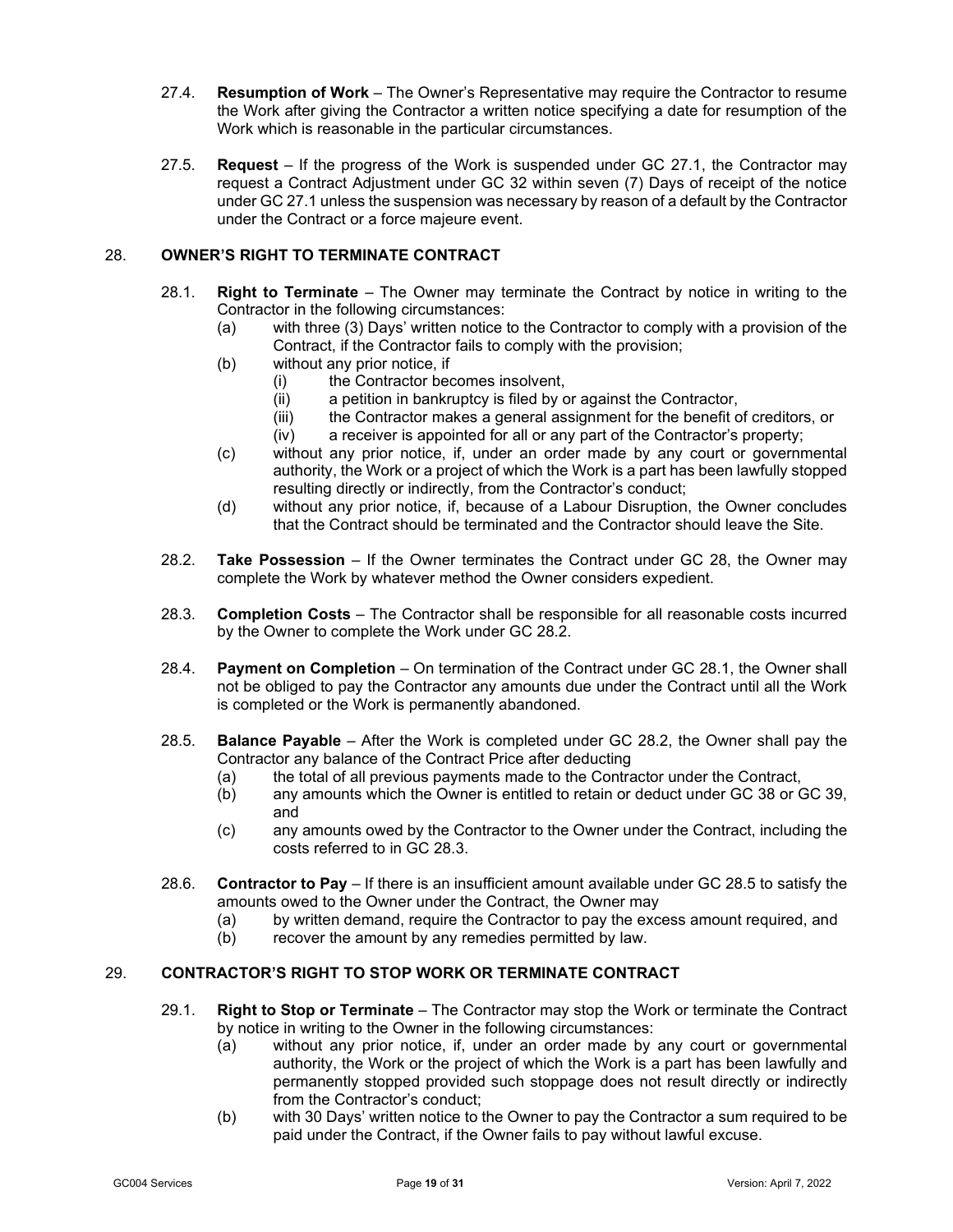# <span id="page-21-3"></span><span id="page-21-0"></span>30. **OWNER'S RIGHT TO CANCEL CONTRACT**

- 30.1. **Right to Cancel** The Owner may cancel the Contract at any time by giving the Contractor three (3) Days' written notice.
- <span id="page-21-4"></span>30.2. **Final Settlement** – Within 15 Days after the effective date of cancellation, the Contractor and the Owner's Representative shall meet to negotiate a sum, as complete and final settlement, of the amount that the Owner is obliged to pay the Contractor under the Contract as a result of the Owner exercising his right to cancel under GC [30.1.](#page-21-3)
- 30.3. **Sum Determination** The sum to be negotiated under GC [30.2](#page-21-4) shall be the total of the following amounts only:<br>(a) the Contractor's
	- (a) the Contractor's total costs as defined under the Contract incurred to the effective date of cancellation, less all sums previously paid on account;
	- (b) the Contractor's estimated profits for the Work to be performed under this Contract to the effective date of cancellation; and
	- (c) the Contractor's total costs incurred or to be incurred in demobilizing his Materials, Contractor's Equipment, tools and labour from the Site.
- <span id="page-21-5"></span>30.4. **Payment** – The Owner shall pay the Contractor the settlement sum referred to under GC [30.2](#page-21-4) after deducting any amounts
	- (a) which the Owner is entitled to retain or deduct under the Contract, or (b) owed by the Contractor to the Owner under the Contract.
	- owed by the Contractor to the Owner under the Contract.
- <span id="page-21-7"></span><span id="page-21-6"></span>30.5. **Ownership** – If the Owner
	-
	- (a) pays the amount calculated under GC [30.4](#page-21-5) to the Contractor, and<br>(b) assumes all obligations that the Contractor undertook or incurred in dessumes all obligations that the Contractor undertook or incurred in connection with the Work,

the Owner shall be conclusively deemed to be the owner of all the Work and Materials.

30.6. **Obligation** – Before the Owner is required to pay the Contractor the amount calculated under GC [30.5\(a\),](#page-21-6) the Contractor shall execute and deliver all the documents and take all the steps that the Owner requires to fully vest in itself the rights and benefits of the Contractor under any obligation referred to under GC [30.5\(b\).](#page-21-7)



#### <span id="page-21-2"></span><span id="page-21-1"></span>31. **DISPUTE RESOLUTION**

- 31.1. **Amicable Negotiations** The parties agree that, both during and after the performance of the Work under the Contract, each of them shall
	- (a) make bona fide efforts to resolve any disputes arising between them by amicable negotiations, and
	- (b) provide frank, candid and timely disclosure of all relevant facts, information and documents to facilitate those negotiations.
- 31.2. **Decisions of Owner's Representative** All decisions, determinations, certifications and approvals to be made under this Contract by the Owner's Representative as to the interpretation, application or administration of this Contract or any failure to agree where agreement between the Owner and the Contractor is called for which are not made or resolved to the satisfaction of both the Owner and the Contractor in the first instance by the decision of the Owner's Representative pursuant to the provisions hereof, shall be settled in accordance with the requirements of this GC [31.](#page-21-2)
- <span id="page-21-8"></span>31.3. **Settlement between Representatives** – Either the Contractor or the Owner shall, within seven (7) Days of receipt of an interpretation, determination or decision of the Owner's Representative, notify the Owner's Representative in writing, with a copy to the other party, should the Contractor or the Owner disagree with the interpretation, determination or decision of the Owner's Representative. Immediately following such notification, the Owner's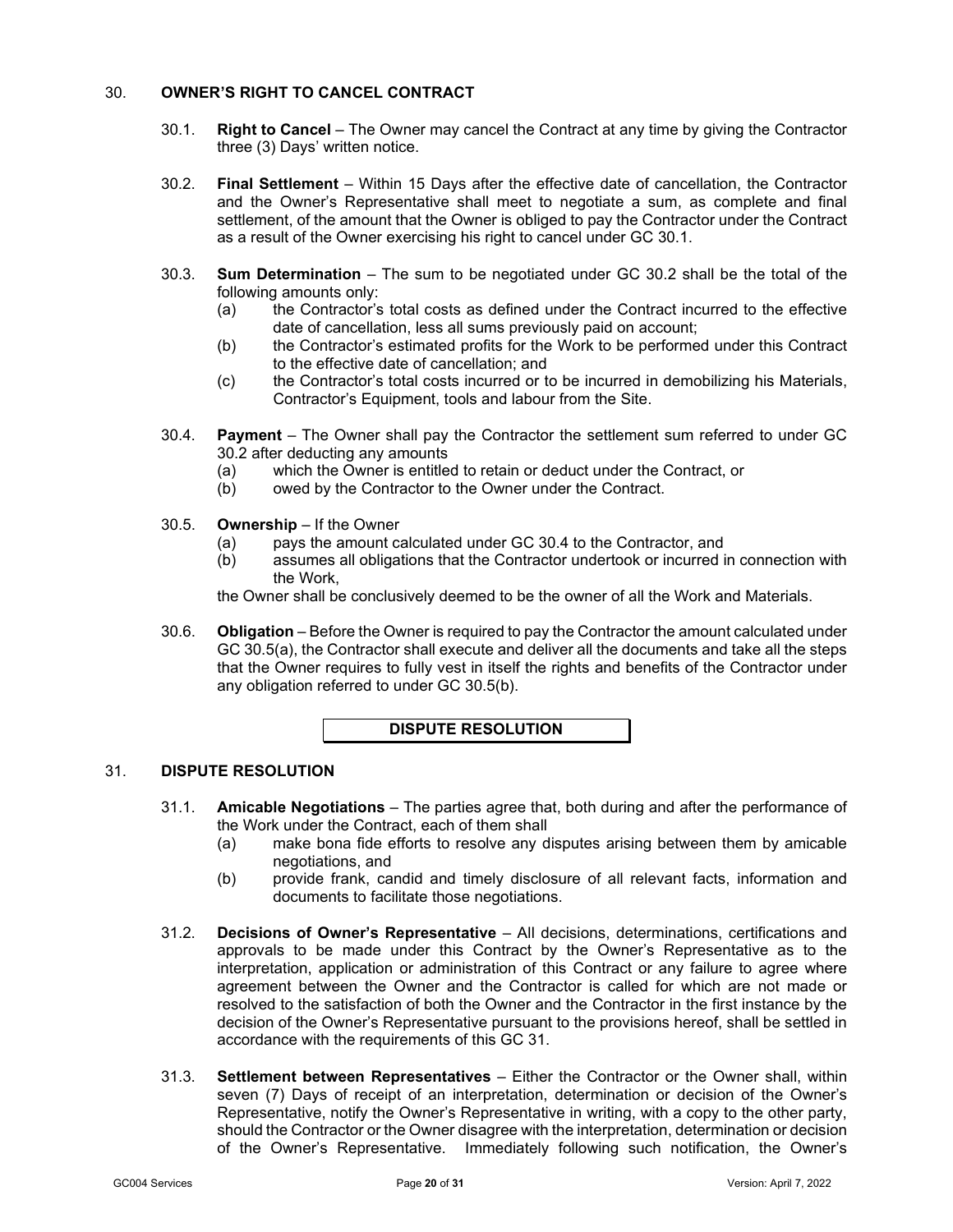Representative and the Contractor's Representative shall make reasonable good faith efforts in the circumstances to settle the matter between themselves, such agreement to be binding upon the Owner and the Contractor respectively.

- <span id="page-22-2"></span>31.4. **Continuance of the Work** – Notwithstanding any provision in this GC [31](#page-21-2) the parties agree:
	- (a) that the progress of the Work not, under any circumstances, be delayed, suspended or interrupted by any disputes between the parties or by procedures to settle such disputes;
	- (b) that disputes be settled expeditiously:
	- (c) that the settlement procedures be economical.

It is agreed that no action by either party shall be construed as a renunciation or a waiver of any of its rights or recourses, provided it has given the notices in accordance with GC [31.3](#page-21-8) and each has carried out its obligations, as applicable, as provided in this GC [31.4.](#page-22-2)

- <span id="page-22-3"></span>31.5. **Mediation** – In the event the Contractor's Representative and the Owner's Representative cannot resolve the dispute within 14 Days immediately following the delivery of the notice referred to in GC [31.3,](#page-21-8) then the parties shall immediately refer the matter to a senior representative of such party who shall attempt to resolve the dispute. If such officers cannot resolve the dispute then the party in dispute will give written notice of such dispute to the other party, setting forth the particulars of the dispute, the probable extent and value of the amount claimed and the relevant provisions of the Contract Documents relating to such dispute. The time requirement for notification provided for in G[C 31.3](#page-21-8) shall not be considered to have been modified by this GC [31.5.](#page-22-3) The other party shall reply to such notice, no later than 14 Days after it receives or is considered to have received it, setting out in such reply its answer referred to the provisions of the Contract Documents which he relies upon in support. The parties shall then refer such dispute to non-binding mediation before a single Mediator to be chosen jointly by them. Failing agreement as to such Mediator, he shall be chosen by reference to a Judge of the Supreme Court of British Columbia. The dispute as defined in the notice and reply, if any, shall be referred to the Mediator no later than 15 Days after the claimant receives or is considered to have received the reply or the time for giving such reply expires. These time limits shall be strictly observed. The time may be abridged or extended at any time by agreement of the parties. If either party is not satisfied with the Mediator's recommendation, then such party shall be entitled to refer the matter to a court of competent jurisdiction.
- 31.6. **Early Commencement** In recognition of the obligation by the Contractor, to perform the disputed Work during the course of any dispute resolution procedures required by this GC [31,](#page-21-2) it is agreed that dispute resolution proceedings will be commenced as soon as practicable following notice of the dispute and during the continuance of the Work in accordance with the foregoing dispute resolution procedures.

# <span id="page-22-1"></span><span id="page-22-0"></span>32. **CONTRACT ADJUSTMENTS**

- 32.1. **Application and Time Limit** A party may request a Contract Adjustment only in those circumstances specifically authorized under the Contract, and such request must be made within seven (7) Days of the Party becoming aware of the circumstances giving rise to such request.
- 32.2. **Waiver** If a party does not request a Contract Adjustment within the time specified in a particular provision of the Contract, the party shall be deemed to have waived any right to request a Contract Adjustment in those circumstances.
- 32.3. **Reasonableness** Where a party requests a Contract Adjustment in accordance with the provisions of the Contract, the other party to the Contract shall not unreasonably refuse the request.
- 32.4. **Procedure** If either party requests a Contract Adjustment, the following procedure shall be used: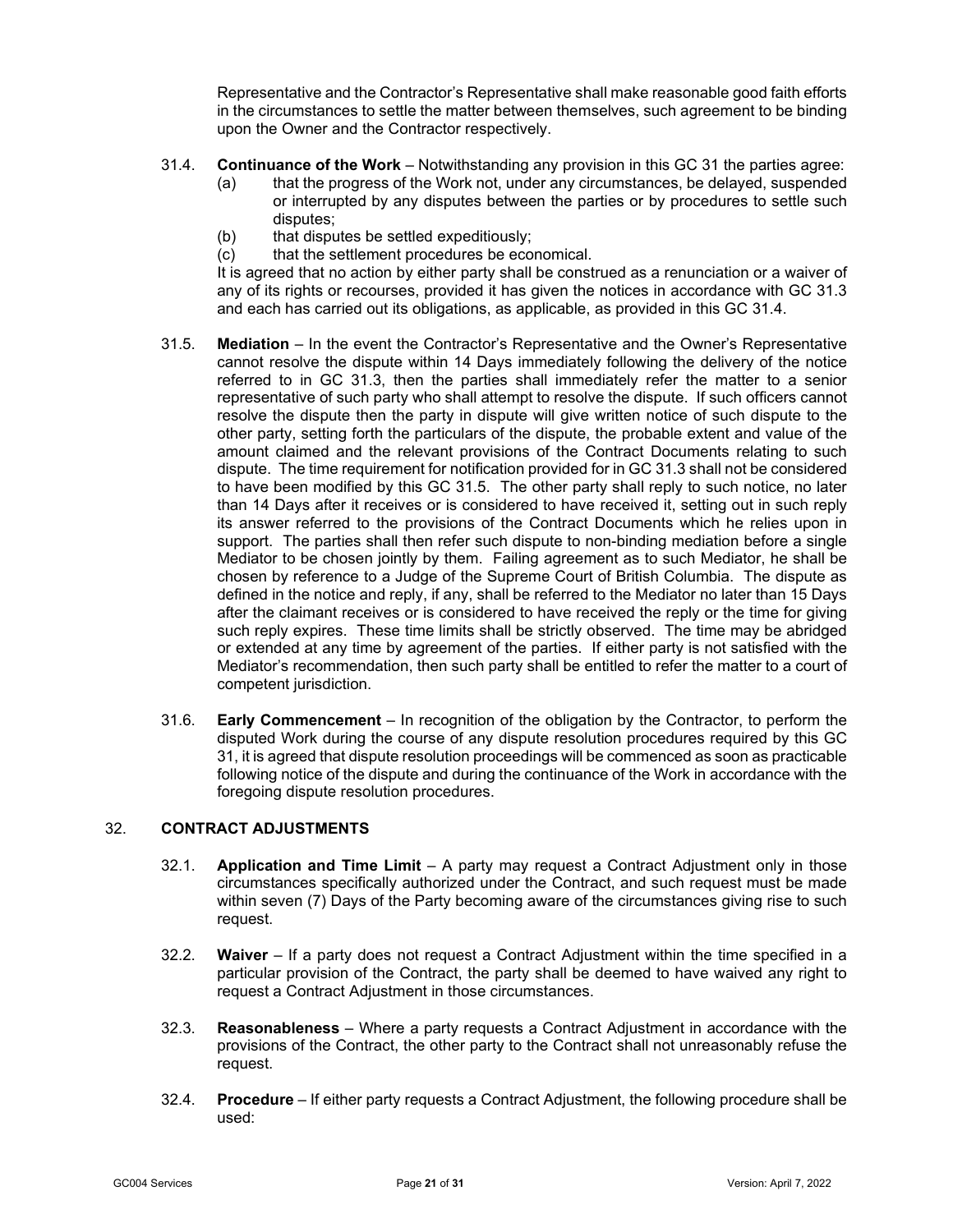- (a) the applicant shall make the request in writing and shall give it to the other party within the time specified in the relevant provision in the Contract:
- (b) the applicant shall give a written summary of the relevant facts supporting the request and all documentation necessary to verify those facts to the other party within the time referred to in GC 32.4(a) or a further period agreed to by the parties;
- (c) the responding party shall give the applicant his written response and any documentation on which he intends to rely within seven (7) Days after receipt of the summary and documents under GC 32.4(b) or a further period agreed to by the parties;
- (d) on request, each party shall permit a representative of the other party to inspect any documents of the other party relating to the request;
- (e) the parties shall make every effort to reach agreement on any Contract Adjustment to be made;
- (f) if agreement cannot be reached within 21 Days of the responding party's receipt of the summary and documents under GC 32.4(b) or a further period agreed to by the parties, the Owner shall make a decision in writing, with reasons, within 14 Days and shall immediately deliver the decision to the Contractor;
- (g) if the Contractor does not give written notice of his rejection of the decision made by the owner within 14 Days of receipt of the Owner's decision, he shall be deemed to have accepted the decision of the Owner.
- 32.5. **Adjustment of Contract Price** Any Contract Adjustment of the Contract Price under GC [32](#page-22-1) shall be based upon the valuation of the affected Work by one or more of the methods set out in GC [15.3](#page-10-6) and confirmed by the issuance of a Work Order.
- 32.6. **Obligation to Mitigate** Notwithstanding any right to request a Contract Adjustment, both parties shall make every reasonable effort to mitigate or overcome any negative effects of the circumstances giving rise to the right.
- 32.7. **Efforts to Mitigate** In considering a request for a Contract Adjustment, any efforts taken, or not taken, by the applicant to mitigate or overcome the effects of the circumstances giving rise to the right may be taken into account to the extent appropriate in all the circumstances.
- 32.8. **Inadequate Tender** Failure of the Contractor to adequately cover his costs in his tendered prices shall not be grounds for, or considered in, a Contract Adjustment.

**TERMS OF PAYMENT**

## <span id="page-23-1"></span><span id="page-23-0"></span>33. **GENERAL**

- 33.1. **Payment** For the performance of the Work in accordance with the Contract, the Owner agrees to pay the Contractor
	- (a) any amounts approved by the Owner's Representative calculated in accordance with actual measured quantities of Work performed, and
	- (b) any other amounts required to be paid under the Contract, including any amounts required to be paid by the Owner to the Contractor under any Contract Adjustments.
- 33.2. **Set-off**  The obligation of the Owner to pay the Contractor compensation is subject to any rights that the Owner may have under the Contract to
	- (a) request Contract Adjustments,
	- (b) set off any amounts owed by the Contractor, or
	- (c) retain any payments or recover any amounts from the Contractor.
- 33.3. **Entire Cost** Unless otherwise specified in the Contract, any unit prices and any other amounts specified in the Contract shall be deemed to include the entire cost of doing everything necessary to complete all Work required under the Contract, including the provision of any services or performing any obligation required under the Contract.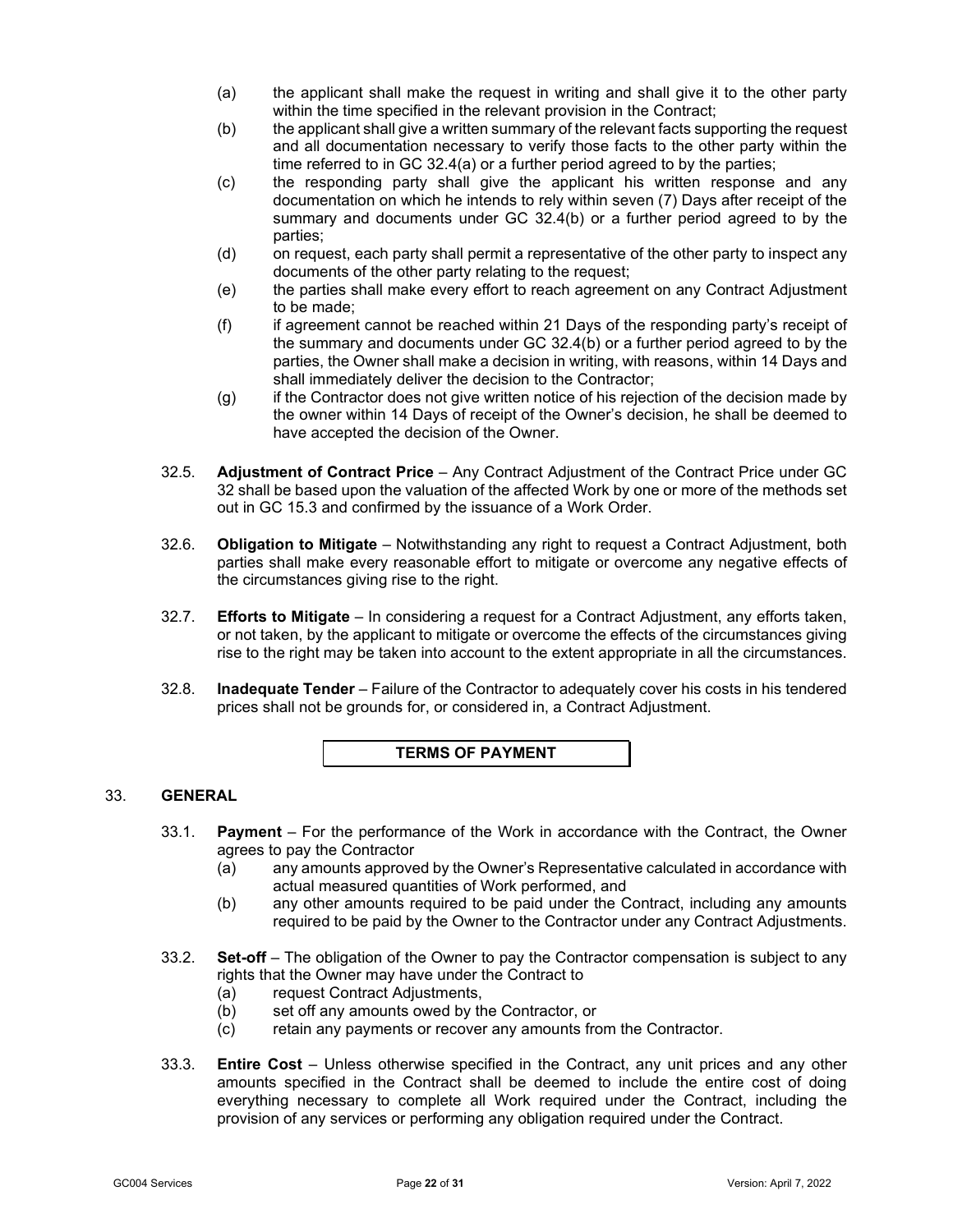33.4. **Entire Consideration** – The compensation payable to the Contractor under GC [33](#page-23-1) to GC [37](#page-24-4) constitutes the entire consideration payable by the Owner to the Contractor for the performance of the Work except as otherwise provided for in the Contract.

# <span id="page-24-0"></span>34. **INVOICING INSTRUCTIONS AND INVOICING**

- 34.1. **Address for Invoices** The Contractor shall send all invoices issued pursuant to the Contract to the Owner with the information required, and to the address noted on, Appendix A - Address for Invoices, to these General Conditions.
- <span id="page-24-6"></span><span id="page-24-5"></span>34.2. **Invoice** – The Contractor shall submit a progress invoice for the Work completed. The amount shall be calculated by<br>(a) applying the complete
	- (a) applying the completed Work, and<br>(b) deducting all amounts previously in
	- deducting all amounts previously invoiced.
	- (c) unless otherwise specified in the Contract, all invoices shall include the following information:
		- (i) total on-site straight time man hours for the services;<br>(ii) total on-site overtime man hours for services (at straic
		- total on-site overtime man hours for services (at straight time);
		- (iii) total on-site straight time man hours for maintenance and repair;
		- (iv) total on-site overtime man hours for maintenance and repair (at straight time);
		- (v) wages paid for the total of man hours in GC  $34.2(c)(i)$  $34.2(c)(i)$  through GC  $34.2(c)(iv)$  $34.2(c)(iv)$ above.

# <span id="page-24-7"></span><span id="page-24-1"></span>35. **WORK CHANGE INVOICING**

- 35.1. **Separate Invoice** The Contractor shall submit a separate invoice for each Work Change ordered under GC [15.](#page-10-7)
- 35.2. **Cost Plus Basis** Where a Work Change is to be paid for on a cost-plus basis,
	- the Work Change shall be valued as specified in GC [37,](#page-24-4) and
	- (b) the invoice shall be supported by copies of suppliers' and subcontractors' invoices, if applicable.
- 35.3. **Unit Price Basis** Where a Work Change is to be paid for on a unit price basis, the Work Change shall be valued by applying the unit prices specified in Appendix E - Unit Prices to the completed units of Work.

## <span id="page-24-2"></span>36. **PAYMENT**

36.1. **Payment** – Within a reasonable period of time following the receipt of the Contractor's correctly prepared invoice, the Owner shall pay the Contractor the amount due after deducting any amount estimated by the Owner's Representative to be sufficient to remedy any defects or deficiencies in the Work.

# <span id="page-24-9"></span><span id="page-24-4"></span><span id="page-24-3"></span>37. **COST PLUS WORK**

- 37.1. **Total Amount**  The total amount to be paid for Cost Plus Work shall be based on the actual cost to the Contractor for Materials, labour and Equipment used directly in performing the Work, as determined in accordance with GC [37.2](#page-24-8) to GC [37.5,](#page-25-2) or such other amount as may be agreed to in writing between the Owner and the Contractor, and no other amounts shall be paid.
- <span id="page-24-8"></span>37.2. **Labour Amount** – The amount permitted for labour under GC [37.1](#page-24-9) shall be the total of

(a) the approved labour hours worked priced at the applicable and appropriate trade charge-out rate which rate shall be determined by adding the following amounts:

- 
- (i) the base wage rate;<br>(ii) the cost of benefits v the cost of benefits which form part of the worker's terms of employment as defined by the applicable collective agreement or by law; and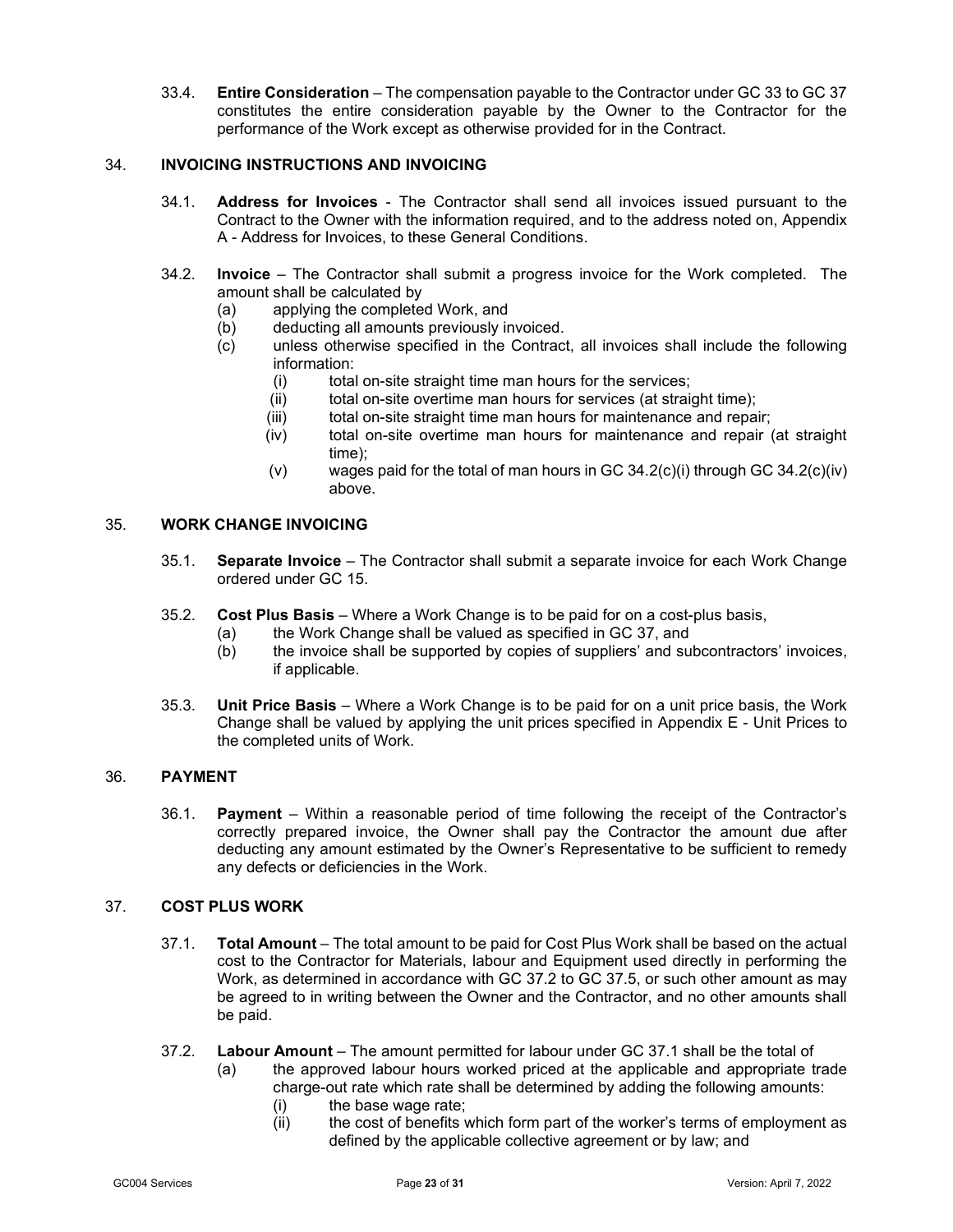- (b) the amount resulting from the application of the allowances specified in Appendix B - Cost Plus Labour Charge Out Rates, as follows
	- (i) the small tools and consumables allowance percentage to the base wage rate; and
	- (ii) the general overhead and profit allowance percentage to the base wage rate, and
	- (iii) in the case of overtime, the field overhead allowance percentage to the base wage premium.
- 37.3. **Materials Amount**  The amount permitted for Materials under GC [37.1](#page-24-9) shall be the total of
	- (a) the actual costs, including transportation, of all Materials provided by the Contractor and actually used in the performance of the Work, and
	- (b) the amount resulting from the application of the general overhead and profit allowance percentage specified in Appendix B to the actual costs.
- 37.4. **Equipment Amount**  The amount permitted for Equipment under GC [37.1](#page-24-9) shall be
	- (a) the total of
		- (i) the actual rental costs of Equipment rented from third parties, and<br>(ii) the amount resulting from the application of the field overhead a
		- the amount resulting from the application of the field overhead allowance percentage specified in Appendix B to the actual rental costs, and
	- (b) the total of the rental costs of Equipment owned by the Contractor calculated in accordance with the schedule of rental rates approved by the Owner.
- <span id="page-25-2"></span>37.5. **Subcontracting Fee** – If the Owner's Representative has given the Contractor approval to retain a Subcontractor to perform all or part of the Cost-Plus Work, the Contractor shall be paid the amount resulting from the application of the field overhead allowance percentage specified in Appendix B – Cost-Plus Labour Charge Out Rates to the actual cost of the Work performed.
- 37.6. **Discounts** If the Contract is based in whole or in part on Cost Plus Work, the Contractor shall avail itself of all discounts, refunds or rebates to which it is entitled in the purchasing of any Materials, supplies, tools, services, equipment and/or any other requirement of the Work the Contractor shall credit the Owner's account with the amount of any such discount, refund or rebate. If the Contractor fails to obtain any such discount, refund or rebate for any reason, or fails to so credit the Owner, the Contractor shall reimburse the Owner with the discount, or the Owner may deduct it from any payment due the Contractor.
- 37.7. **Competitive Price Enquiries** The Owner may provide to the Contractor, a list of preferred suppliers and the Contractor shall contact such suppliers for pricing enquiries prior to purchasing materials. For greater certainty, the Contractor will purchase materials which represent the "best value" and not necessarily the lowest price.

# <span id="page-25-3"></span><span id="page-25-1"></span><span id="page-25-0"></span>38. **LIENS AND CLAIMS**

- 38.1. **Payment**  The Contractor shall pay promptly, and shall ensure that his Subcontractors pay promptly, for all materials, labour and services arising out of or relating to the Work or performance of the Contract and all taxes, duties, assessments and costs in respect of the materials, labour and services so used.
- 38.2. **Failure by Subcontractor** In the event that the Subcontractor does not make any payments referred to in GC [38.1](#page-25-3) promptly, the Contractor shall make them on his behalf.
- 38.3. **Evidence of Payment**  At any time the Owner's Representative may
	- (a) require the Contractor to produce evidence satisfactory to the Owner's Representative that
		- (i) the Work, the Site and other property of the Owner are free and clear of all liens and claims for wages, services, Workers' Compensation assessments, materials or otherwise arising out of or relating to the Work or the performance of the Contract, and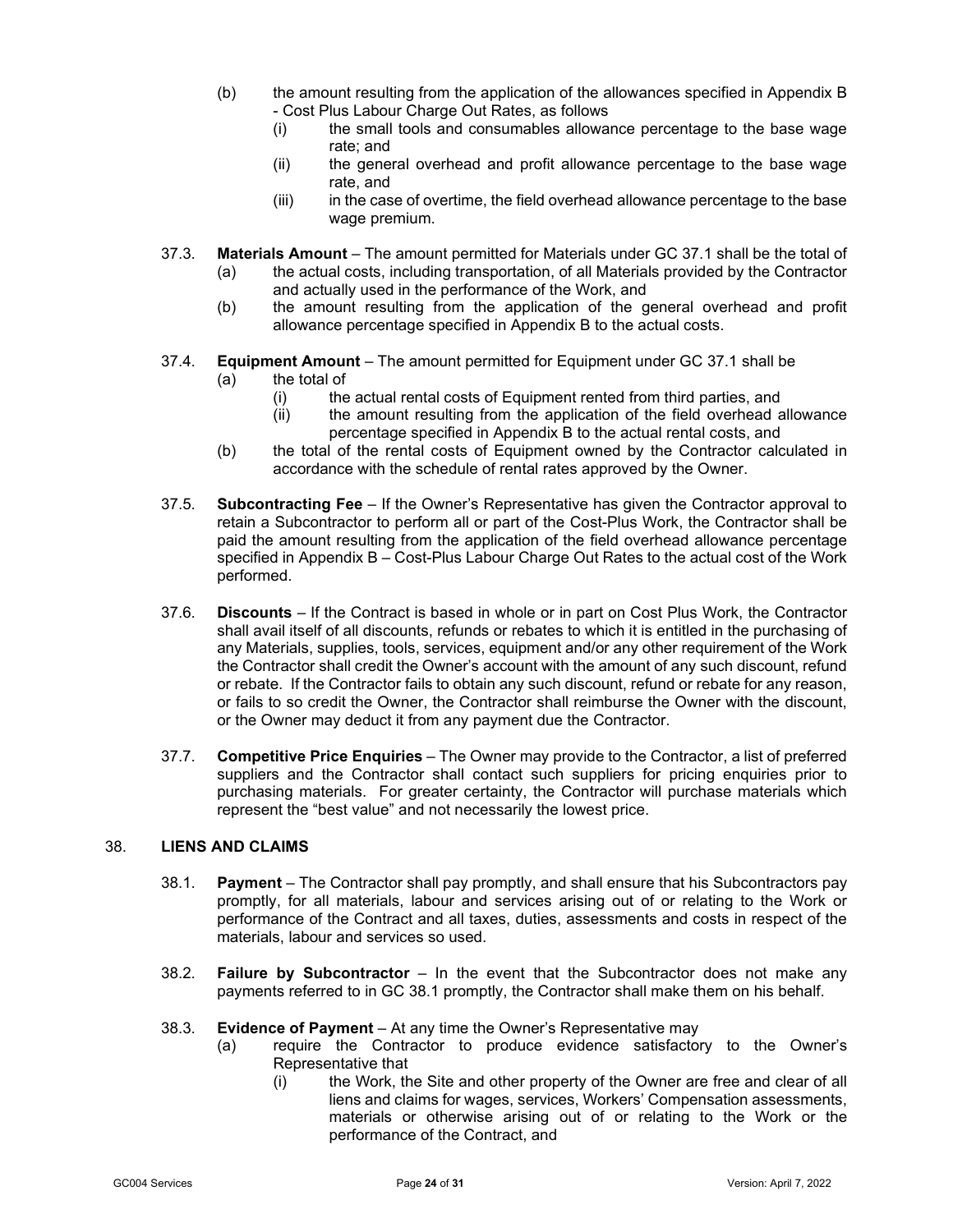- (ii) no claims exist in respect of which any such lien or claim could attach upon the Work, the Site and other property of the Owner, and
- (b) withhold payment of any amount due or accruing due to the Contractor under the Contract until the Owner's Representative has received the required evidence.
- <span id="page-26-2"></span>38.4. **Owner Payment** – The Owner may pay and discharge, whether by way of payment into court or otherwise, any liens or claims for which the Owner may become liable or which may attach to the Owner's property at any time arising out of or relating to the Work or performance of the Contract, whether or not the liens or claims are valid.
- 38.5. **Debt from Contractor** If the Owner pays or discharges a lien or claim under GC [38.4,](#page-26-2) the amount of the lien or claim and the costs, including legal costs, of discharging it
	- (a) shall immediately become due from the Contractor to the Owner,<br>(b) may be deducted from any payment due from the Owner to the Co
	- may be deducted from any payment due from the Owner to the Contractor under the Contract, and
	- (c) if final payment has already been paid under the Contract, shall be reimbursed immediately by the Contractor on written demand by the Owner.
- 38.6. **Releases** Before the Owner is required to make the final payment or any part of it under the Contract, the Contractor shall, on request of the Owner's Representative, deliver to the Owner
	- (a) total releases of all liens relating to or arising out of the Work or performance of the Contract, and
	- (b) evidence that all those liens are cancelled and discharged from the records of the appropriate Land Title Office.
- 38.7. **Withholding Payment** Notwithstanding any other provision of the Contract, there is no money due to the Contractor and the Owner may withhold payment to the Contractor without payment of interest, if:
	- (a) the Owner has reason to believe that the Contractor or any Subcontractor has not made payment to any persons for work done, labour or Materials supplied up to the date of the preceding progress estimate; or
	- (b) the Owner has reason to believe that the Contractor is insolvent; or
	- (c) the Owner has been served with any demand for payment, garnishing order or claim in relation to the Work or the Contractor; or
	- (d) the Owner has reason to believe that the Contractor or any Subcontractor has not complied with the Workers' Compensation and Employment Insurance legislation relating to deductions and assessments; or
	- (e) the Owner has reason to believe that the Contractor has not disposed of any Hazardous Waste associated with the Work in an appropriate and legal manner; or
	- (f) the Owner has reason to believe that the Contractor cannot complete the Work for the unpaid balance of the Contract Price;

and the Owner may use the whole or any part of the amount that would otherwise have been due, to respond to demands for payment, garnishing orders or claims relating to the Work, or to complete the Work, including correcting defects.

#### <span id="page-26-3"></span><span id="page-26-1"></span><span id="page-26-0"></span>39. **PAYMENT BY CONTRACTOR**

- 39.1. **Demand to Pay** The Contractor shall pay to the Owner, immediately on written demand, any amount due to the Owner for any reason under the Contract and the Owner shall provide the Contractor with the particulars of any such demand.
- 39.2. **Remedies** If the Contractor fails to make the payment required under GC [39.1,](#page-26-3) the Owner may take either or both of the following actions:
	- (a) retain, out of any amounts due to the Contractor under the Contract, an amount no greater than the amount demanded;
	- (b) recover the amount by any other remedies permitted by law.
- <span id="page-26-4"></span>39.3. **Claims** – If, in the opinion of the Owner's Representative, there are claims or potential claims of any kind relating to or arising out of the Work the Contractor is required to perform for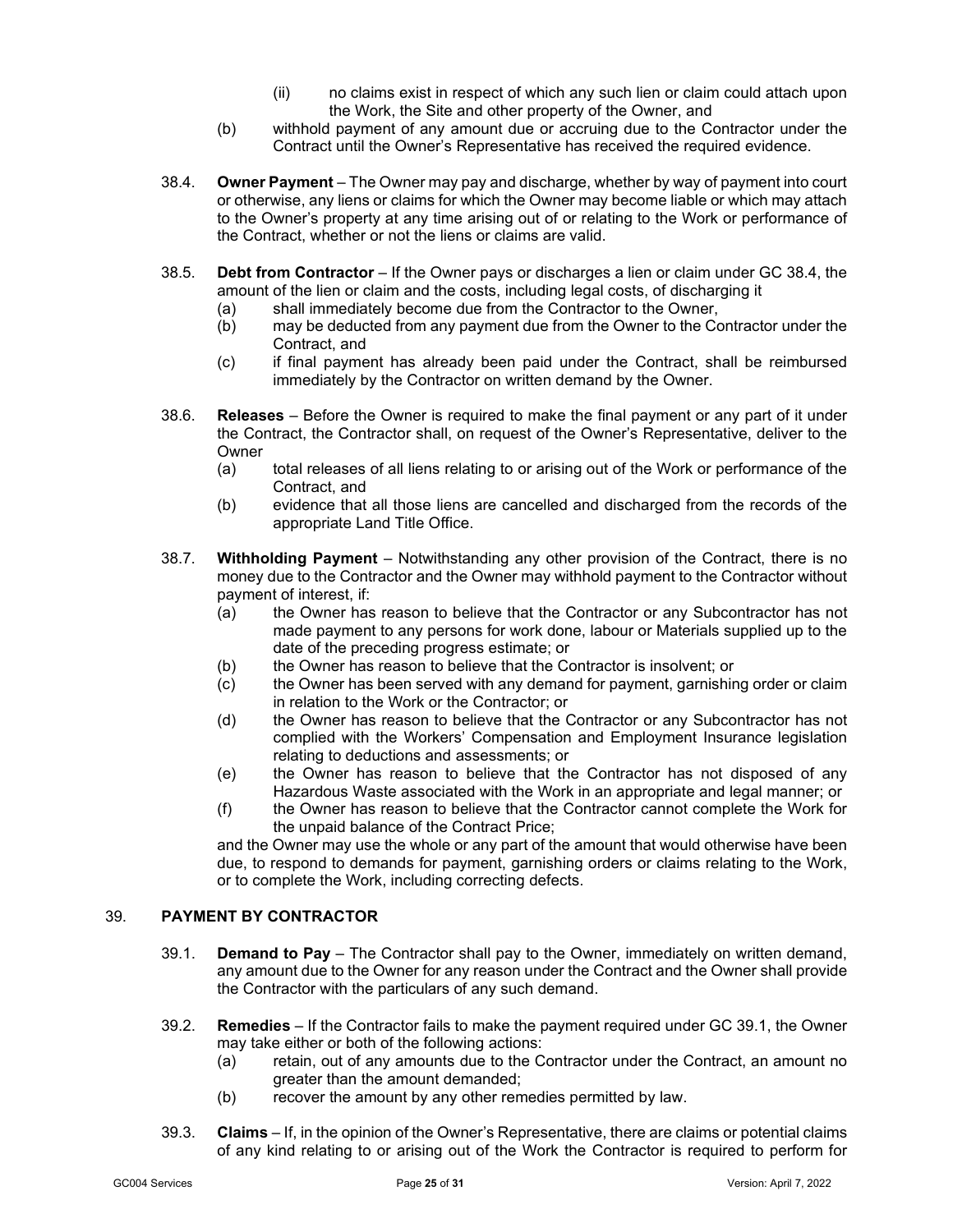which the Owner may be held wholly or partially liable, the Owner's Representative shall notify the Contractor in writing of those claims and the Owner may retain all or part of any payment due to the Contractor under the Contract to a limit of the amount of those claims.

39.4. **Owner's Option** – If the Contractor fails to remedy or rectify any matter referred to in GC [39.3](#page-26-4) to the satisfaction of the Owner's Representative within seven (7) Days of receiving the notice, the Owner may, on behalf of the Contractor, remedy or rectify the cause for withholding the payment and deduct the cost of so doing from the amount of the retained payment.



### <span id="page-27-0"></span>40. **TAXES AND DUTIES**

40.1. **Contractor Pays** – Except as otherwise specifically provided, the Contractor shall pay all Federal, Provincial and local taxes and duties of any kind payable in respect of the Work. The Contractor shall refer to the attached Appendix F – Schedule of Taxes which sets out the Contractor's responsibilities with respect to taxes.

### <span id="page-27-1"></span>41. **OWNER'S INSURANCE**

- 41.1. **All Risks Property Coverage** The Owner shall, at its expense, provide and maintain during the term of the Contract, coverage under an "All Risks Property" policy on all property and Materials at the Site which will be incorporated into the Work with the exception of Contractor's Equipment, tools or apparatus including vessels and temporary buildings leased or owned by, or in the care, custody or control of, the Contractor, the Subcontractors or other contractors and shall, subject to its terms, protect the Contractor, the Subcontractors or other contractors on the Site against all risks of direct physical loss or damage including the perils of earthquake and flood in respect of all property to be incorporated into the Work, or in any way connected with or to be used in the completed Work while it is at the Site during storage, erection, installation, testing and while in transit to the Site including land and inland marine transit, and until handed over and finally accepted by the Owner.
- 41.2. **Exclusions** The Insurance referred to in GC 41.1 shall be subject to the policy's customary exclusions.
- 41.3. **Coverage Requirements** The insurance policies provided by the Owner under GC 41 shall be written for limits of coverage not less than the estimated completed value of the Work including the value of Owner supplied materials and shall be subject to a deductible determined by the Owner in its absolute discretion, such deductible shall be for the account of the party responsible for the loss.
- 41.4. **Liabilities** The provision of insurance by the Owner under GC 41 shall not relieve the Contractor from any of its obligations under the Contract.
- 41.5. **Loss** In the event of a loss the Owner will adjust that loss with insurers.

#### <span id="page-27-2"></span>42. **CONTRACTOR'S INSURANCE**

- 42.1. **Commercial General Liability Insurance** The Contractor shall provide commercial general liability insurance including, but not limited to the following risks:
	- (a) premises and operations liability;
	- (b) owners' and contractors' protective liability;
	- (c) products and completed operation liability;
	- (d) contractual liability;
	- (e) cross liability clause or severability of interests clause;
	- (f) employer's liability or contingent employer's liability when working in British Columbia;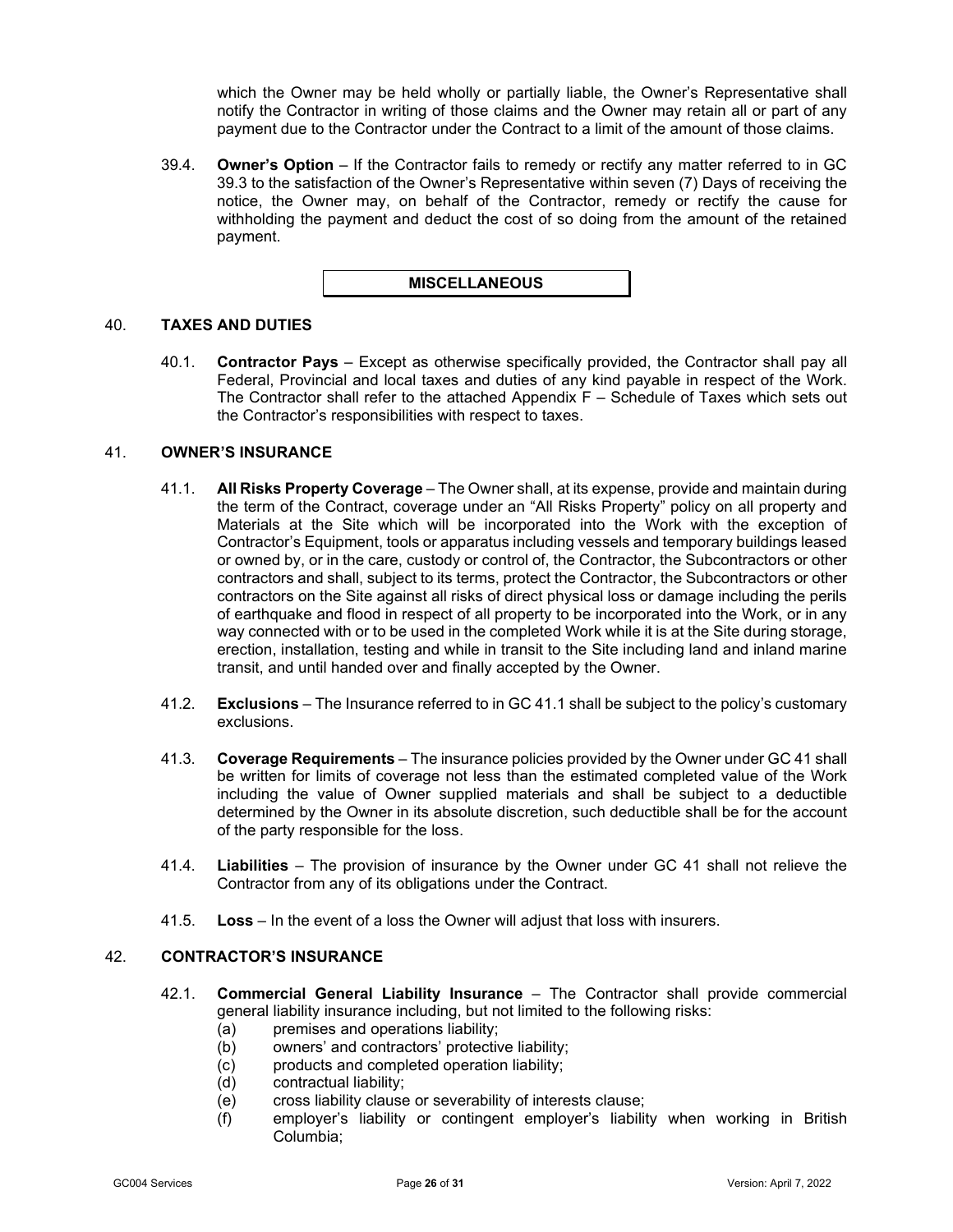- (g) personal and advertising injury liability;<br>(h) "occurrence" basis coverage for bodily
- 
- (h) "occurrence" basis coverage for bodily injury and property damage;<br>(i) "broad form" property damage coverage, including "broad form" com "broad form" property damage coverage, including "broad form" completed operation coverage;
- (j) loss of use of property coverage;
- (k) coverage for shoring, blasting, excavating, underpinning, demolition, pile driving, caisson work, grading, tunneling and all work below ground surface; and
- (l) non-owned automobile liability insurance (SPF#6);

and the Contractor shall maintain such insurance with minimum limits of liability in an amount to be agreed between the Owner and Contractor but which amount shall not be less than \$5 million inclusive per occurrence of bodily injuries and property damage including loss of use thereof.

- 42.2. **Additional Insured**  The policy referred to in GC 42.1 shall include the Owner as additional insured with respect to the operations of the Contractor or its Subcontractors.
- 42.3. **Primary Insurance** The policy referred to in GC 42.1 shall state that the Contractor's policy will be considered as primary insurance for all insureds thereunder.
- 42.4. **Term** The insurance referred to in GC 42.1 shall be maintained continuously from commencement of the Work until all services, installation and testing has been completed and the project has been finally accepted by the Owner. The products and completed operations coverage shall be maintained for a period of 12 months after acceptance of the Work by the Owner.
- 42.5. **Motor Vehicle Liability Insurance**  The Contractor shall provide and maintain during the term of the Contract, coverage for statutory motor vehicle liability insurance covering all the Contractor's owned or leased vehicles with minimum limits of liability of \$5 million inclusive per occurrence of bodily injuries and property damage.
- <span id="page-28-0"></span>42.6. **Insurance on Contractor's Equipment** – the Contractor shall provide and maintain during the term of the Contract coverage under a Property Policy for replacement value covering all Contractor's Equipment, tools and apparatus, including vessels and temporary buildings, owned or leased by the Contractor or in the care custody or control of the Contractor against all risks of direct physical loss or damage including the perils of earthquake and flood.
- 42.7. **Waiver**  The Contractor shall arrange that all policies of insurance provided by the Contractor under GC 42.1 and [42.6](#page-28-0) contain a waiver of subrogation clause whereby the insurer waives its rights of subrogation against the Owner and other contractors and Subcontractors on the Site.
- 42.8. **Approval by Owner** All policies of insurance provided by the Contractor under GC 42 shall:
	- (a) have coverage and be in the amounts approved by the Owner;
	- (b) be issued by an insurer licensed to carry on business in British Columbia which insurer is satisfactory to the Owner; and
	- (c) be issued by an insurer with an AM Best's rating at all times of not less than A- VII, unless otherwise approved in writing by the Owner.
- 42.9. **Professional Liability Insurance** the Owner reserves the right to require the Contractor to carry a Professional Liability insurance policy with the limit of liability amount to be agreed upon between the Owner and Contractor. The costs for this policy will be the sole responsibility of the Contractor.
- 42.10. **Aircraft and Watercraft Liability Insurance** Aircraft and watercraft liability insurance with respect to owned or non-owned aircraft and watercraft if used directly or indirectly in the performance of the Work, including use of additional premises, shall be subject to limits of not less than \$5 million inclusive per occurrence for bodily injury, death and damage to property including loss of use thereof and limits of not less than \$5 million for aircraft passenger hazard. Such insurance shall be in a form acceptable to the Owner.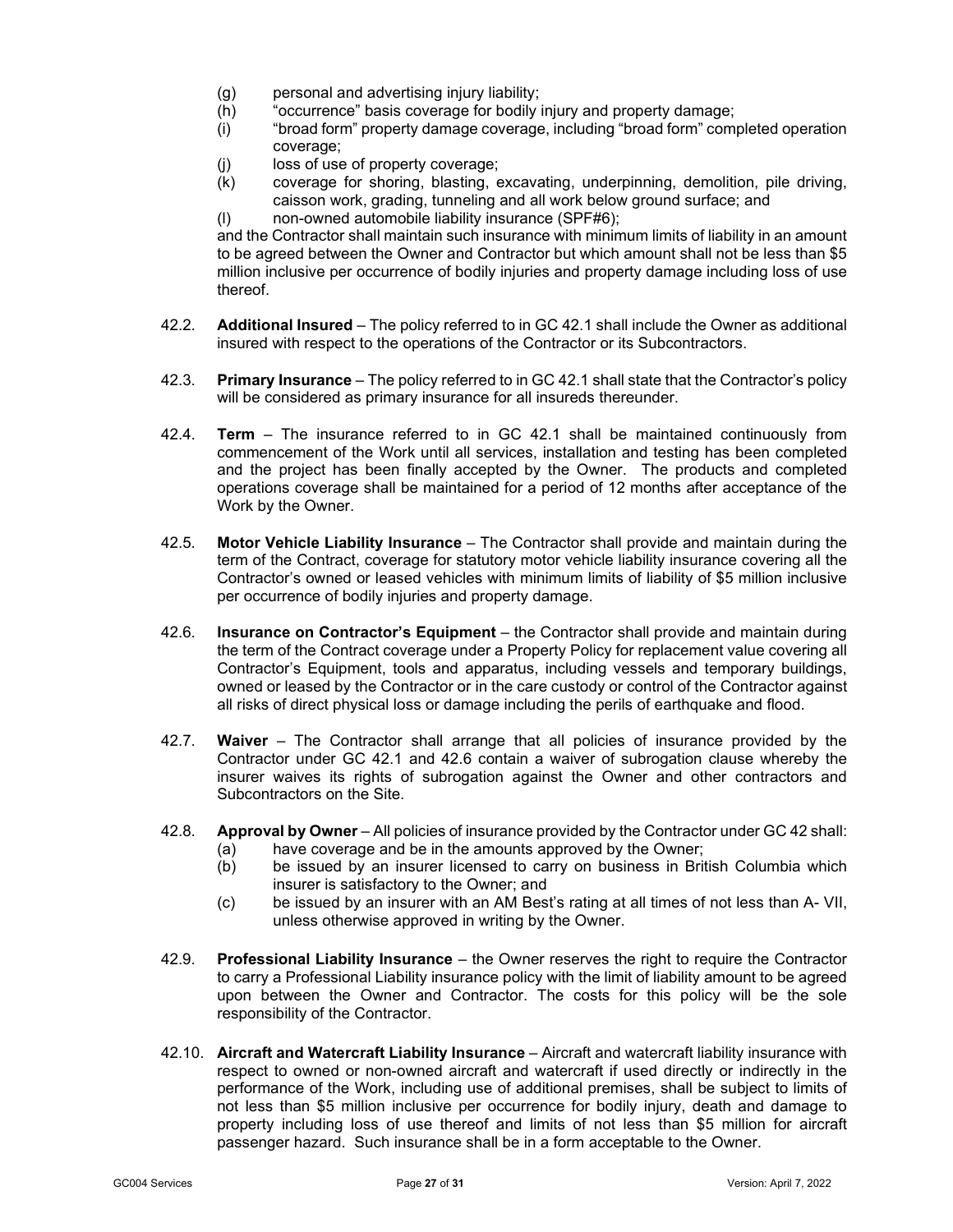- 42.11. **Notice of Cancellation**  The Contractor's policies described in GC 42 shall be endorsed to require that the insurer provide the Owner with not less than 30 Days' written notice in advance of any cancellation. In the absence of such endorsement, it shall be the Contractor's responsibility to provide such notice. Failure to do so shall constitute a breach of this Contract Agreement.
- 42.12. **Verification of Coverage** The Contractor shall promptly provide the Owner with certificates of insurance evidencing the required coverage prior to the commencement of Work or operations at or on Owner's project or Site including adding Owner as a certificate holder, an additional insured and permitting waivers of subrogation. Renewal certificates are to be provided to the Owner within 15 Days of the renewal of the required insurance policies. Owner has no duty to confirm the existence of such insurance or to monitor such certificates. It is the Contractor's responsibility to ensure its compliance with all of the insurance coverage requirements set out in the Contract, and any proof or confirmation of compliance requested by Owner or by a third party on behalf of Owner, in whole or in part, shall be supplemental to and shall not supersede the terms and conditions set out in the Contract.
- 42.13. **Failure to Insure** If the Contractor fails to obtain and maintain insurance as required in GC 42, the Owner may do anything necessary to effect and maintain such insurance at the cost of the Contractor.
- 42.14. **Insurance Refusal** The failure or refusal of any insurance company carrying insurance on behalf of the Contractor or a Subcontractor to pay losses shall not be held to waive or relieve the Contractor from its obligations under the Contract Agreement.
- 42.15. **Hook & Hoist Liability Insurance** If the Work includes lifting, lowering or moving of property of the Owner, the Contractor shall provide and maintain during the term of the Contract insurance covering such property for accidental loss or damage, including loss of use of property, while the property is being lifted, lowered or moved by the Contractor by the use of cranes or other lifting devices, which insurance shall be subject to limits of not less than the value of the property to a maximum of \$5,000,000.
- 42.16. **Workers' Compensation Insurance** Workers' compensation insurance or the like as required by the laws of the jurisdiction where the Work will be performed.

# <span id="page-29-0"></span>43. **MAINTENANCE OF RECORDS**

43.1. **Record Keeping** – For a period of three (3) years, or such longer period required by law, after the Work is completed, the Contractor shall keep a separate set of records, accounts, statements and other documents arising out of or relating to the performance of the Work and shall permit representatives of the Owner to inspect, audit and make extracts or photocopies of them at all reasonable times.

# <span id="page-29-1"></span>44. **LAWS AND PERMITS**

- 44.1. **Compliance** The Contractor shall comply with, and give all notices required by, all laws applicable to the Work or performance of the Contract.
- 44.2. **Evidence of Compliance** At any time on the Owner's Representative's request, the Contractor shall provide the Owner's Representative with satisfactory evidence that the Contractor has no outstanding assessments, taxes or payments due under any applicable laws.
- 44.3. **Permits, Licenses** Unless otherwise specifically provided, the Contractor shall obtain at its expense all necessary permits, licenses and certificates of inspection required for the performance of the Work and shall deliver promptly copies of them to the Owner's Representative and shall pay all fees required to be paid and shall give all notices to be given in connection with the Work under any permit, license or certificate. If the Contractor has to pay additional fees for permits and licenses because of Changes in the Work, the Owner will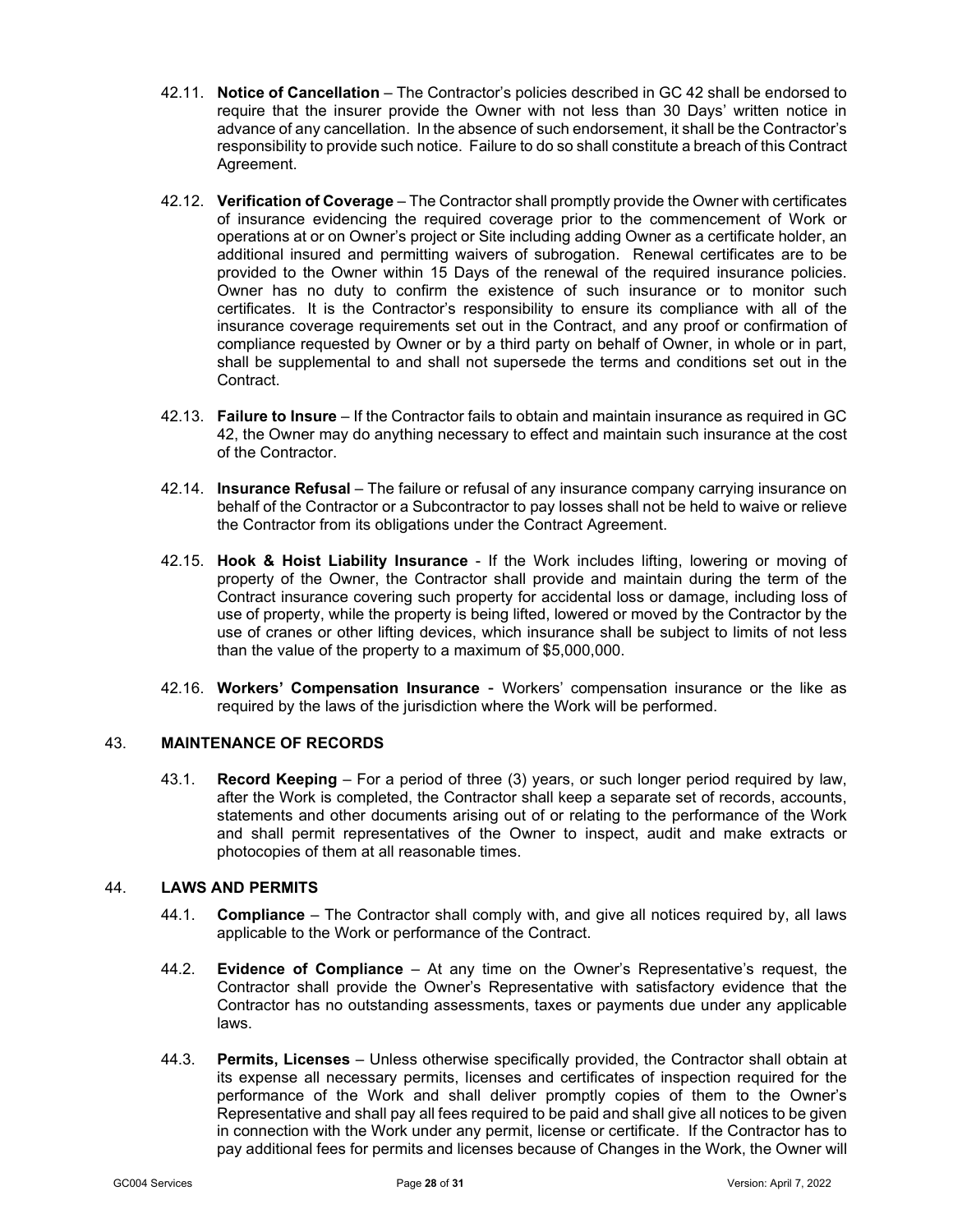reimburse the Contractor for the costs of such additional fees, subject to the Contractor, providing to the Owner with satisfactory evidence of and receipted invoices for such additional fees.

#### <span id="page-30-0"></span>45. **CONFIDENTIALITY**

- 45.1. **Disclosure** The Owner and the Contractor shall keep confidential all matters respecting technical, financial, commercial and legal issues relating to or arising out of the Work or the performance of the Contract and shall not, without the prior written consent of the other party, disclose any such matters, except in strict confidence, to its professional advisors.
- 45.2. **Confidentiality Provisions** The confidentiality provisions attached as Appendix D Confidentiality Provisions to these General Conditions is incorporated into this Contract and is deemed to have been entered into by the Contractor upon execution by the Contractor of the Contract.

#### <span id="page-30-5"></span><span id="page-30-1"></span>46. **PATENTS, TRADEMARKS AND COPYRIGHT**

- 46.1. **Royalties** The Contractor shall pay all royalties and license fees for use of any materials or processes in the performance of the Work.
- 46.2. **lndemnification** The Contractor shall indemnify the Owner from all claims, loss and damages and all costs including legal fees and disbursements and all consequential damages, loss of profits and business losses, arising out of those claims, loss and damages, resulting from any alleged or actual infringement of any patent, copyright, trademark or industrial design arising out of or relating to performance of the Work or Contract.
- <span id="page-30-4"></span>46.3. **Defence** – If the Owner promptly notifies the Contractor of any claim of infringement and provides to the Contractor, at his request, all reasonable assistance and information available to the Owner relevant to that claim, the Contractor shall assume the defence of the Owner concerning that claim.
- 46.4. **Counsel** Notwithstanding the obligation of the Contractor to assume the defence of any claims under G[C 46.3,](#page-30-4) the Owner may retain its own counsel to represent it, and if the Owner has consulted with the Contractor prior to selecting its own counsel, the Contractor shall pay the cost of that counsel.
- 46.5. **lnfringement** Not later than 60 Days after it is finally adjudicated that an infringement exists or upon the Contractor recognizing that an infringement exists, the Contractor shall, at his cost and expense,
	- (a) alter the Work to make it non-infringing, provided that such altered non-infringing Work shall fulfill substantially the same function as it fulfilled prior to such alteration,
	- (b) replace the infringing Work with non-infringing Work which shall fulfill substantially the same function as the infringing Work, or
	- (c) obtain a settlement or license permitting the Owner's use of any infringing Work.
- 46.6. **Exclusion** If the Owner has specified in writing that a particular process or materials supplied by a particular manufacturer are to be used in the Work, GC [46](#page-30-5) does not apply to that process or those materials.
- 46.7. **Contract Obligations Continue** No claim or allegation of patent, trademark or copyright infringement shall relieve the Contractor of its obligations under the Contract or gives the Contractor a right to Contract Adjustment to the Contract Price or completion date for the Work.

#### <span id="page-30-2"></span>47. **IMPORTATION OF WORK**

47.1. **Contractor to Import** – The Contractor shall import into Canada all non-Canadian equipment or materials to be supplied by the Contractor and used in performing the Work, and shall pay all customs duties, fees, taxes, licenses and permits arising from importation.

#### <span id="page-30-3"></span>48. **SUBCONTRACTS**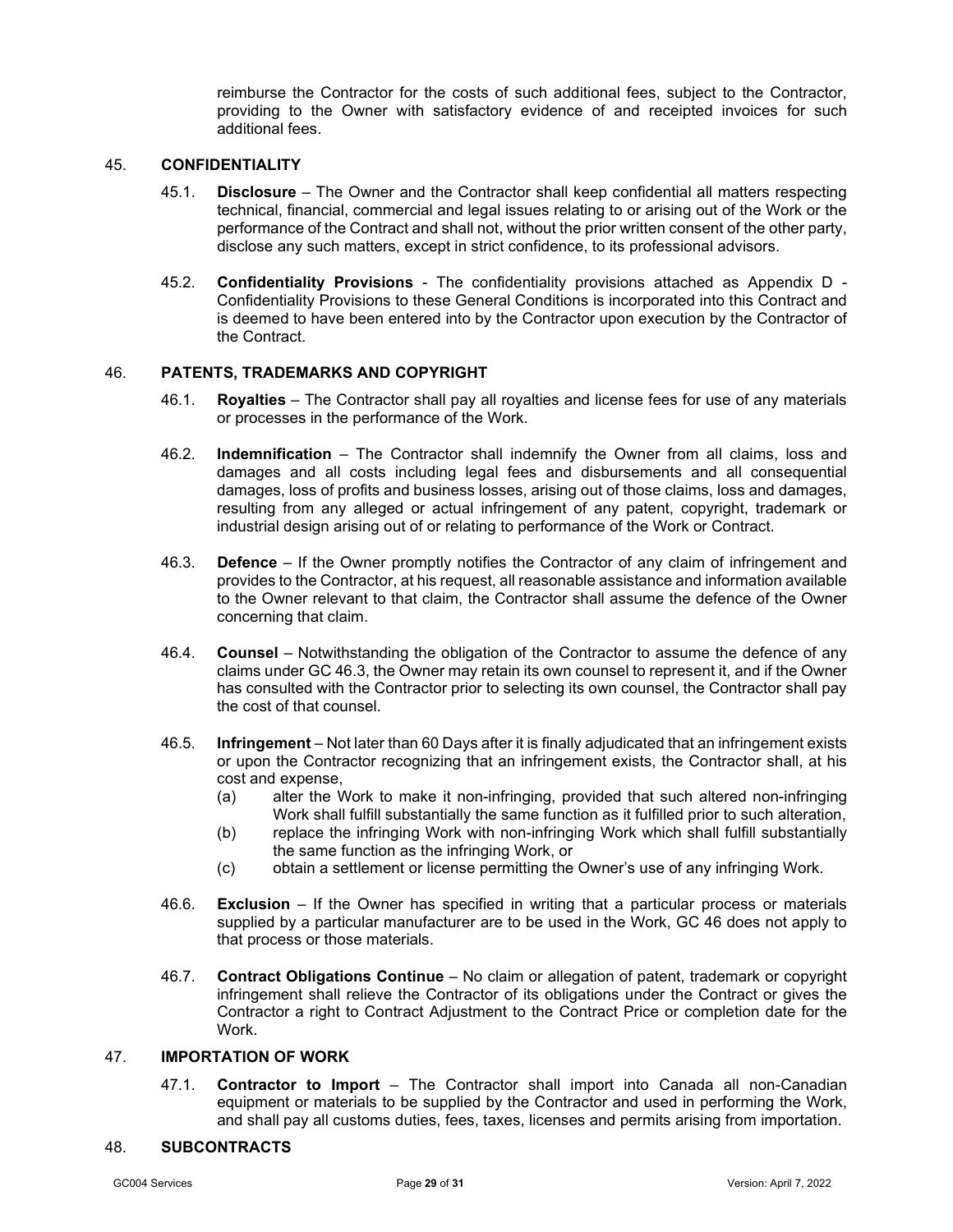- <span id="page-31-2"></span>48.1. **Prohibition** – The Contractor shall not subcontract all or any part of the Work without the prior written permission of the Owner's Representative.
- 48.2. **Required Information** Before giving permission under GC [48.1,](#page-31-2) the Owner may require the Contractor to supply written information about
	- (a) the proposed Subcontractor, including qualifications and audited financial statements,
	- (b) the part of the Work to be subcontracted, and
	- (c) the terms of the subcontract, excluding prices.
- 48.3. **Same Terms** If the Owner's Representative gives permission under GC [48.1,](#page-31-2) the Contractor shall ensure that the Subcontract imposes on the Subcontractor all the same terms as this Contract insofar as they are relevant to the part of the Work performed by the Subcontractor.
- 48.4. **Responsibility** If the Work is subcontracted, the Contractor shall remain responsible to the Owner for performance of the Work and for the acts, omissions or defaults of the Subcontractor, its agents and employees as if they were the acts, omissions or defaults of the Contractor.
- 48.5. **No Contractual Relationship** Nothing contained in the Contract shall be construed as creating any contractual relationship whatsoever between any Subcontractor and the Owner.
- <span id="page-31-3"></span>48.6. **Termination** – If any event occurs or circumstance arises with respect to any Subcontractor that would, if it had occurred or arisen with respect to the Contractor, entitle the Owner, upon notice or otherwise, to terminate the rights of the Contractor under GC [28,](#page-20-2) the Contractor shall do either or both of the following:
	- (a) give written notice to the Subcontractor specifying the event or circumstance which must be rectified within a specified period of time;
	- (b) terminate the Subcontract which the Subcontractor has with the Contractor with respect to the Work.
- 48.7. **Interpretation** Nothing in GC [48.6](#page-31-3) shall be interpreted as permitting the Contractor to complete the Work beyond the time required under the Contract.

#### <span id="page-31-0"></span>49. **OTHER CONTRACTORS**

- 49.1. **Coordination With** The Owner may let other contracts for work at the Site and, in that event, the Contractor shall
	- (a) coordinate his Work with the work of, and cooperate with, other contractors, and (b) comply with any directions given by the Owner's Representative.
	- comply with any directions given by the Owner's Representative.
- <span id="page-31-4"></span>49.2. **Report of Defects** – If the Work depends upon the work of other contractors for its proper performance, the Contractor shall report promptly in writing to the Owner's Representative any defects or deficiencies in the work of, or equipment or materials supplied by, the other contractors that interfere with or hinder the proper performance of the Work.
- 49.3. **Failure** If the Contractor fails to report promptly any defects or deficiencies referred to in GC [49.2,](#page-31-4) he may not make a request under GC [32](#page-22-1) in respect of those defects unless the claims are for latent or hidden defects or deficiencies which could not have been ascertained by a reasonable inspection at the time of commencement of the relevant part of the Work.

#### <span id="page-31-1"></span>50. **ASSIGNMENT**

- 50.1. **Permission Required** The Contractor shall not assign all or any part of the Contract, or any benefit or monies accruing from it, without the prior written consent of the Owner, and any assignment without such consent shall be conclusively deemed to be void and unenforceable.
- 50.2. **Contract Not Asset** The Contract is not and shall not be deemed to be an asset in the event that the Contractor becomes bankrupt.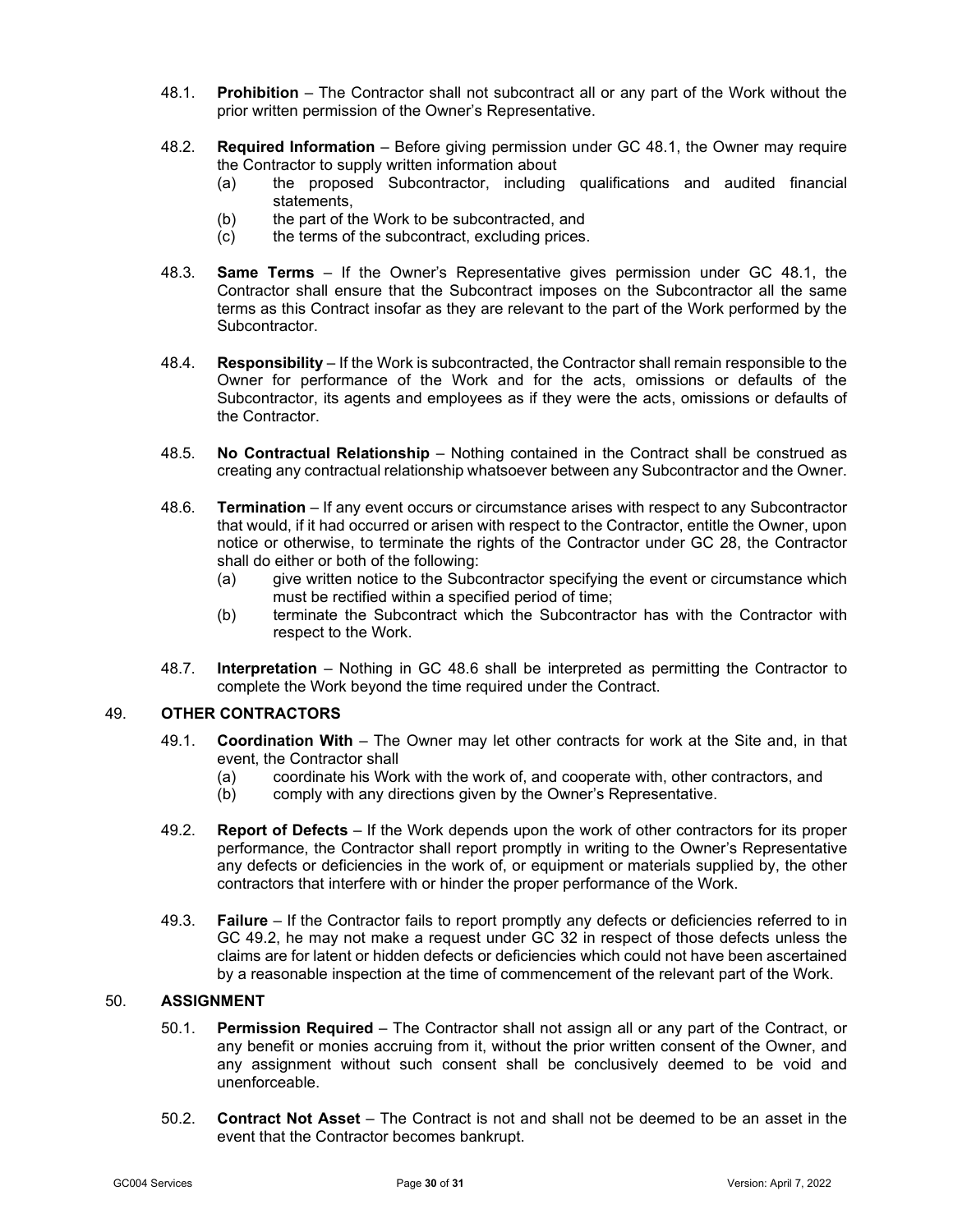# <span id="page-32-3"></span><span id="page-32-0"></span>51. **AMENDMENT TO CONTRACT**

51.1. **Requirement** – Subject to the provisions of the Contract, any amendment or variation of the Contract Documents shall be binding on the Owner and the Contractor only if made in writing and signed by the authorized representatives of both parties.

# <span id="page-32-1"></span>52. **WAIVER**

- 52.1. **No Waiver** Any failure of the Owner or the Owner's Representative to enforce or to require the strict performance of any of the provisions of the Contract shall not, in any way,
	- (a) constitute a waiver of those provisions, and
	- (b) affect or impair those provisions or any right the Owner has at any time to avail itself of any remedies it may have
		- (i) for any breach of these provisions, or<br>(ii) to require Work to be performed in act
		- to require Work to be performed in accordance with the Contract.
- 52.2. **Written Only** Neither party is bound by a waiver of any provision of the Contract unless the waiver is clearly expressed in writing and signed by the party's representative.

### <span id="page-32-4"></span><span id="page-32-2"></span>53. **GENERAL INDEMNITY**

- 53.1. **Obligation of Contractor** In addition to the obligations of the Contractor under the Contract, under GC [20,](#page-13-5) GC [46,](#page-30-5) or any Schedule or Appendix to the Contract Agreement or these General Conditions, the Contractor shall indemnify and defend the Owner, its agents and employees from all claims or damages brought against the Owner, its agents and employees and caused directly by or arising out of or relating to the performance of or failure to perform the Work or the Contract by the Contractor, its agents, employees, and Subcontractors and resulting in bodily injury including death or property damage.
- 53.2. **Counsel** Notwithstanding the obligation of the Contractor to assume the defence of any claims under GC [53,](#page-32-4) the Owner may retain its own counsel to represent it, and if the Owner has consulted with the Contractor prior to selecting its own counsel, the Contractor shall pay the reasonable cost of that counsel.
- 53.3. **Obligations** The obligations of the Contractor under GC [53](#page-32-4) shall not be affected by completion or termination of the Contract or suspension or withdrawal of the Work or rejection of the Work under the Contract.
- 53.4. **Limitation of Liability** The limitation of the liability of the Contractor, its agents, employees and Subcontractors whether based on the Contract, in law or any other legal theory, shall in no event exceed:
	- (a) for claims advanced under GC [20,](#page-13-5) the lesser of the cumulative costs of correcting the items complained of or the Contract Price; and
	- (b) for all other claims, the greater of the limit of liability insurance coverage required to be carried by the Contractor or the Contract Price.

Notwithstanding any other provision of the Contract, the Contractor shall not be liable for consequential or indirect damages.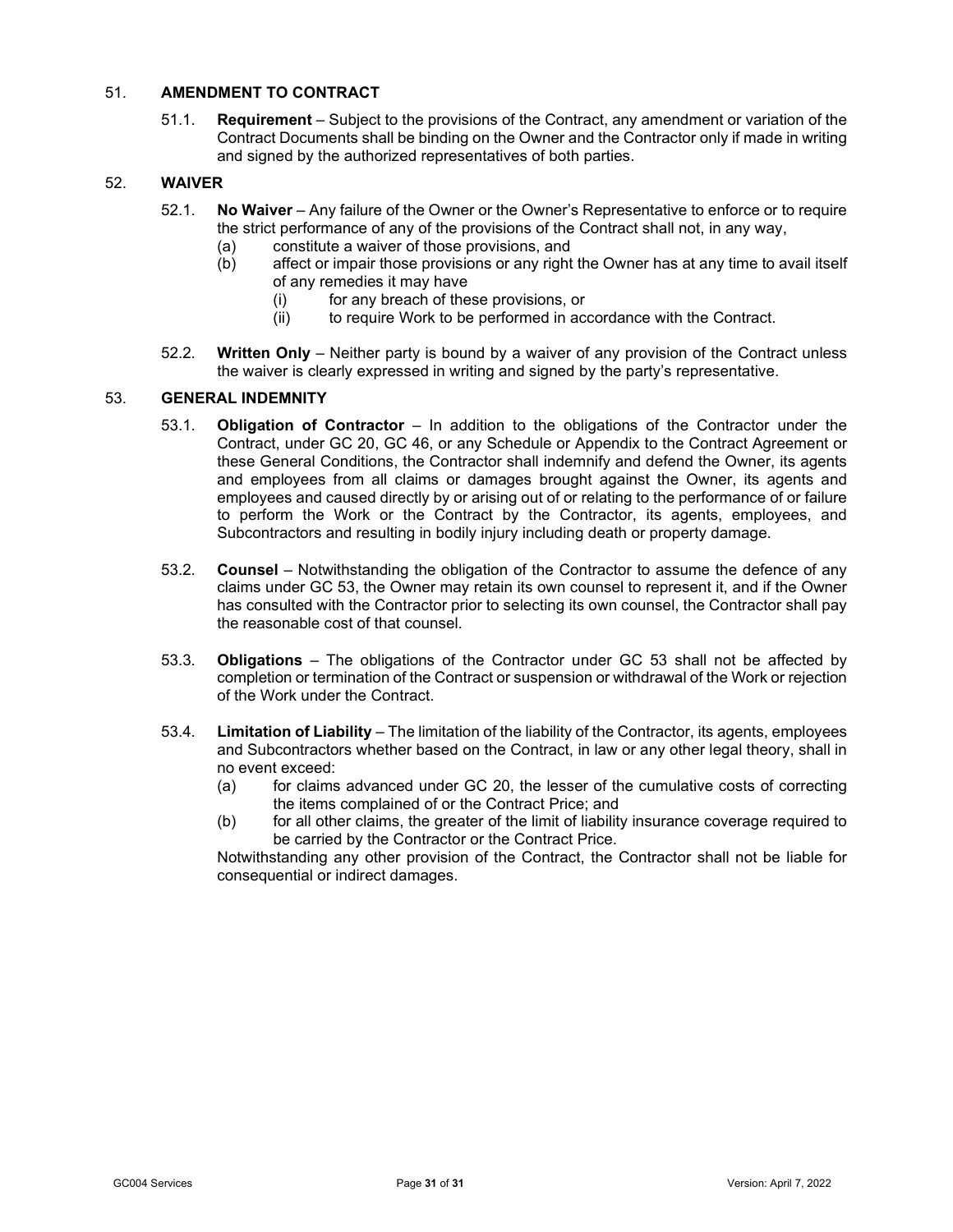# **APPENDIX A ADDRESS FOR INVOICES**

All invoices delivered by the Contractor to the Owner under this Contract shall include the purchase order number issued by the Owner to the Contractor in respect of the Work and shall be addressed to:

> Catalyst Paper [enter mill] Division Attention: [Project Manager name, title] Email: **[firstname.lastname]**@catalystpaper.com

# **AND TO:**

Catalyst Paper Accounts Payable **[select division]** Crofton email: [crofton.accountspayable@catalystpaper.com](mailto:crofton.accountspayable@catalystpaper.com) Port Alberni email: [alberni.accountspayable@catalystpaper.com](mailto:alberni.accountspayable@catalystpaper.com) tiskwat Powell River email: [powellriver.accountspayable@catalystpaper.com](mailto:powellriver.accountspayable@catalystpaper.com)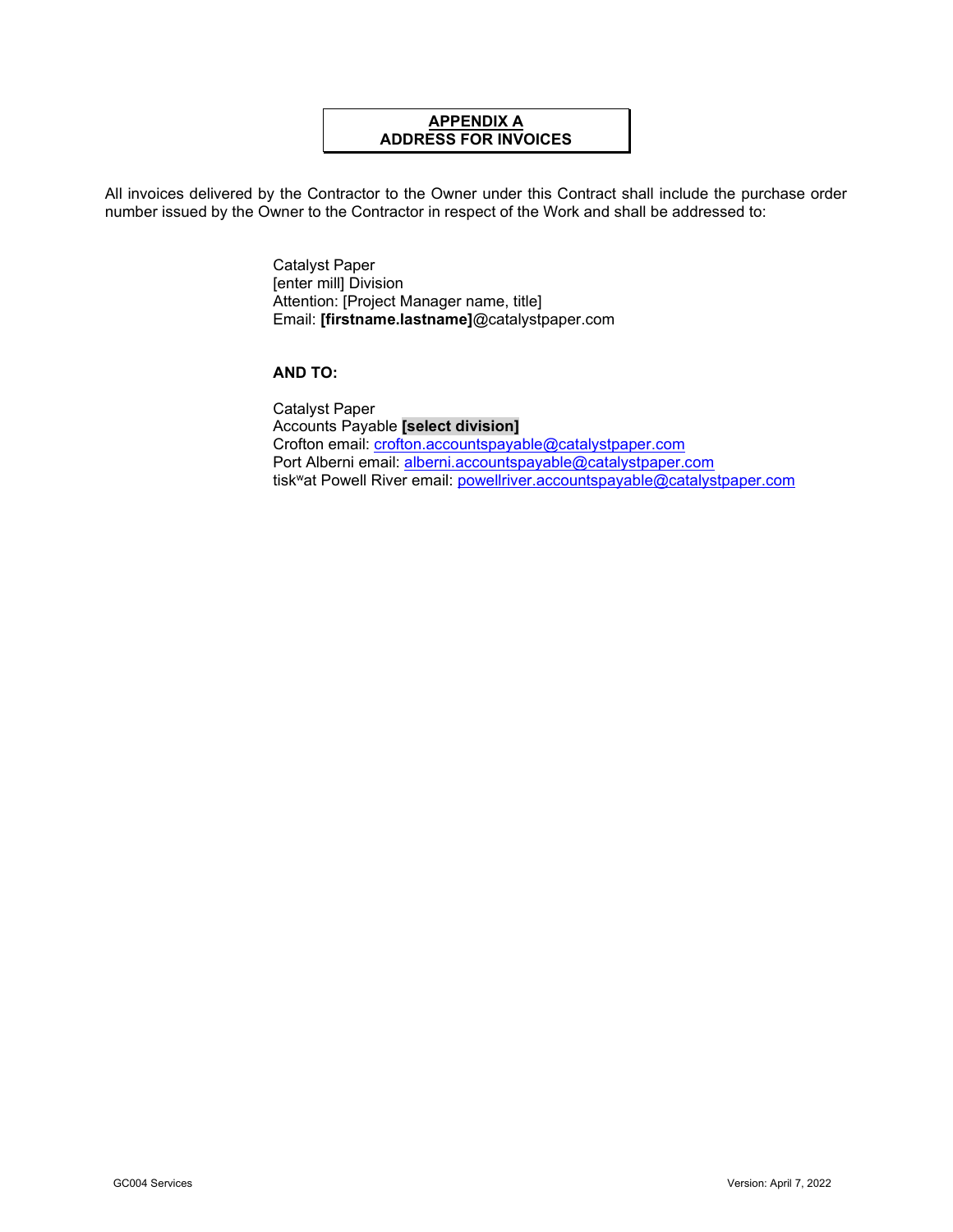# **APPENDIX B COST PLUS LABOUR CHARGE-OUT RATES**

- 1. Labour Amount The amount permitted for labour under GC 37.2 shall be the total of items 1.1 1.4 below:
- 1.1 Labour Charge Out Rates shall be provided by the Contractor, which shall include straight time, time and a half, and double time labour charge out rates of each trade classification performing the Work.

| <b>Rates</b>                  | <b>Straight Time</b> | Time and a half | <b>Double Time</b> |
|-------------------------------|----------------------|-----------------|--------------------|
| <b>Base Rate</b>              |                      |                 |                    |
| <b>Holiday Pay</b>            |                      |                 |                    |
| Vacation & Holiday Pay        |                      |                 |                    |
| <b>Wage Sub-total</b>         |                      |                 |                    |
| Pension                       |                      |                 |                    |
| Union Funds (benefits)        |                      |                 |                    |
| Health & Welfare              |                      |                 |                    |
| <b>El Premiums</b>            |                      |                 |                    |
| Canada Pension                |                      |                 |                    |
| <b>WCB</b>                    |                      |                 |                    |
| Company Insurance             |                      |                 |                    |
| Sub-total                     |                      |                 |                    |
| Small Tools / Consumables     |                      |                 |                    |
| General Overhead / Profit     |                      |                 |                    |
| <b>Labour Charge Out Rate</b> |                      |                 |                    |

#### *Applicable definition of time and a half and double time hours shall be provided by the Contractor.*

- 1.2 The per diem rate for living out allowance per day is  $\$\$  (GST not included and extra).
- 1.3 Travel time will be paid for in accordance with the terms of the tradesmen employment agreement.
- 1.4 The cost of travel expenses, in transporting the employees referred to above to or from the Site, will be paid for in accordance with the terms of the applicable tradesmen employment agreement.
- 2. Materials Amount The general overhead and profit allowance percentage to be applied to the amount permitted for Materials under GC 37.3 shall be  $\sim$  %

**Prior to the commencement of Work, Contractor shall provide a complete detailed materials list of any and all items that may appear on an invoice related to the Work under this Agreement. Any additional items used in relation to the Work but not referenced in such list shall be at the cost and expense of the Contractor unless Owner provides its advance written consent.**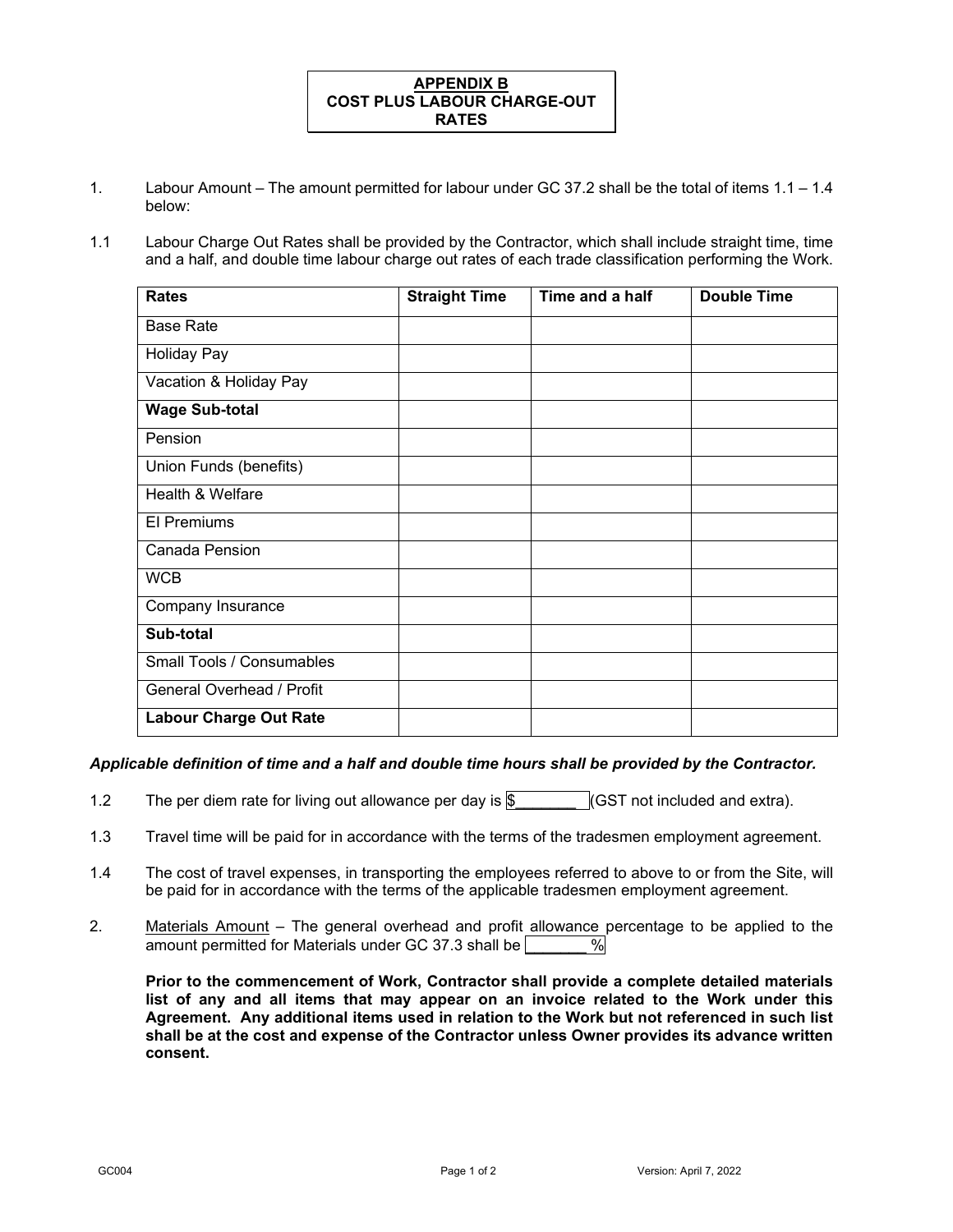- 3. Equipment Amount The amount permitted for Equipment under GC 37.4 shall be calculated as set forth below.
	- Rental rates are all found (excluding operator);
	- GST is not included and extra.

#### 3.1 The total of

(a) the actual rental cost of Equipment rented from third parties as listed below or enclosed:

| Item | <b>Description</b> | Hourly \$ | Daily \$ | Weekly \$ | Monthly \$ |
|------|--------------------|-----------|----------|-----------|------------|
|      |                    |           |          |           |            |
|      |                    |           |          |           |            |

- (b) and the field overhead allowance percentage to be applied to the amount permitted for<br>Equipment rented from third parties shall be  $\sqrt{\frac{6}{10}}$ Equipment rented from third parties shall be \_\_\_\_\_\_\_\_ %
- 3.2 The total of the rental costs of Equipment owned by the Contractor calculated in accordance with the table of rental rates listed below or enclosed:

| Item | <b>Description</b> | Hourly \$ | Daily \$ | Weekly \$ | Monthly \$ |
|------|--------------------|-----------|----------|-----------|------------|
|      |                    |           |          |           |            |
|      |                    |           |          |           |            |

4 Subcontractors – The subcontracting fee as per GC 37.5 shall be:  $\frac{9}{6}$ 

**To be submitted for each trade, profession or services provided on Site.**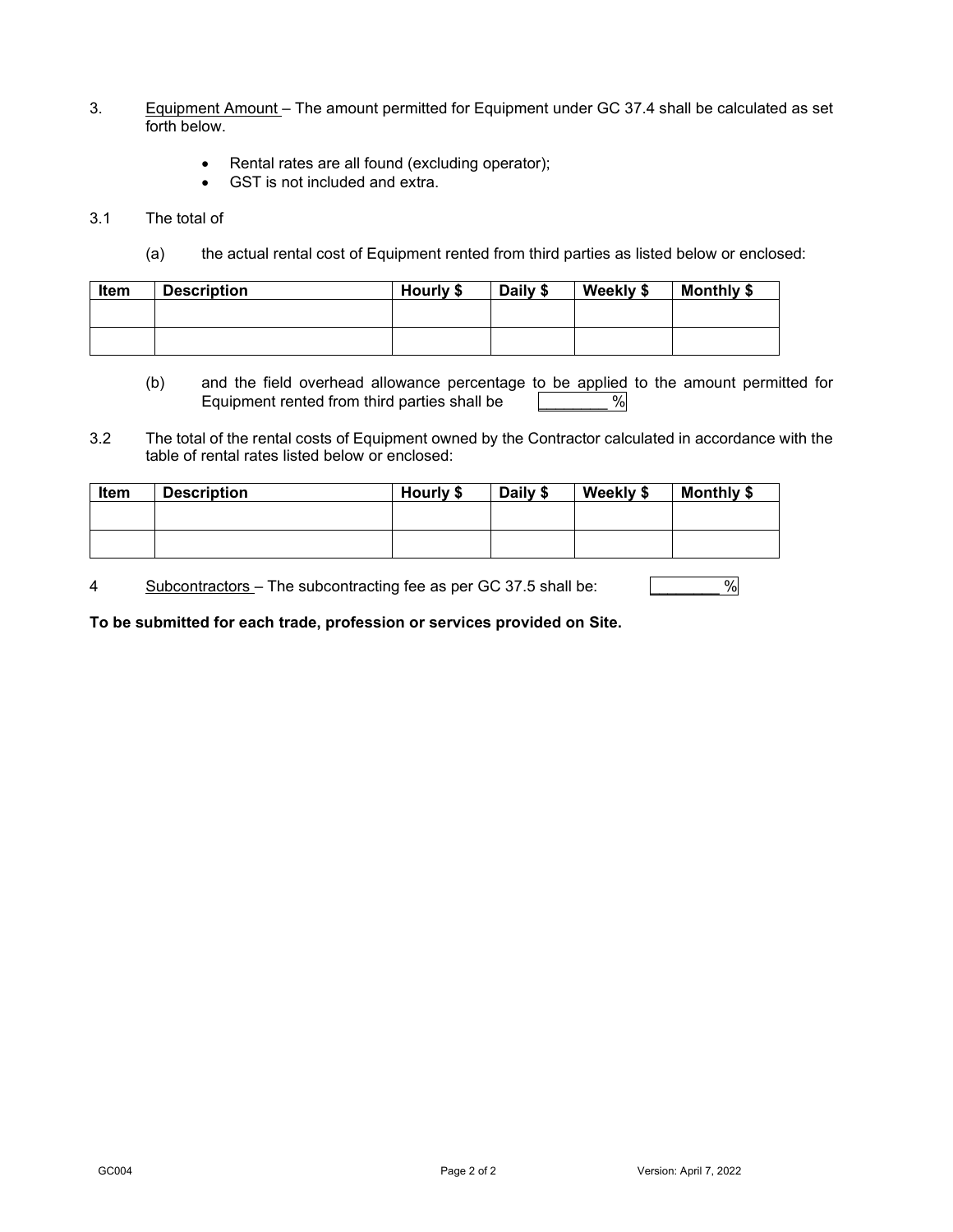# **APPENDIX C WAGE AND REMITTANCE RATES FOR ON-SITE WORK**

The following shall apply where the employees of the Contractor or any Subcontractor are non-union or members of a union not affiliated with the Canadian Labour Congress, British Columbia Federation of Labour, or the Confederation of Canadian Unions:

1. **Minimum Rates** - The Contractor must ensure that (a) all journeymen performing services or maintenance and repair Work on the Site are paid for straight time at a rate no less than straight time journeyman rate in effect from time to time for the Owner's mill (b) all other persons performing services or maintenance and repair Work on the Site are paid no less than the straight time hourly base rate in effect from time to time for the Owner's mill. The rates for this On-site Work can be requested from the Owner's Representative.

2. **Contributions to the Pulp and Paper Industry Pension Plan** – The Company will remit to the Pulp and Paper Industry Pension Plan:

- (a) for contractors performing maintenance and repair work of a nature normally performed by employees in the bargaining unit - the equivalent contributions;
- (b) for contractors performing service work, one-half the equivalent contributions.

3. **Remittance to the Local Union** – The Company shall remit to the Local Union on a monthly basis One percent (1%) of all wages earned on the Site by its Contractors and Subcontractors based on straight time hours worked.

4. **Confirmation Letter –** Contractors are required to provide a signed confirmation letter in the form attached to this Appendix C specifically confirming its acceptance of the requirements of this Appendix C.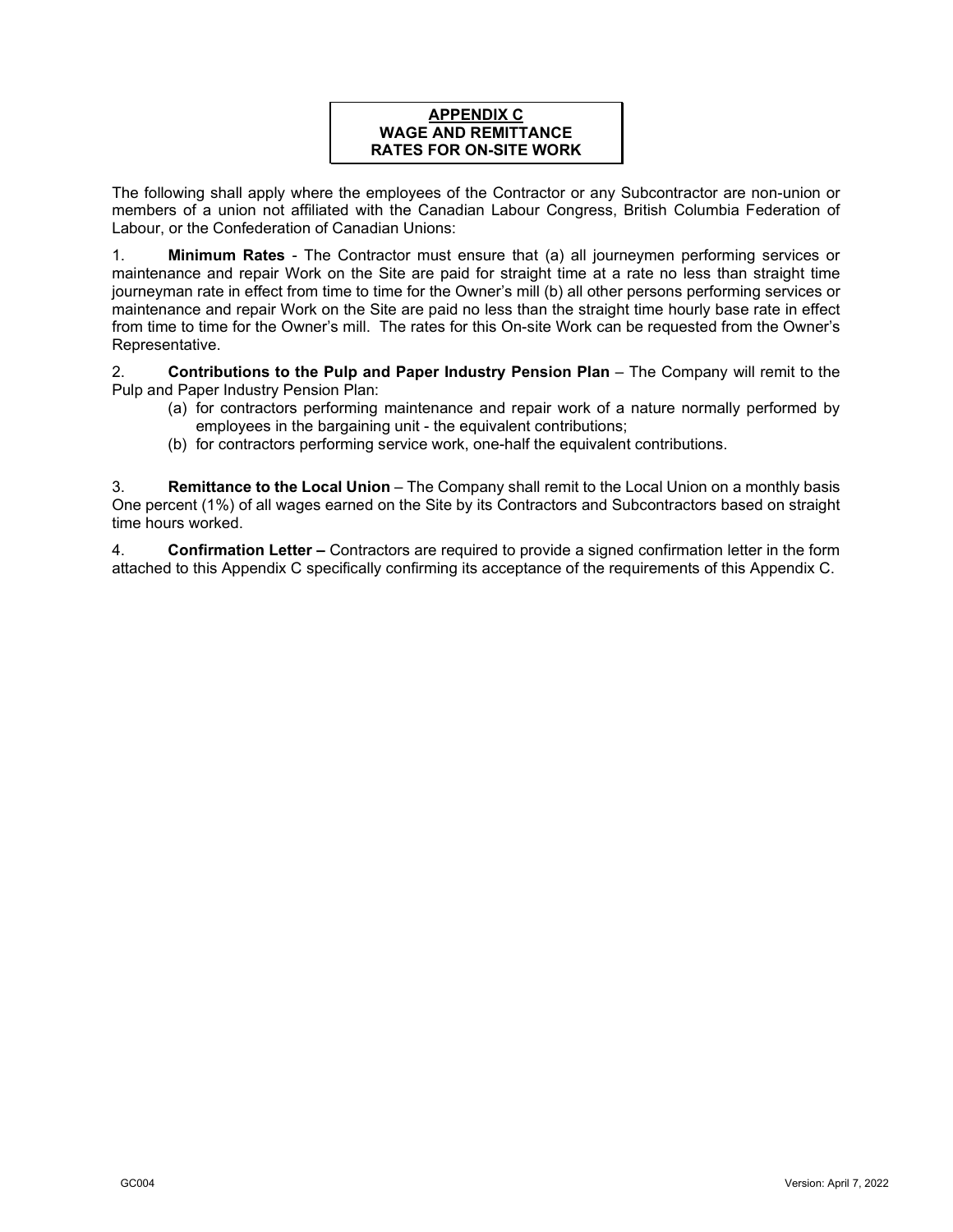

Standard letter to contractors whose employees are not members of a union affiliated to the Canadian Labour Congress, the British Columbia Federation of Labour or the Confederation of Canadian Unions ("recognized" unions), and who intend to perform work on the Mill Site(s).

Catalyst Paper has an agreement with the union which represents its PPWC and Unifor employees which provides for certain conditions summarized below (and more particularly described in Appendix C to the Catalyst Paper General Conditions) to apply to contractors whose employees are not members of "recognized" unions. By accepting work at the Mill you are bound by these conditions. Failure to comply may result in the cancellation of your contract and may affect your future ability to work at our site, at Catalyst Paper management discretion.

If the work being done is the type of work that mill employees could normally do, then you are required to: (a) pay employees who are tradesmen a minimum of the mill journeymen rate (contact the Catalyst Paper Owner's Representative for the rate); and (b) pay your other employees a minimum of the mill's base rate (contact the Catalyst Paper Owner's Representative for the rate).

You are required to read Catalyst Paper's General Conditions, a copy of which has been provided or can be viewed electronically at [www.catalystpaper.com/about/doing-business.](http://www.catalystpaper.com/about/doing-business)

You are also required to:

- 1. Advise your mill contact in writing, at the end of the job or at least once per month, the number of straight-time hours worked by your employees and their straight-time wages earned. Catalyst Paper reserves the right to review your records to confirm these figures.
- 2. Comply with all the mill's health and safety regulations and policies, and all other health and safety regulations which apply to the work being done.
- 3. Ensure that your employees honour all legal picket lines.

Please sign and return this letter as an acknowledgment that you have received and understand the content of the above.

Name of Contractor:  $\blacksquare$ 

Signed: \_\_\_\_\_\_\_\_\_\_\_\_\_\_\_\_\_\_\_\_\_\_\_\_\_\_\_\_\_\_\_\_\_\_\_\_\_\_\_\_\_\_\_\_\_

Title:\_\_\_\_\_\_\_\_\_\_\_\_\_\_\_\_\_\_\_\_\_\_\_\_\_\_\_\_\_\_\_\_\_\_\_\_\_\_\_\_\_\_\_\_\_\_\_\_

Date:  $\Box$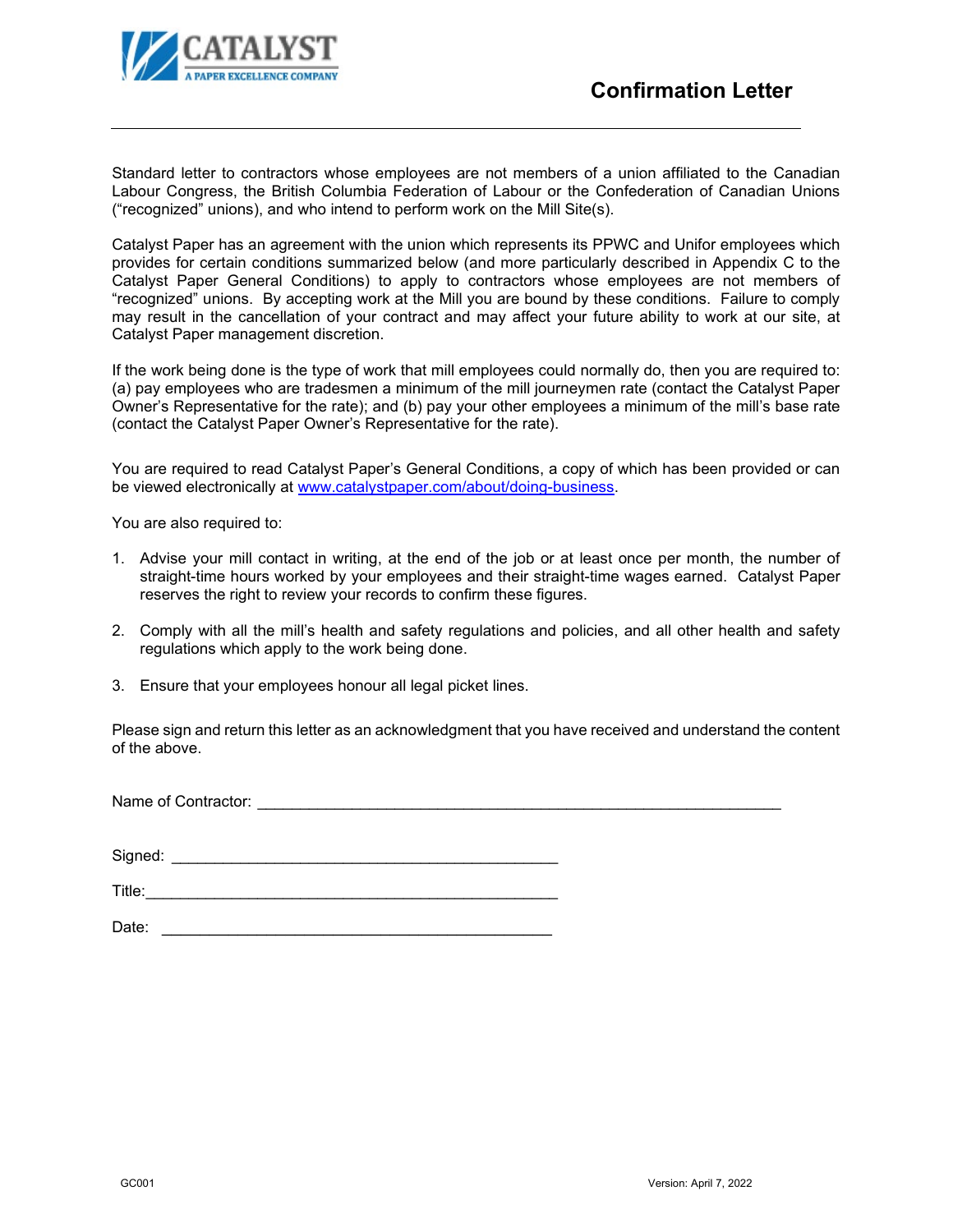# **APPENDIX D CONFIDENTIALITY PROVISIONS**

- 1. Confidential Information means all information, whether written, oral, graphic or magnetically or electronically recorded or in any other form, disclosed by or on behalf of the Owner relating to the Project or to the Owner's business, operations, finances, processes, formulae, technology, specifications, know-how, trade secrets, practices, plans, forecasts, names of and information relating to customers and suppliers, pricing, marketing plans and all other information that the Owner may designate, or that ought reasonably to be considered, as Confidential Information and includes all evaluations, reports or other materials prepared by the Contractor which incorporates any Confidential Information.
- 2. The Contractor acknowledges that the Confidential Information is confidential and proprietary to the Owner and will remain the property of the Owner. The Contractor hereby agrees:
	- (a) to use the Confidential Information only for the purpose of carrying out its obligations under the Contract (the "Purpose");
	- (b) not to disclose, or permit to be disclosed, any Confidential Information to any person, firm or entity except to those of its directors, officers, employees, Subcontractors and professional advisors who have a bona fide need to know such Confidential Information for the Purpose and who are bound by confidentiality obligations no less stringent than those set out in this Appendix ("Permitted Representatives"). The Contractor shall be liable for any breaches of this Appendix by any of its Permitted Representatives;
	- (c) to maintain the confidential nature of the Confidential Information by protecting the Confidential Information from inadvertent or unauthorized disclosure, access or use through all reasonable necessary actions while at all times using the same degree of care which it uses with respect to its own information of like nature which, in any case, will not be less than a reasonable standard of care; and
	- (d) not to record, make notes of, copy or reproduce Confidential Information except as is necessary for the Purpose.
- 3. The Contractor will not be liable for disclosure of Confidential Information which is required to be disclosed by operation of law or the requirement of a governmental authority, provided that the Contractor:
	- (a) promptly notifies the Owner in writing prior to such disclosure and the Owner shall have been given the reasonable opportunity to contest such disclosure;
	- (b) discloses only that portion of the Confidential Information legally required to be disclosed; and
	- (c) takes reasonable steps in any such disclosure to have the court or governmental authority protect the confidentiality of all Confidential Information disclosed.
- 4. Upon completion of the Purpose or at such earlier time as requested by the Owner, the Contractor will immediately return to the Owner or destroy, at the Owner's option, all written copies, extracts, other reproductions and other physical embodiments (including computer files) of any Confidential Information. Upon request by the Owner, the Contractor will provide the Owner with a written certification by a responsible officer of the Contractor that the Contractor has complied with its obligations under this paragraph 4. Notwithstanding the return or destruction of Confidential Information pursuant to this paragraph 4, the Contractor will continue to be bound by its obligations of confidentiality under this Appendix.
- 5. The obligations of confidentiality, non-disclosure and non-use in this Appendix shall not apply to Confidential Information which: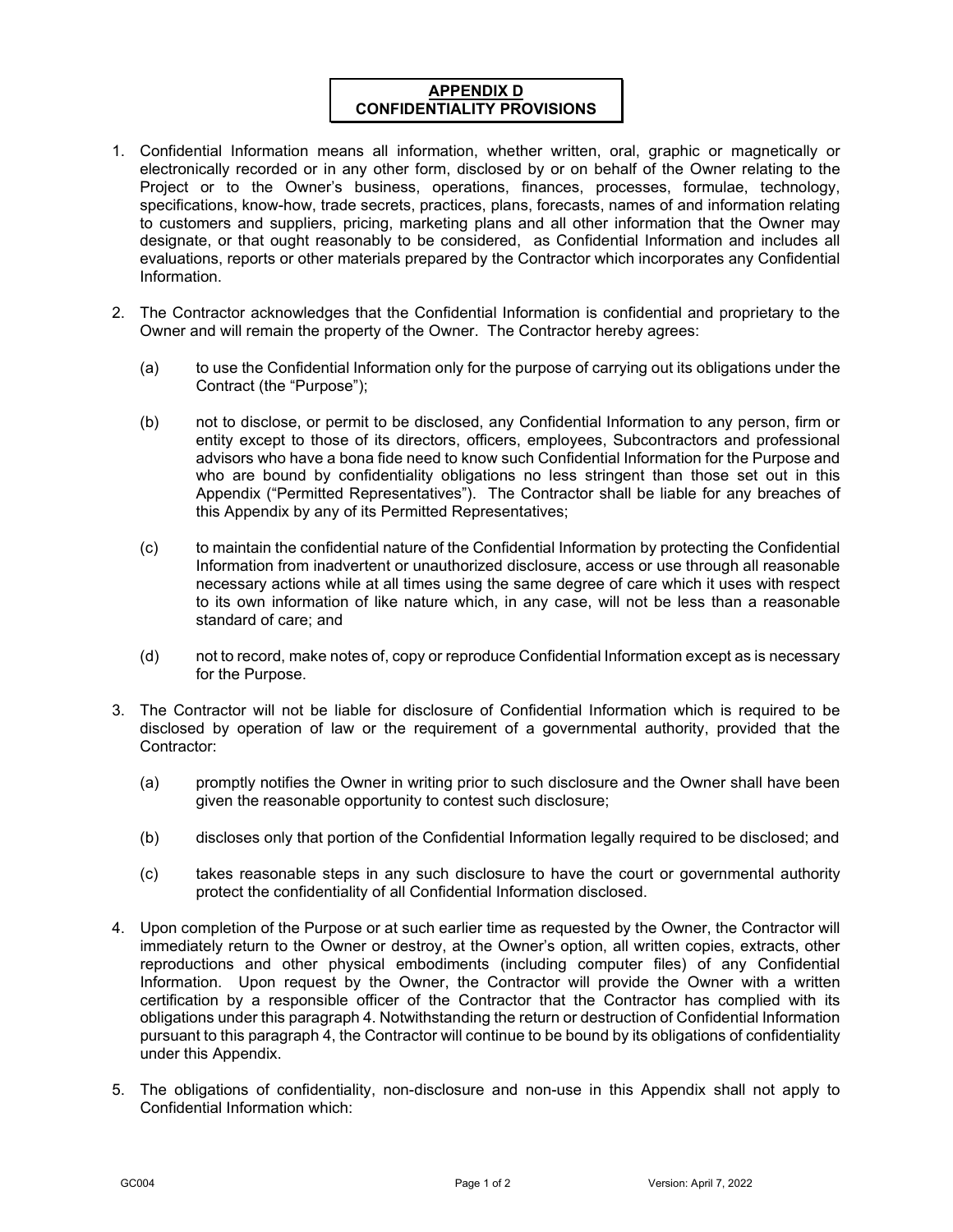- (a) is or was already lawfully in the possession of the Contractor at the time of disclosure and which was not already held in confidence due to either disclosure under this, or previous written or verbal agreement of the parties or without any other obligations of confidentiality, PROVIDED THAT all information disclosed to the Contractor by the Owner in respect of prior projects undertaken by the Contractor for the Owner shall be considered to be Confidential Information;
- (b) is or becomes generally available to the public through no act or omission by the Contractor or its Permitted Representatives; or
- (c) becomes available to the Contractor on a non-confidential basis from a source other than the Owner, provided that such source is not known or reasonably believed by the Contractor to be subject to an obligation of confidentiality.
- 6. The Contractor acknowledges that any breach by the Contractor of this Appendix would cause the Owner irreparable harm for which the Owner could not adequately be compensated by an award of damages. Accordingly, if there is any breach or threatened breach of any terms of this Appendix, the Owner has the right to seek equitable relief by way of injunction to restrain any such breach and to specifically enforce the terms of this Appendix, in addition to any other remedies that the Owner may have at law or in equity.
- 7. The Contractor acknowledges that neither the Owner nor any of its representatives makes any representation or warranty, express or implied, as to the accuracy or completeness of the Confidential Information or other information disclosed by the Owner pursuant to this Appendix, and that only those particular representations and warranties made in any formal documentation entered into between the parties shall have any legal effect.
- 8. No patent or other proprietary rights of any kind regarding, or which is contemplated by or included within, any Confidential Information are licensed to the Contractor or otherwise granted to the Contractor by the Contract or pursuant to the terms of the Project or the Work. The obligations of confidentiality, non-disclosure and non-use of the Contractor as contained herein, shall survive termination of the Contract or any other agreement between the parties with respect of the Project or the Work for a period of three years following the termination thereof.
- 9. In addition to any other rights that the Owner may have arising of any breach of this Appendix, the Contractor shall:
	- (a) be liable to the Owner for any and all losses, costs, damages and reasonable expenses whatsoever which the Owner may suffer, sustain, pay or incur including without limitation all legal fees; and
	- (b) indemnify and hold the Owner and its respective directors, officers, employees, representatives and agents harmless against all actions, proceedings, claims, demands, losses, costs, damages and reasonable expenses whatsoever which may be brought against or suffered by it or which it may sustain, pay or incur.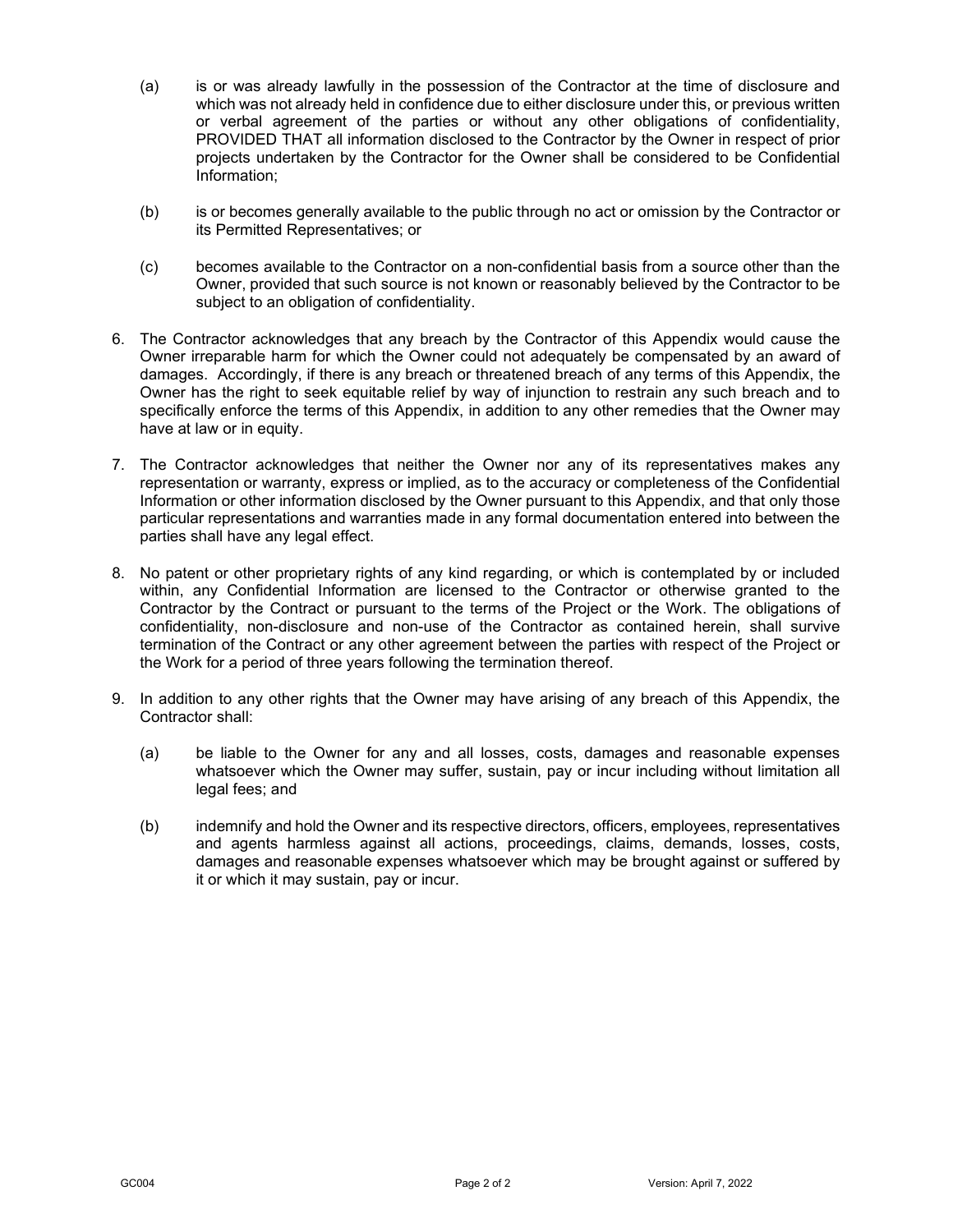# **APPENDIX E UNIT PRICE RATE SHEET**

**[if applicable]**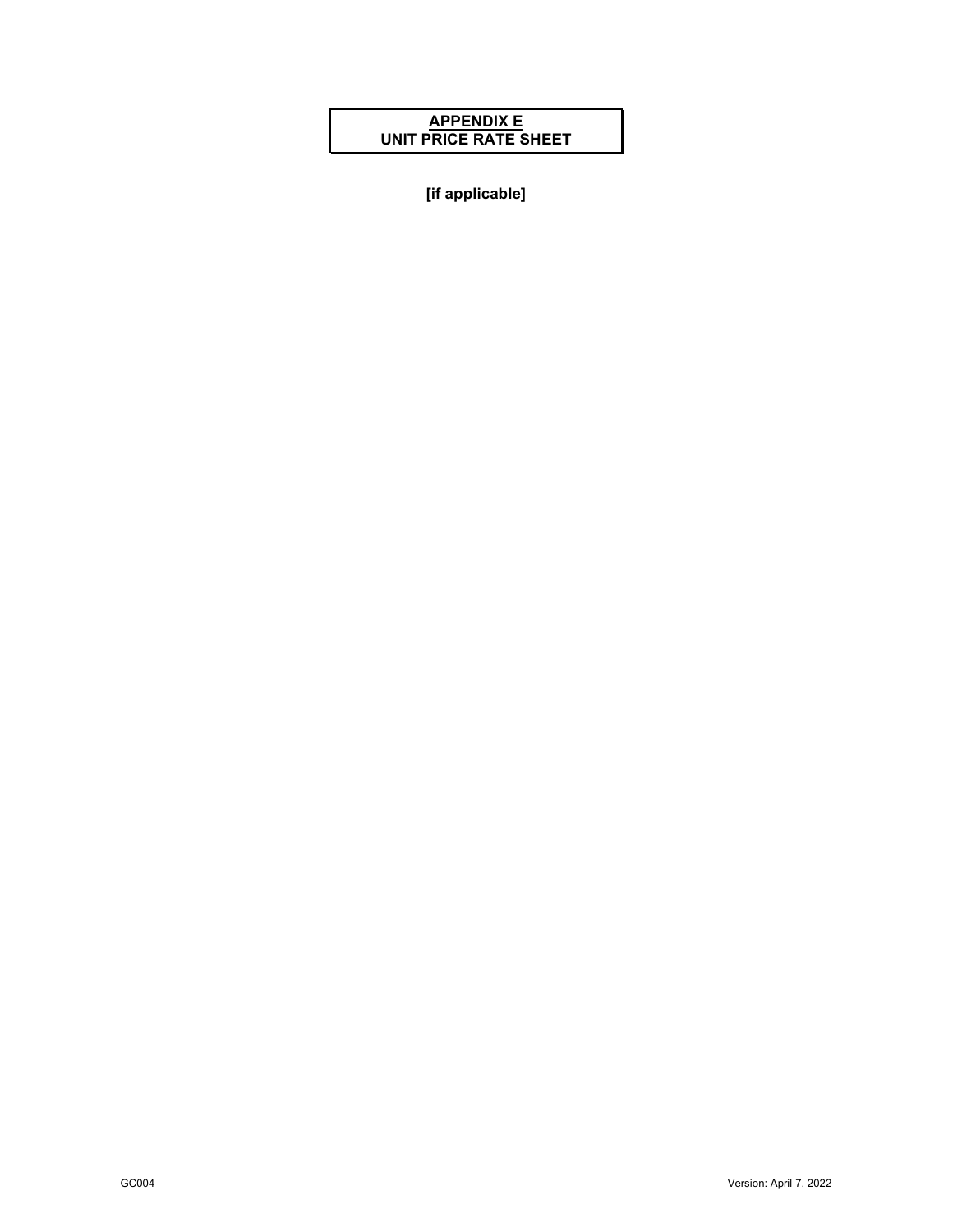# **APPENDIX F SCHEDULE OF TAXES**

Federal Goods and Services Tax and B.C. Provincial Sales Tax payable by the Owner on the Contract is to be charged and invoiced to the Owner by the Contractor in accordance with the following:

# **FEDERAL GOODS AND SERVICES TAX ("GST")**

The Contractor shall make all bids on a GST excluded basis and shall set out the GST payable in accordance with the Excise Tax Act (Canada) on a separate line on all invoices to the Owner.

#### **BRITISH COLUMBIA PROVINCIAL SALES TAX ("PST")**

The Contractor shall be responsible for all PST that he is required to pay as a taxpayer under the *Provincial Sales Tax Act* (British Columbia) (the "Act") and the Provincial Tax Act Regulations (British Columbia) (the "Regulations").

Where PST is chargeable to the Owner by the Contractor, the Contractor shall set out the PST payable on a separate line on all invoices to the Owner in accordance with the Act and the Regulations as amended from time to time.

Where an exemption to PST is available to the Owner, the Owner shall provide the Contractor with a certificate of exemption or the Owner's PST registration number, as applicable, for the Owner to claim such exemption.

Equipment in all stages of construction and all materials, machinery and equipment from time to time appropriated by the Contractor or its suppliers or Subcontractors for the manufacture of the Equipment, whether located from time to time in the Contractor's plant or elsewhere, shall be the property of the Owner to the extent that such Equipment has been paid for by the Owner, and the portion of the Equipment for which payment has been received by the Contractor shall not be within the ownership or disposal of the Contractor and the Contractor agrees to perform all acts necessary to perfect and assure such title in the Owner. The Contractor shall certify to the Owner on demand at reasonable intervals, that the amount of the charges which have been paid by the Owner are represented by goods in process and that title to such goods has passed to the Owner. Notwithstanding the above, title to all Equipment for which payment has not yet been received by the Contractor shall pass to the Owner immediately prior to installation by the Contractor at the Mill.

#### **Guidelines as to the Applicability of PST**

The following are guidelines as to when PST is payable under the Act. The following are intended to be guidelines only and should not be relied upon. For details as to whether or not PST is applicable to the Contract, the Contractor should consult the Act and the Regulations and/or their tax advisors.

- 1. Tangible Personal Property: Generally, PST applies to the sale or lease of tangible personal property for the Owner's consumption or use unless an exemption exists. Some examples of tangible personal property that is exempt from PST are listed below. Tangible personal property is personal property that can be seen, weighed, measured, felt or touched, or that is in any other way perceptible to the senses, including natural or manufactured gas, electricity, affixed machinery, heat and an improvement to real property that is removed from the site at which it is affixed or installed, while it is removed from that site.
- 2. Tangible Personal Property Used to Improve Real Property: Where the Contract is a contract to improve real property, the following rules will generally apply<sup>1</sup>:
	- (a) A real property contractor is generally required to pay PST on the goods that the contractor purchases in BC for the purposes of fulfilling a contract for the

<span id="page-41-0"></span><sup>1</sup> As noted in PST Notice 2013-03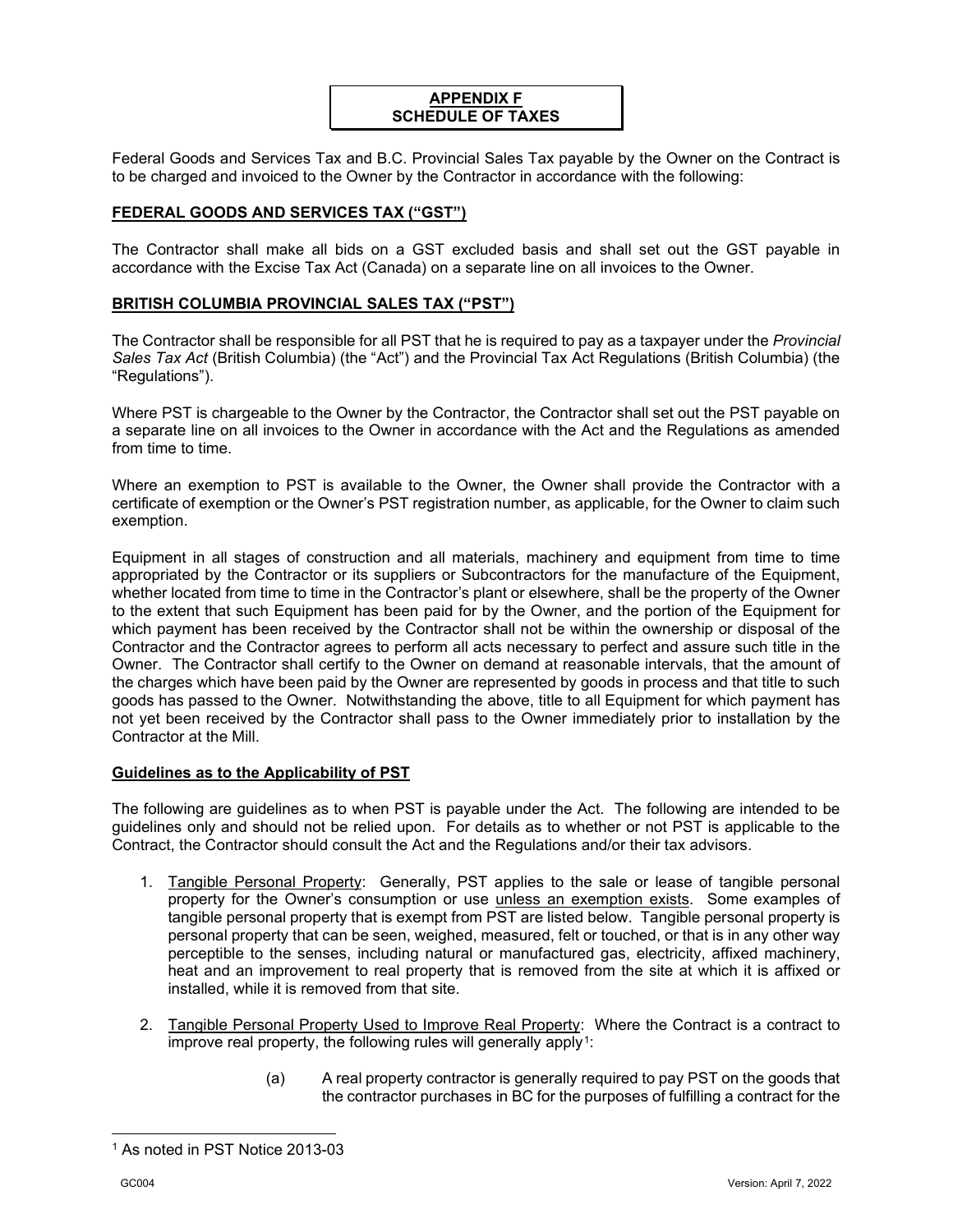supply and installation of affixed machinery or improvements to real property, unless a specific exemption applies. A real property contractor pays PST because the contractor is considered to be the user of the goods used to fulfill the contract. For the purposes of the PST, supplying and installing goods under a contract to improve real property is not a sale of those goods to the contractor's customer. Therefore, the contractor is not eligible for the exemption for goods acquired for resale. The contractor must pay PST regardless of whether the contract is a time and materials contract or a lump sum contract, unless a specific exemption applies. **This first rule should apply in most cases to contracts with Catalyst Paper.**

- (b) A real property contractor is exempt from the PST on goods the real property contractor purchases in BC for the purpose of fulfilling a contract to supply and affix, or install, affixed machinery or improvements to real property where, under the terms of the contract, the goods are used such that they cease to be personal property at common law, if:
	- (i) the contractor and their customer enter into an agreement that specifically states that the customer is liable for the PST on the goods, and
	- (ii) the agreement sets out the purchase price of the goods.

There must be written evidence in the agreement that specifically states that the customer is liable for the PST on the goods. The customer must pay PST on the greater of the contractor's purchase price of the goods (i.e. the contractor's cost) and the purchase price set out in the agreement.

Real property contractors who enter into agreements that specifically state that their customers are liable for the PST must be registered as PST collectors before the goods are supplied.

- 3. Exemptions on the Sale or Lease of Tangible Personal Property to the Owner: The following are some of the exemptions which may be applicable to the sale or lease of tangible personal property by the Contractor to the Owner:
	- (a) Manufacturing Machinery<sup>2</sup>: Machinery or equipment sold or leased to the Owner is exempt from PST if the machinery, equipment or apparatus will be primarily and directly used by the Owner at the qualifying part of the manufacturing site to manufacture tangible personal property:
		- (i) for sale, if there is a reasonable expectation that the total value of those sales will exceed \$30,000 per year;
		- (ii) for lease or for the Owner's own use, if there is a reasonable expectation that the total manufactured cost of that class of tangible personal property will exceed \$30,000 per year; or
		- (iii) for lease or for the Owner's own use and also for sale, if the total value of those sales is \$30,000 or less and there is a reasonable expectation that the total manufactured cost of that class of tangible personal property will exceed \$30,000 per year.

Materials and parts are also exempt from PST if they are purchased or leased to repair, maintain or modify manufacturing machinery or equipment.<sup>[3](#page-42-1)</sup>

- (b) Electrical Machinery and Equipment: Transformers, and converters, inverters, regulators, breakers or switches, designed for use with transformers, are exempt from PST if they are purchased and leased for use substantially in the transmission or distribution of electricity at the qualifying part of the manufacturing site and:
	- (i) primarily and integrally in the manufacture of qualifying tangible personal property; or

<span id="page-42-0"></span><sup>2</sup> PST Exemption and Refund Regulation, s. 92.

<span id="page-42-1"></span><sup>3</sup> PST Exemption and Refund Regulation, s. 108.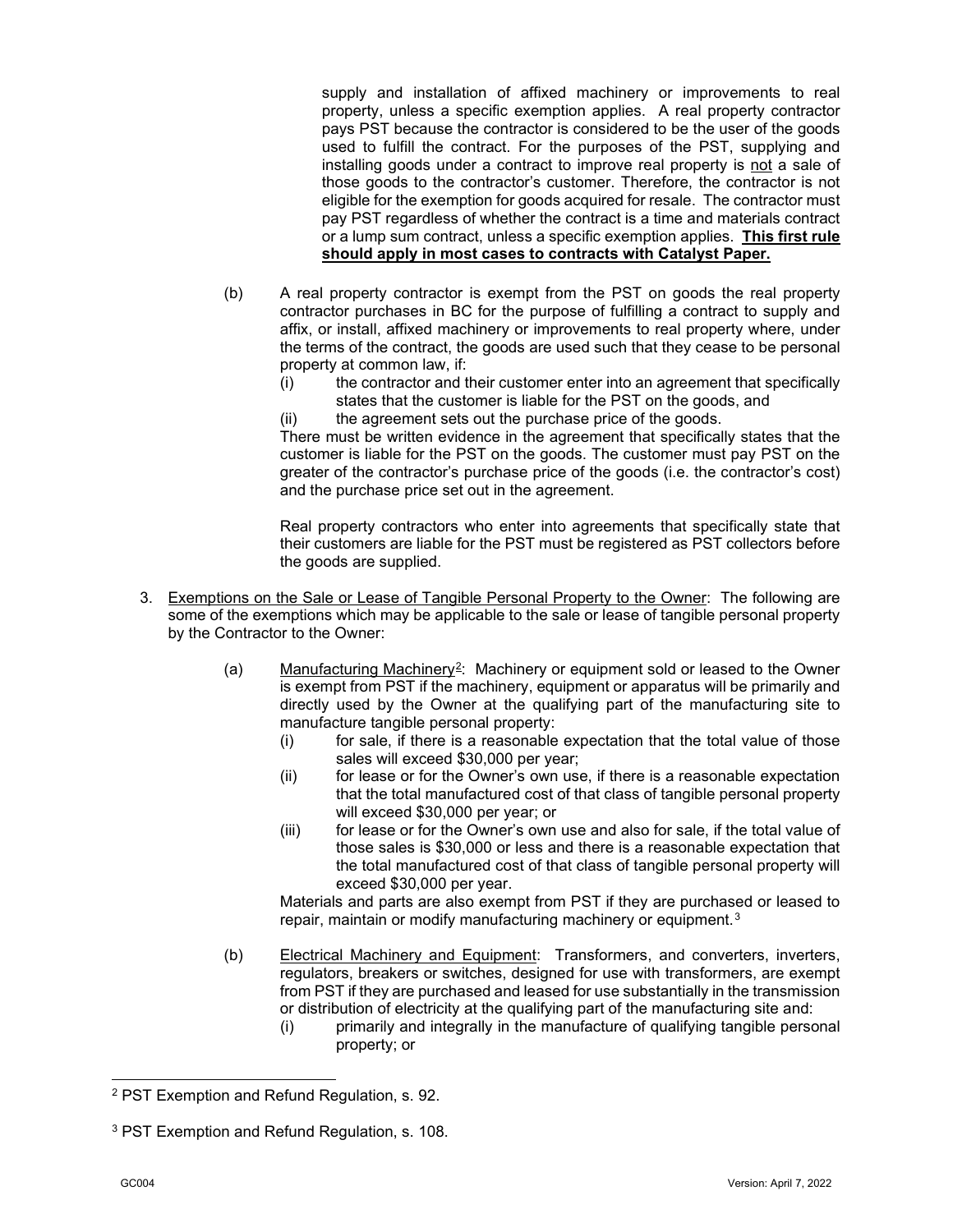- (ii) primarily to power exempt manufacturing, pollution control or waste management equipment.[4](#page-43-0)
- (c) Pollution Control Machinery[5](#page-43-1): Machinery, equipment or apparatus which will be used on the manufacturing site substantially and directly in the detection, prevention, measurement, reduction or removal of pollutants in water, soil or air are exempt from PST when sold or leased to the Owner if the pollutants are attributable to the manufacture of tangible personal property.
- (d) Waste Management Machinery<sup>6</sup>: Machinery, equipment or apparatus to be used substantially and directly to carry refuse, waste, exhausting dust or noxious fumes away from machinery, equipment or apparatus eligible for the Manufacturing Machinery exemption referred to above are exempt from PST when sold or leased to the Owner.
- (e) Energy Saving Materials and Equipment[7](#page-43-3): Certain tangible personal property used to conserve energy may be exempt from PST. The list of materials eligible for this exemption is set out in section 30 of the Regulations.
- (f) Fuel and  $Energy<sup>8</sup>$  $Energy<sup>8</sup>$  $Energy<sup>8</sup>$ : Fuel which is taxed or exempt from tax under the Motor Fuel Tax Act (British Columbia) is exempt from PST.
- (g) Safety Equipment<sup>9</sup>: Certain work related safety equipment designed to be worn by a worker may be exempt from PST. Sections 32 to 35 of the Regulations provide a list of the types of safety equipment which is exempt from PST.
- (h) Repair Parts  $10$ : Parts designed for the repair or reconditioning of exempt tangible personal property are exempt from PST.
- 4. Taxable Services: Generally, all services provided by the Contractor to the Owner to install, assemble, dismantle, repair, adjust, restore, recondition, refinish or maintain tangible personal property is subject to PST unless an exemption exists.[11](#page-43-7) Services provided to real property or to improve real property (for example, constructing, renovating or restoring real property) are not subject to PST.
- 5. Exempt Services: The following are some of the exemptions to the application of PST which may be applicable to the provision of services by the Contractor to the Owner:
	- (a) Installation of Tangible Personal Property which Becomes Real Property<sup>[12](#page-43-8)</sup>: Services provided to install tangible personal property that will become real property on installation are exempt from PST. Some examples of tangible personal property that will become real property on installation are windows, wallto-wall carpeting, lighting fixtures and central heating systems.
	- (b) Services to Exempt Tangible Personal Property<sup>13</sup>: Services are exempt from PST if they are provided to tangible personal property which is also exempt from PST.

- <span id="page-43-2"></span><sup>6</sup> PST Exemption and Refund Regulation, s. 100.
- <span id="page-43-3"></span>7PST Exemption and Refund Regulation, s. 30.

<span id="page-43-4"></span><sup>8</sup> PST Act, s. 140.

- <span id="page-43-5"></span><sup>9</sup> PST Exemption and Refund Regulation, s. 32 to 35.
- <span id="page-43-6"></span><sup>10</sup> PST Exemption and Refund Regulation, s. 57.
- <span id="page-43-7"></span><sup>11</sup> PST Act, s 119, 1.
- <span id="page-43-8"></span><sup>12</sup> PST Act, s. 1.
- <span id="page-43-9"></span><sup>13</sup> PST Exemption and Refund Regulation, s. 73.

<span id="page-43-0"></span><sup>4</sup> PST Exemption and Refund Regulation, s. 102.

<span id="page-43-1"></span><sup>5</sup> PST Exemption and Refund Regulation, s. 99.